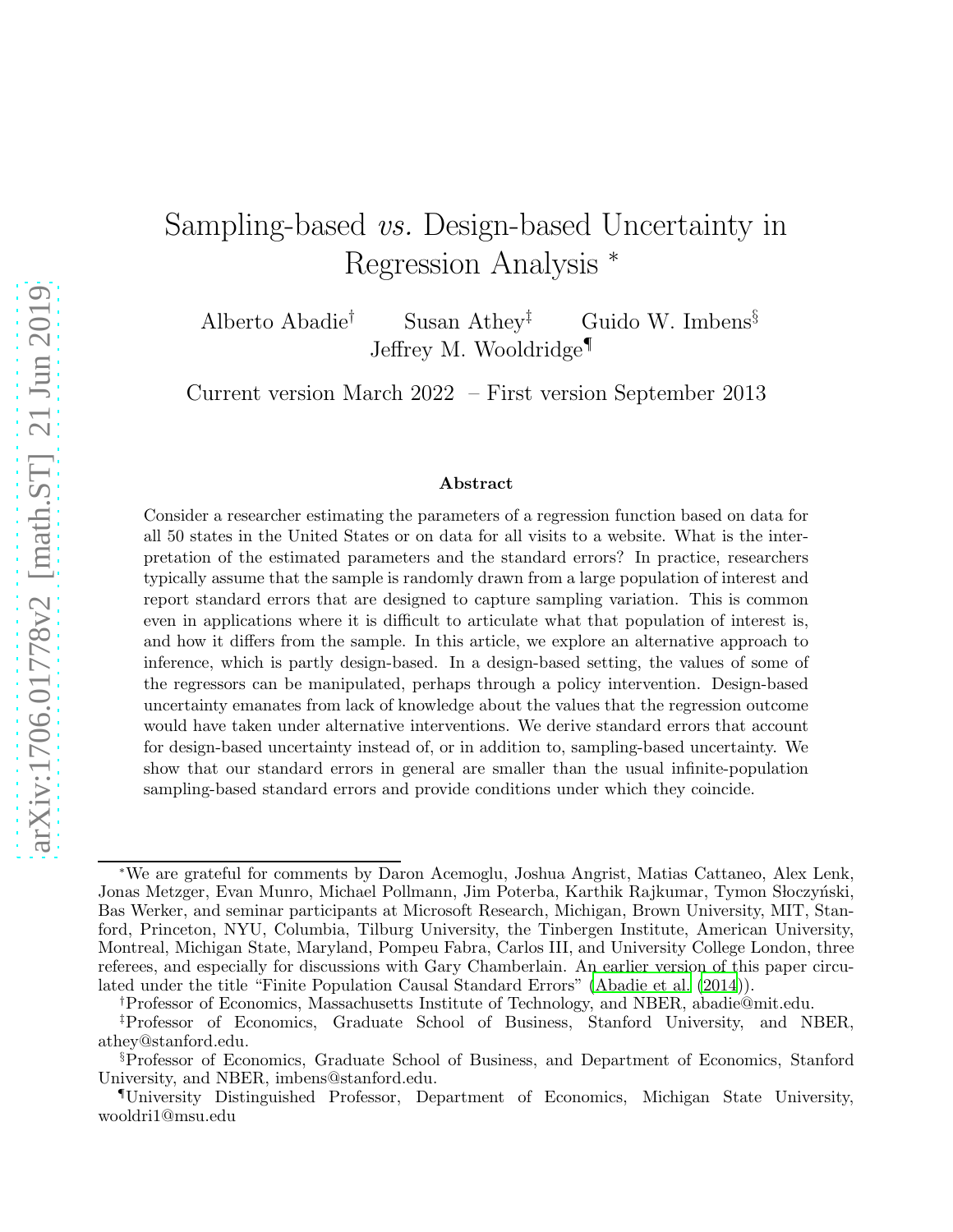# 1 Introduction

In the dominant approach to inference in the social sciences uncertainty about population parameters is induced by random sampling from the population. Moreover, it is typically assumed that the sample comprises only a small fraction of the population of interest. This perspective is a natural and attractive one in many instances. For example, if one analyzes individual-level data from the U.S. Current Population Survey, the Panel Study of Income Dynamics, or the one percent public-use sample from the U.S. Census, it is natural to regard the sample as a small random subset of the population of interest. In many other settings, however, this sampling perspective is less appropriate. For example, [Manski and Pepper \(2018\)](#page-37-0) write "Random sampling assumptions, however, are not natural when considering states or counties as units of observation." In this article, we provide an alternative framework for the interpretation of uncertainty in regression analysis regardless of whether a substantial fraction of the population or even the entire population is included in the sample. While our framework accommodates sampling-based uncertainty, it also takes into account design-based uncertainty, which arises when the parameter of interest is defined in terms of the unobserved outcomes that some units would attain under a certain intervention. Design-based uncertainty is often explicitly accounted for in the analysis of randomized experiments where it is the basis of randomization inference [\(Neyman, 1990;](#page-37-1) [Rosenbaum, 2002;](#page-37-2) [Imbens and Rubin](#page-36-0), [2015](#page-36-0)), but it is rarely explicitly acknowledged in regression analyses or, more generally, in observational studies (exceptions include [Samii and Aronow, 2012;](#page-37-3) [Freedman, 2008;](#page-36-1) [Lu](#page-37-4), [2016;](#page-37-4) [Lin](#page-37-5), [2013\)](#page-37-5).

To illustrate the differences between sampling-based inference and design-based inference, consider two simple examples. In the example of Table [1,](#page-2-0) there is a finite population consisting of n units with each unit characterized by a pair of variables,  $Y_i$  and  $Z_i$ . Consider an estimand that is function of the full set of pairs  $\{(Y_i, Z_i)\}_{i=1}^n$ . Uncertainty about such an estimand arises when we observe the values  $(Y_i, Z_i)$  only for a sample, that is, for a subset of the population. In Table [1,](#page-2-0) inclusion of unit i in a sample is coded by the binary variable  $R_i \in \{0, 1\}$ . An estimator is a function of the observed data,  $\{(R_i, R_iY_i, R_iZ_i)\}_{i=1}^n$ . Sampling-based inference uses information about the process that determines the sampling indicators  $R_1, \ldots, R_n$  to assess the variability of estimators across different samples. The second and third sets of columns in Table [1](#page-2-0) depicts such alternative samples. Table [2](#page-2-1) depicts a different scenario in which we observe for each unit in the population the value of one of two potential outcome variables, either  $Y_i^*$  $i^*(1)$  or  $Y_i^*$  $\tilde{C}_{i}^{*}(0),$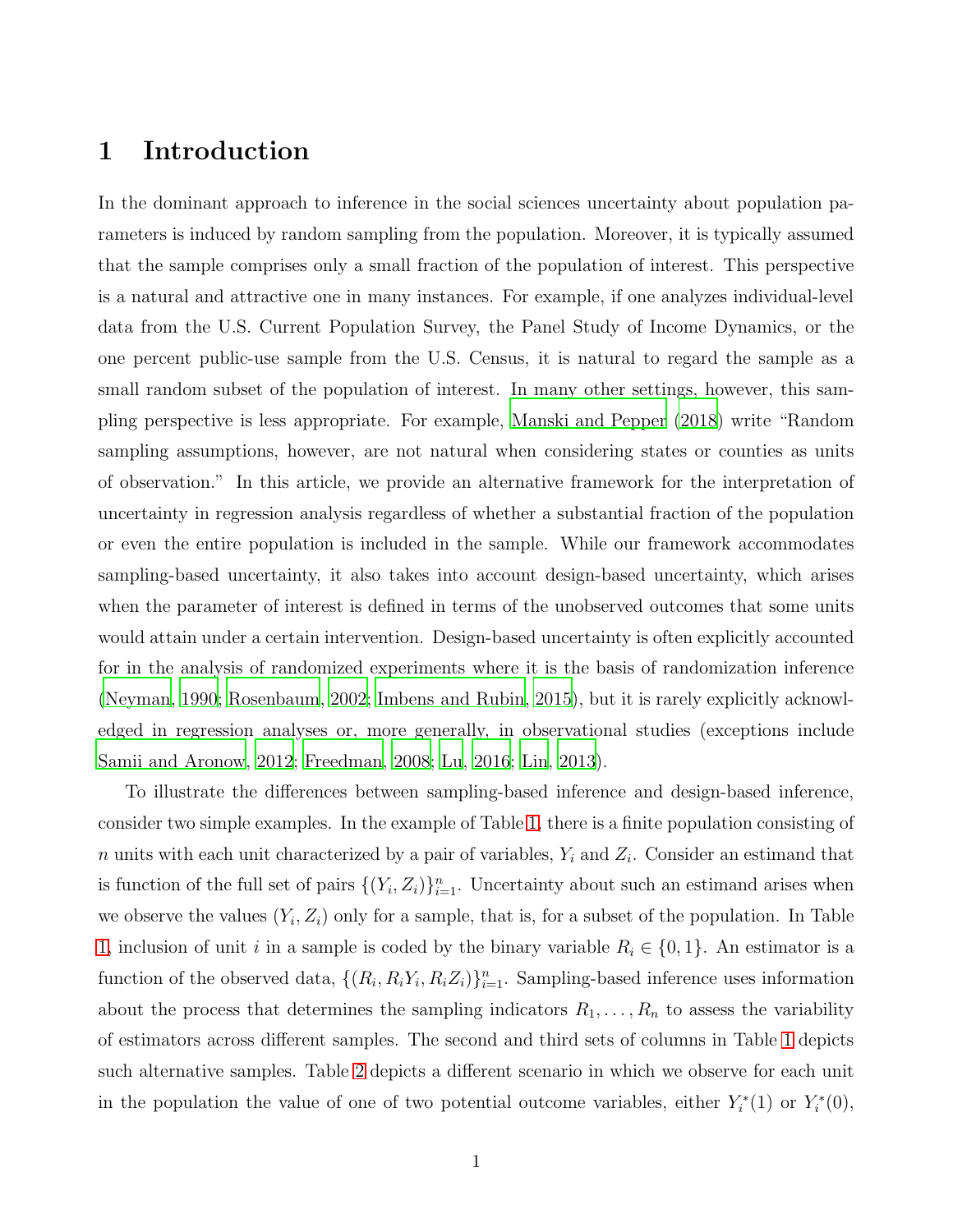|                | Actual                             | Alternative                      | Alternative                     | $\cdots$ |
|----------------|------------------------------------|----------------------------------|---------------------------------|----------|
| Unit           | Sample                             | Sample I                         | Sample II                       | $\cdots$ |
|                | $Y_i \quad Z_i \quad R_i$          | $Y_i \quad Z_i \quad R_i$        | $Z_i$ $R_i$<br>$Y_i$            | $\cdots$ |
|                |                                    |                                  |                                 |          |
| 1              |                                    | $\Omega$                         | $\Omega$                        | .        |
| $\overline{2}$ | ?<br>$\gamma$<br>$\theta$          | $\gamma$<br>$\gamma$<br>$\Omega$ | $\gamma$<br>$\cdot$<br>$\theta$ | $\cdots$ |
| 3              | $\ddot{?}$<br>$\gamma$<br>$\theta$ | $\sqrt{2}$                       |                                 | $\cdots$ |
| 4              | ?<br>$\cdot$ ?<br>$\theta$         | ✓                                | $\cdot$<br>?<br>$\theta$        | .        |
| $\vdots$       | $\bullet$<br>$\cdot$               | $\bullet$<br>$\bullet$           | $\bullet$                       |          |
| $\, n$         |                                    | ?<br>$\gamma$<br>$\Omega$        | ?<br>?<br>$\overline{0}$        | .        |
|                |                                    |                                  |                                 |          |

<span id="page-2-0"></span>Table 1: SAMPLING-BASED UNCERTAINTY ( $\checkmark$  is observed, ? is missing)

but not both. The binary variable  $X_i \in \{0,1\}$  indicates which potential outcome we observe. Consider an estimand that is a function of the full set of triples  $\{(Y_i^*)$  $Y_i^*(1), Y_i^*(0), X_i)\}_{i=1}^n$ . As before, an estimator is a function of the observed data, the pairs  $(X_i, Y_i)$ , for  $i = 1, \ldots, n$ , where  $Y_i = Y_i^*$  $\mathcal{I}_i^*(X_i)$  is the realized value. Design-based inference uses information about the process that determines the assignments  $X_1, \ldots, X_n$  to assess the variability of estimators across different samples. The second and third sets of columns in Table [2](#page-2-1) depicts such alternative samples.

<span id="page-2-1"></span>

|                |         | Actual         |                |          | Alternative                 |          |                       | Alternative                 |              | $\cdots$ |
|----------------|---------|----------------|----------------|----------|-----------------------------|----------|-----------------------|-----------------------------|--------------|----------|
| Unit           | Sample  |                |                |          | Sample I                    |          |                       | Sample II                   |              |          |
|                | $Y_i^*$ | $Y^*_i$<br>(0) | $X_i$          | $Y^*_i$  | $Y^*_{i}$<br>(0)            | $X_i$    | $Y^*_i$<br>$\cdot(1)$ | $Y^*$<br>(0)                | $X_i$        | $\cdots$ |
|                |         |                |                |          |                             |          |                       |                             |              |          |
|                |         |                |                |          | ?                           |          |                       |                             | $\Omega$     | $\cdots$ |
| $\overline{2}$ | റ       |                | $\theta$       | റ        |                             | $\theta$ | ച                     | √                           | $\cup$       | $\cdots$ |
| 3              | ച       | √              | $\overline{0}$ |          | 2                           |          |                       | $\ddot{?}$                  |              | $\cdots$ |
| $\overline{4}$ |         |                | $\overline{0}$ |          |                             | $\theta$ |                       | റ                           |              | $\cdots$ |
| $\bullet$      | $\cdot$ | ٠<br>$\cdot$   | ٠              |          | ٠<br>$\bullet$<br>$\bullet$ | $\cdot$  |                       | ٠<br>$\bullet$<br>$\bullet$ | ٠<br>$\cdot$ | $\cdots$ |
| $\, n$         |         | റ              |                | $\Omega$ |                             | 0        | ച                     |                             |              | $\cdots$ |

Table 2: DESIGN-BASED UNCERTAINTY ( $\checkmark$  is observed, ? is missing)

More generally, we can have missing data processes that combine features of these two examples, with some units not included in the sample at all, and with some of the variables not observed for the sampled units. Articulating both the exact nature of the estimand of interest and the source of uncertainty that makes an estimator stochastic is a crucial first step to valid inference. For this purpose, it will be useful to distinguish between descriptive estimands, where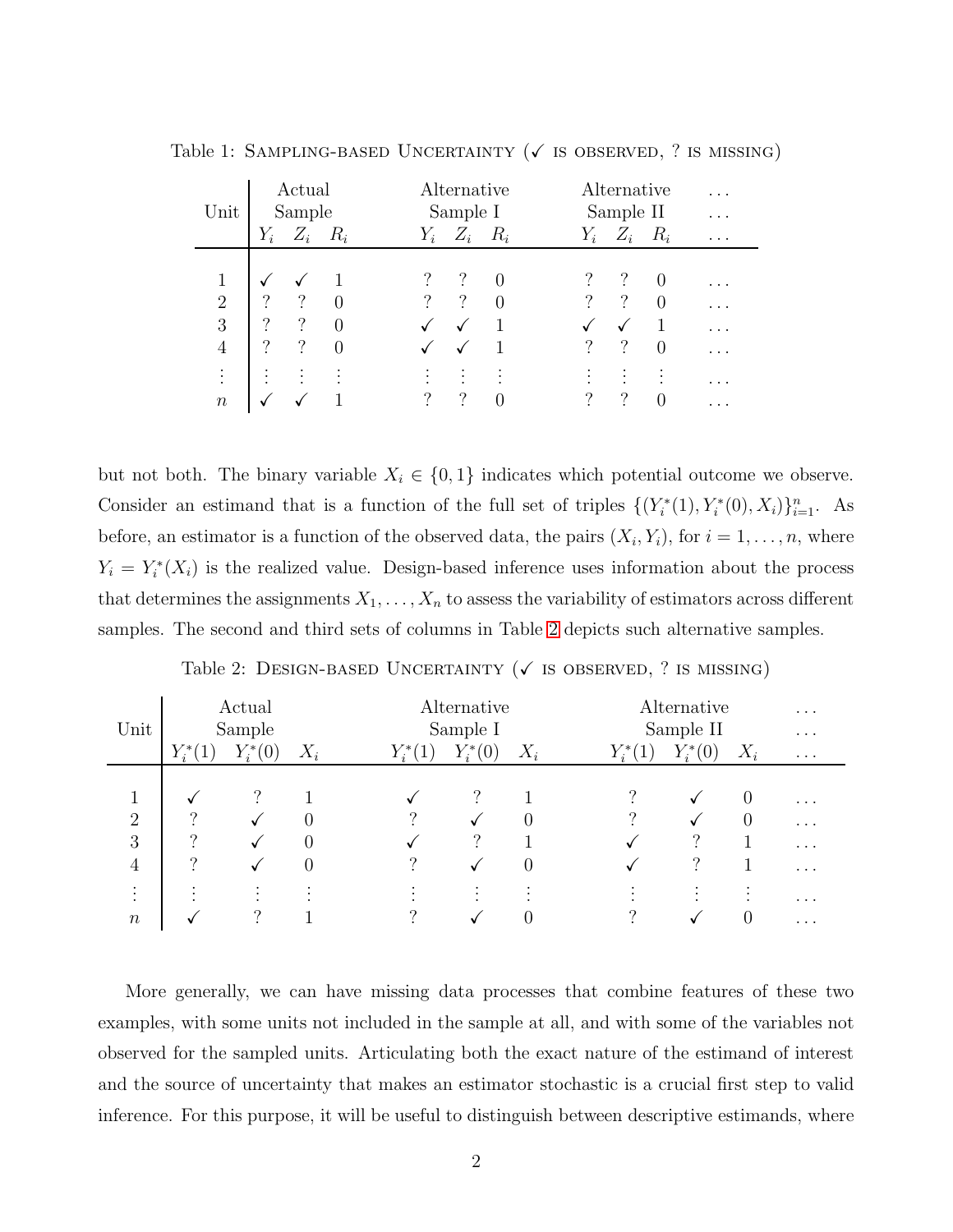uncertainty stems solely from not observing all units in the population of interest, and causal estimands, where the uncertainty stems, at least partially, from unobservability of some of the potential outcomes.

The main formal contribution of this article is to generalize the results for the approximate variance for multiple linear regression estimators associated with the work by [Eicker \(1967](#page-36-2)), [Huber \(1967](#page-36-3)), and [White \(1980a](#page-37-6)[,b](#page-37-7), [1982](#page-38-0)), EHW from hereon, in two ways. First, our framework allows for sampling from a finite population, whereas the EHW results assume random sampling from an infinite population. Second, our framework explicitly takes into account design-based uncertainty. Incorporating these generalizations requires developing a new framework for regression analysis, nesting as special cases the [Neyman](#page-37-1) [\(1990\)](#page-37-1) analysis of randomized experiments with binary treatments, as well as the generalizations to randomized experiments with additional regressors in [Samii and Aronow \(2012](#page-37-3)), [Freedman \(2008\)](#page-36-1), and [Lin \(2013\)](#page-37-5). We show that in large samples the widely used EHW robust standard errors are conservative, and only correct in special cases. Moreover, we show that the presence of attributes – that is, characteristics of the units fixed in our repeated sampling thought experiments – can be exploited to improve on the EHW variance estimator, and we propose variance estimators that do so. Another advantage of the formal separation into sampling-based and design-based uncertainty is that it allows us to clarify the distinction between the assumptions needed for internal and external validity [\(Shadish et al., 2002](#page-37-8); [Manski](#page-37-9), [2013](#page-37-9); [Deaton](#page-36-4), [2010\)](#page-36-4) in terms of these two sources of uncertainty.

Our results are relevant in empirical settings where researchers have a random sample from a finite population and the ratio of the sample size to the population size is sufficiently large so that the proposed finite-population correction matters. Examples of such settings include large-scale experiments (see [Muralidharan and Niehaus](#page-37-10), [2017](#page-37-10)), settings where the cost of data acquisition motivates the use of random samples (see, e.g., [Keels et al.](#page-37-11), [2005\)](#page-37-11), as well as analyses based on public-use census samples, like the 2010 Integrated Public Use Microdata Series (IPUMS) data (which is a 10 percent sample of the U.S. Census). More importantly in our view, our results are relevant in empirical settings where it is not natural to think of the data as a random sample from a well-defined population. Instead the researcher may have the entire population, e.g., states or counties as in the [Manski and Pepper \(2018](#page-37-0)) quote, or the set of all visits to a website, or the researcher may have a convenience sample. In that case our design-based approach to uncertainty provides a coherent interpretation for sampling-based standard errors.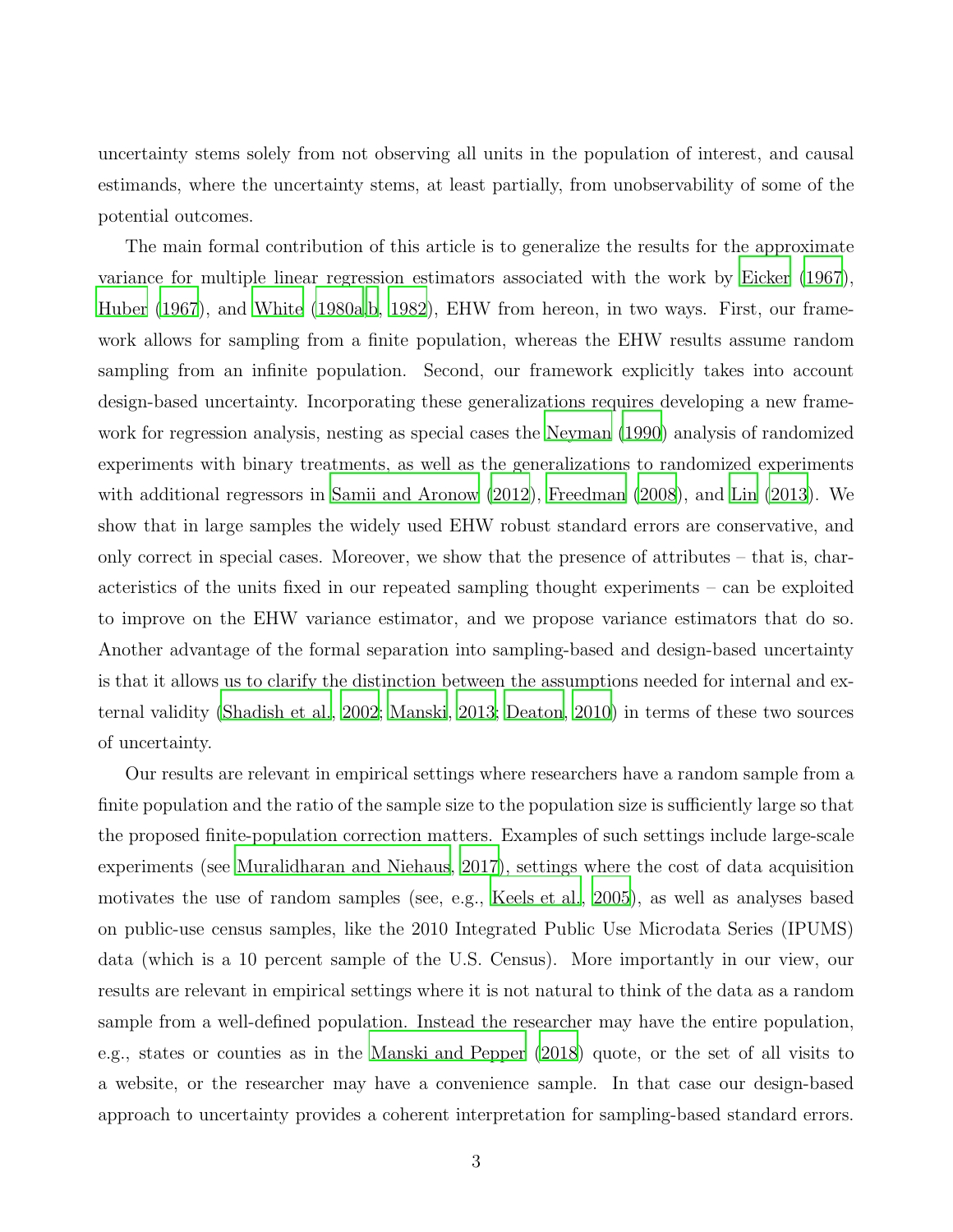It also provides methods that exploit the presence of attributes to calculate improved (i.e., less conservative) standard errors.

# <span id="page-4-0"></span>2 A Simple Example

In this section we set the stage for the problems discussed in the current article by discussing least squares estimation in a simple example with a single binary regressor. We make four points. First, we show how design-based uncertainty affects the variance of regression estimators. Second, we show that the standard Eicker-Huber-White (EHW) variance estimator remains conservative when we take into account design-based uncertainty. Third, we show that there is a simple finite-population correction to the EHW variance estimator for descriptive estimands but not for causal estimands. Fourth, we discuss the relation between the two sources of uncertainty and the notions of internal and external validity. Proofs of the results in this section are in a supplementary appendix.

We focus on a setting with a finite population of size n. We sample N units from this population, with  $R_i \in \{0, 1\}$  indicating whether a unit was sampled  $(R_i = 1)$  or not  $(R_i = 0)$ , so that  $N = \sum_{i=1}^{n} R_i$ . There is a single binary regressor,  $X_i \in \{0, 1\}$ , and  $n_x$  (resp.  $N_x$ ) is the number of units in the population (resp. the sample) with  $X_i = x$ . Units could be U.S. states and the binary regressor  $X_i$  could be an indicator for a state regulation, say the state having a right-to-carry law (RTC), as in [Manski and Pepper \(2018\)](#page-37-0) and [Donohue et al. \(2017](#page-36-5)). We view the regressor  $X_i$  not as a fixed attribute or characteristic of each unit, but as a cause or policy variable whose value could have been different from the observed value. This generates missing data of the type shown in Table [2,](#page-2-1) where only some of the states of the world are observed, implying that there is design-based uncertainty. Formally, using the Rubin causal model or potential outcome framework [\(Neyman](#page-37-1), [1990](#page-37-1); [Rubin](#page-37-12), [1974](#page-37-12); [Holland](#page-36-6), [1986;](#page-36-6) [Imbens and Rubin,](#page-36-0) [2015\)](#page-36-0), we postulate the existence of two potential outcomes for each unit, denoted by  $Y_i^*$  $\binom{1}{i}$ and  $Y_i^*$ <sup> $\zeta_i^*(0)$ . For the RTC example,  $Y_i^*$ </sup>  $Y_i^*(1)$  and  $Y_i^*$  $\zeta_i^*(0)$  could be state-level crime rates with and without RTC. The realized outcome is

$$
Y_i = Y_i^*(X_i) = \begin{cases} Y_i^*(1) & \text{if } X_i = 1, \\ Y_i^*(0) & \text{if } X_i = 0, \end{cases}
$$

which is the observed state-level crime rate in the RTC example.

In our setting, potential outcomes are viewed as non-stochastic attributes for unit  $i$ , irre-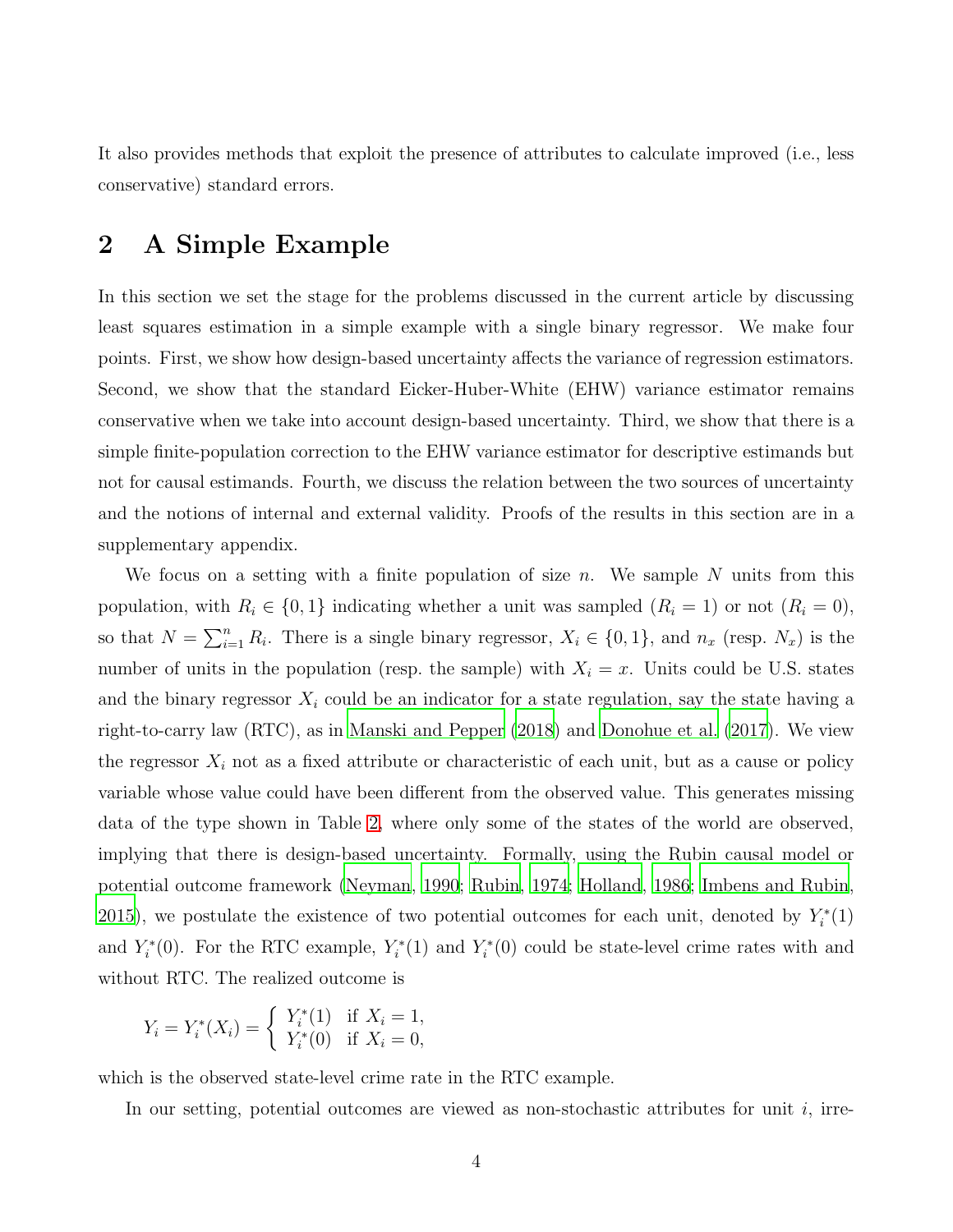spective of the realized value of  $X_i$ . They, as well as the additional observed attributes,  $Z_i$ allow for in later sections, remain fixed in repeated sampling thought experiments, whereas  $R_i$ and  $X_i$  are stochastic and, as a result, so are the realized outcomes in the sample,  $Y_i$ . In the current section, we abstract from the presence of fixed observed attributes, which will play an important role in Section [3.](#page-9-0) Let  $\boldsymbol{Y}, \boldsymbol{Y}^*(1), \boldsymbol{Y}^*(0), \boldsymbol{R}$ , and  $\boldsymbol{X}$  be the population *n*-vectors with *i*-th element equal to  $Y_i$ ,  $Y_i^*$  $i^*(1), Y_i^*$  $X_i^*(0)$ ,  $R_i$ , and  $X_i$  respectively. For sampled units (units with  $R_i = 1$ ) we observe  $X_i$  and  $Y_i$ . For all units we observe  $R_i$ .

In general, estimands are functions of the full set of values  $(Y^*(1), Y^*(0), X, R)$  for all units in the population, both those in the sample and those not in the sample. We consider two types of estimands, descriptive and causal. If an estimand can be written as a function of  $(Y, X)$ , free of dependence on  $\bm{R}$  and on the potential outcomes beyond the realized outcome, we label it a descriptive estimand. Intuitively a descriptive estimand is an estimand whose value would be known with certainty if we observe the realized values of all variables for all units in the population. If an estimand cannot be written as a function of  $(Y, X, R)$  because it depends on the potential outcomes  $\mathbf{Y}^*(1)$  $\mathbf{Y}^*(1)$  $\mathbf{Y}^*(1)$  and  $\mathbf{Y}^*(0)$ , then we label it a *causal* estimand.<sup>1</sup>

We now consider in our binary regressor example three closely related estimands, one descriptive and two causal:

$$
\theta^{\text{desc}} = \theta^{\text{desc}}(\mathbf{Y}, \mathbf{X}) = \frac{1}{n_1} \sum_{i=1}^{n} X_i Y_i - \frac{1}{n_0} \sum_{i=1}^{n} (1 - X_i) Y_i,
$$
  

$$
\theta^{\text{causal,sample}} = \theta^{\text{causal,sample}}(\mathbf{Y}^*(1), \mathbf{Y}^*(0), \mathbf{R}) = \frac{1}{N} \sum_{i=1}^{n} R_i \left( Y_i^*(1) - Y_i^*(0) \right),
$$

and

$$
\theta^{\text{causal}} = \theta^{\text{causal}}(\mathbf{Y}^*(1), \mathbf{Y}^*(0)) = \frac{1}{n} \sum_{i=1}^n (Y_i^*(1) - Y_i^*(0)).
$$

We focus on the properties of a particular estimator:

$$
\widehat{\theta} = \frac{1}{N_1} \sum_{i=1}^n R_i X_i Y_i - \frac{1}{N_0} \sum_{i=1}^n R_i (1 - X_i) Y_i.
$$

This is also the least squares estimator of the coefficient on  $X_i$  for the regression in the sample of  $Y_i$  on  $X_i$  and a constant. There are two sources of randomness in this estimator: a

<span id="page-5-0"></span><sup>&</sup>lt;sup>1</sup>This does not partition the set of estimands. For example, there could be estimands that are functions of  $(Y, X, R)$ , but not of  $(Y, X)$ , although it is difficult to think of interesting ones that are.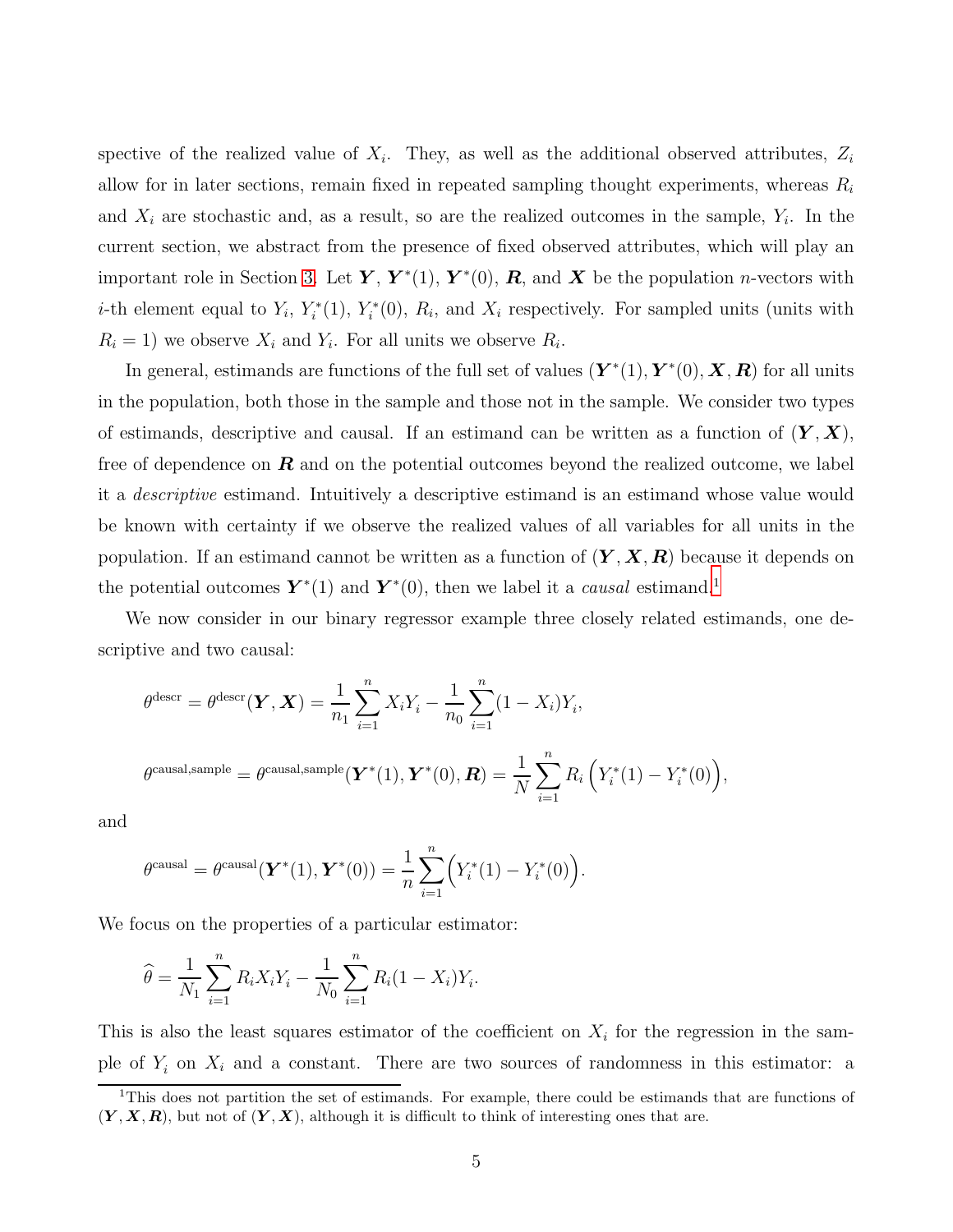sampling component arising from the randomness of  $\bm{R}$  and a design component arising from the randomness of  $\boldsymbol{X}$ . We refer to the uncertainty generated by the randomness in the sampling component as sampling-based uncertainty, and the uncertainty generated by the design component as design-based uncertainty.

Next we consider the first two moments of  $\widehat{\theta}$  under the following two assumptions:

Assumption 1. (RANDOM SAMPLING / EXTERNAL VALIDITY)

$$
\Pr(\boldsymbol{R}=\boldsymbol{r})=1/\left(\begin{array}{c}n\\N\end{array}\right),\,
$$

for all n-vectors **r** with  $\sum_{i=1}^{n} r_i = N$ .

Assumption 2. (RANDOM ASSIGNMENT / INTERNAL VALIDITY)

$$
\Pr\left(\mathbf{X}=\mathbf{x}|\mathbf{R}\right)=1/\left(\begin{array}{c}n\\n_1\end{array}\right),\,
$$

for all n-vectors  $\boldsymbol{x}$  with  $\sum_{i=1}^{n} X_i = n_1$ .

We start by studying the first moment of the estimator, conditional on  $(N_1, N_0)$ , and only for the cases where  $N_1 \geq 1$  and  $N_0 \geq 1$ . We leave this latter conditioning implicit in the notation throughout this section. We also condition implicitly on the fixed potential outcomes  $\mathbf{Y}^*(1)$  and  $\mathbf{Y}^*(0)$ . Taking the expectation only over the random sampling, or taking the expectation only over the random assignment, or over both, we find:

$$
E\left[\widehat{\theta}\,|\,\mathbf{X},N_1,N_0\right] = \theta^{\text{desc}},\tag{2.1}
$$

$$
E[\widehat{\theta} | \mathbf{R}, N_1, N_0] = \theta^{\text{causal,sample}},
$$
  
\n
$$
E[\widehat{\theta} | N_1, N_0] = E[\theta^{\text{desc}} | N_1, N_0] = E[\theta^{\text{causal,sample}} | N_1, N_0] = \theta^{\text{causal}}.
$$
\n(2.2)

Next, we look at the variance of the estimator, maintaining both the random assignment and random sampling assumption. Define the population variances

$$
S_x^2 = \frac{1}{n-1} \sum_{i=1}^n \left( Y_i^*(x) - \frac{1}{n} \sum_{j=1}^n Y_j^*(x) \right)^2, \quad \text{for } x = 0, 1,
$$

and

$$
S_{\theta}^{2} = \frac{1}{n-1} \sum_{i=1}^{n} \left( Y_{i}^{*}(1) - Y_{i}^{*}(0) - \frac{1}{n} \sum_{j=1}^{n} (Y_{j}^{*}(1) - Y_{j}^{*}(0)) \right)^{2}.
$$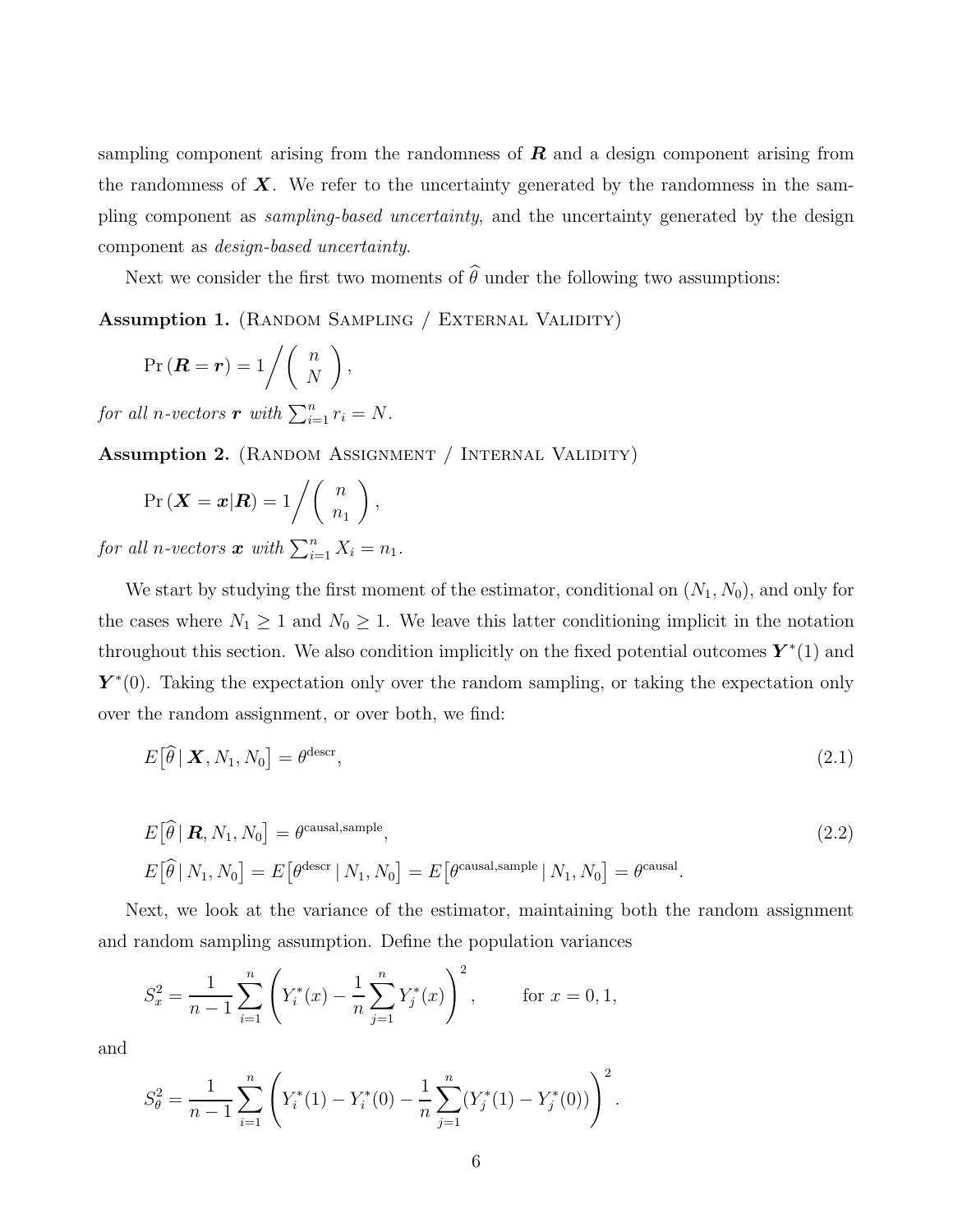We consider the variance of  $\hat{\theta}$ , as well as two conditional versions of this variance. We define the "sampling variance" conditional on  $X$ , so that only the sampling uncertainty is taken into account. Analogously, we define the "design variance" conditional on  $R$ , so that only the design uncertainty is taken into account. To make the different variances interpretable, we look at the expected value of the variances, taking the expectation both over the assignment and the sampling.

<span id="page-7-0"></span>
$$
V^{\text{total}}(N_1, N_0, n_1, n_0) = \text{var}(\widehat{\theta} \mid N_1, N_0) = \frac{S_1^2}{N_1} + \frac{S_0^2}{N_0} - \frac{S_\theta^2}{n_0 + n_1},\tag{2.3}
$$

$$
V^{\text{sampling}}(N_1, N_0, n_1, n_0) = E\left[\text{var}(\widehat{\theta} \mid \mathbf{X}, N_1, N_0) \mid N_1, N_0\right] = \frac{S_1^2}{N_1} \left(1 - \frac{N_1}{n_1}\right) + \frac{S_0^2}{N_0} \left(1 - \frac{N_0}{n_0}\right),
$$

$$
V^{\text{design}}(N_1, N_0, n_1, n_0) = E\left[\text{var}(\widehat{\theta} \mid \mathbf{R}, N_1, N_0) \mid N_1, N_0\right] = \frac{S_1^2}{N_1} + \frac{S_0^2}{N_0} - \frac{S_0^2}{N_0 + N_1}.
$$

#### Comment 1. Neyman Variance

The variance  $V^{\text{total}}(N_1, N_0, n_1, n_0)$  is the one derived by [Neyman \(1990\)](#page-37-1) for randomized experiments.  $\Box$ 

#### Comment 2. Causal versus Descriptive Estimands

In general the variances  $V^{\text{sampling}}(N_1, N_0, n_1, n_0)$  and  $V^{\text{design}}(N_1, N_0, n_1, n_0)$  cannot be ranked: the sampling variance can be very close to zero if the sampling rate  $(N_0 + N_1)/(n_0 + n_1)$  is close to one, but it can also be larger than the design variance if the sampling rate is small and the variance of the treatment effect is substantial.

#### Comment 3. Infinite Population Case

If  $n_0, n_1 \to \infty$ , the total variance and the sampling variance are equal:

$$
\lim_{n_0, n_1, \to \infty} V^{\text{total}}(N_1, N_0, n_1, n_0) = \lim_{n_0, n_1, \to \infty} V^{\text{sampling}}(N_1, N_0, n_1, n_0) = \frac{S_1^2}{N_1} + \frac{S_0^2}{N_0}.
$$

In this case taking the design-based uncertainty into account does not matter. This result will be seen to carry over to more general cases in Section [3.](#page-9-0)

#### Comment 4. Finite Population Correction

Whether the estimand is  $\theta^{\text{causal}}$  or  $\theta^{\text{descr}}$ , ignoring the fact that the population is finite generally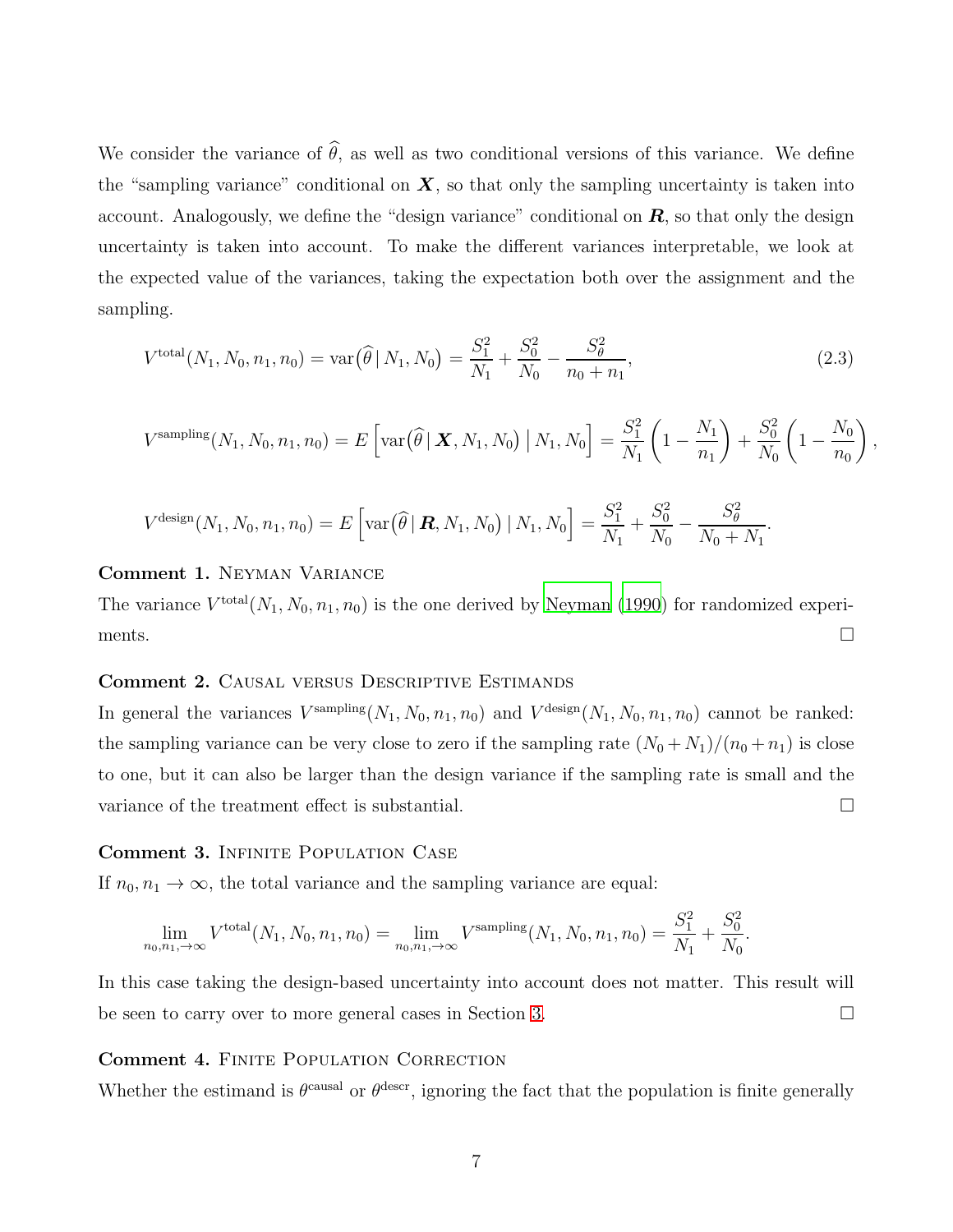leads to an overstatement of the variance on average because it ignores the fact that we observe a non-negligible share of the population:

$$
V^{\text{total}}(N_1, N_0, \infty, \infty) - V^{\text{total}}(N_1, N_0, n_1, n_0) = \frac{S_\theta^2}{n_0 + n_1} \ge 0,
$$
  

$$
V^{\text{sampling}}(N_1, N_0, \infty, \infty) - V^{\text{sampling}}(N_1, N_0, n_1, n_0) = \frac{S_1^2}{n_1} + \frac{S_0^2}{n_0} \ge 0.
$$

If the estimand is  $\theta^{\text{causal,sample}}$ , however, the population size is irrelevant because units in the population but not in the sample do not matter for the estimand:

$$
V^{\text{design}}(N_1, N_0, \infty, \infty) = V^{\text{design}}(N_1, N_0, n_1, n_0).
$$

#### Comment 5. Internal versus External Validity

Often researchers are concerned about both the internal and external validity of estimands and estimators [\(Shadish et al.](#page-37-8), [2002](#page-37-8); [Manski](#page-37-9), [2013](#page-37-9); [Deaton, 2010\)](#page-36-4). The distinction between sampling and design-based uncertainty allows us to clarify these concerns. Internal validity bears on the question of whether  $\theta$  is a good estimator for  $\theta^{\text{causal,sample}}$ . This relies on random assignment of the treatment. Whether or not the sampling is random is irrelevant for this question because  $\theta^{\text{causal,sampling}}$  conditions on which units were sampled. External validity bears on the question of whether  $E[\theta^{\text{causal,sample}}]$  is equal to  $\theta^{\text{causal}}$ . This relies on the random sampling assumption and does not require that the assignment is random. However, for  $\hat{\theta}$  to be a good estimator of  $\theta^{\text{causal}}$ , which is often the most interesting estimand, we need both internal and external validity, and thus both random assignment and random sampling.

In this single binary regressor example the EHW variance estimator can be written as

$$
\widehat{V}^{\text{ehw}} = \frac{N_1 - 1}{N_1^2} \widehat{S}_1^2 + \frac{N_0 - 1}{N_0^2} \widehat{S}_0^2, \quad \text{where } \widehat{S}_1^2 = \frac{1}{N_1 - 1} \sum_{i=1}^n R_i X_i \left( Y_i - \frac{1}{N_1} \sum_{i=1}^n R_i X_i Y_i \right)^2,
$$

and  $\hat{S}_0^2$  is defined analogously. Adjusting the degrees of freedom, using the modification proposed in [MacKinnon and White \(1985\)](#page-37-13) specialized to this binary regressor example, we obtain  $\widetilde{V}^{\text{ehw}} =$  $S_1^2/N_1 + S_0^2/N_0$ , which is identical to the variance estimator proposed by [Neyman \(1990\)](#page-37-1), with the expectation of this modified EHW variance estimator  $\widetilde{V}^{\text{ehw}}$  (conditional on  $N_0$  and  $N_1$ ) equal to the sampling variance in the infinite population case,  $V^{\text{sampling}}(N_1, N_0, \infty, \infty)$ . In the infinite population case the design-based uncertainty does not matter, so the EHW variance can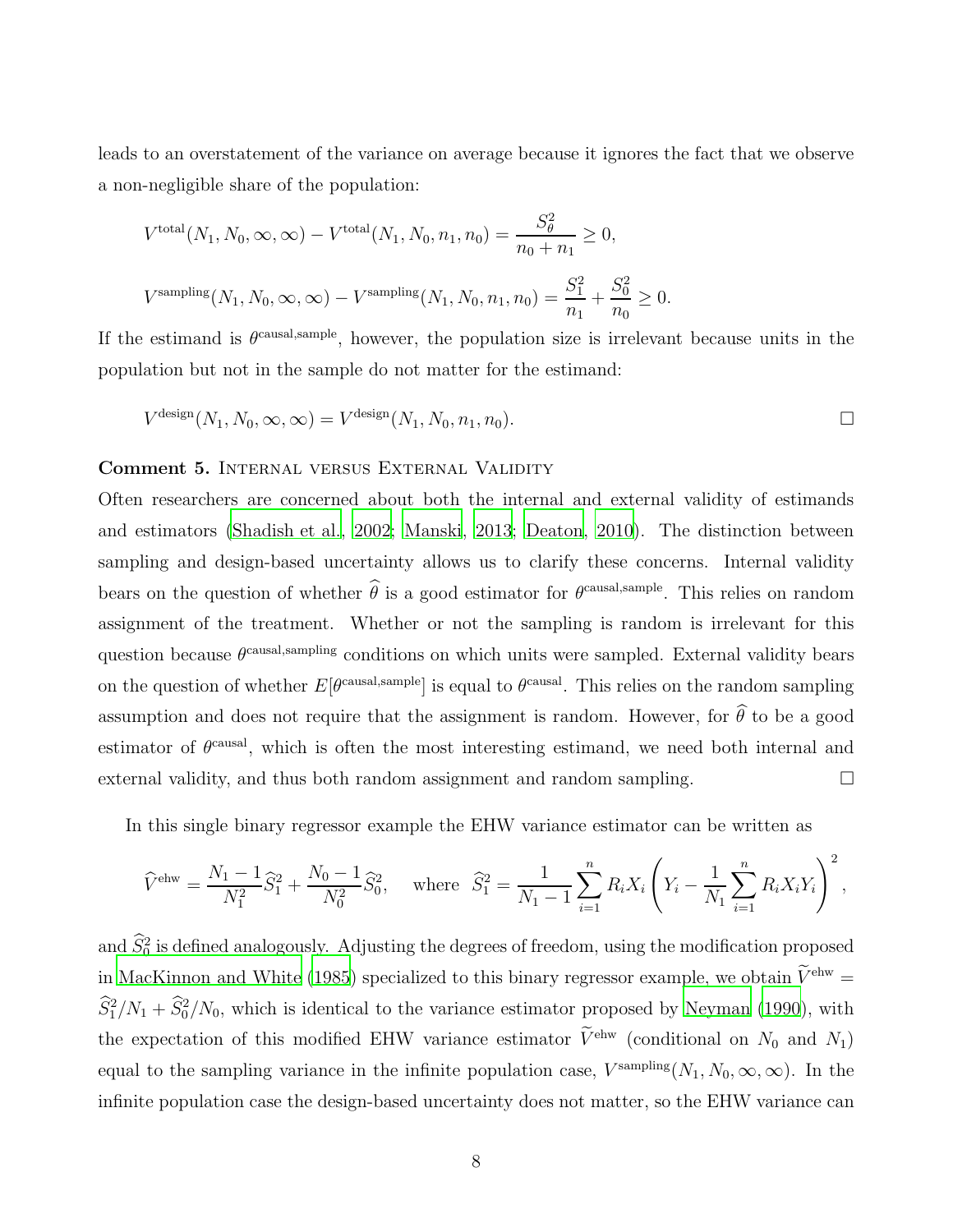be intepreted as implicitly taking into account design-uncertainty by focusing on the infinite population case.

We could also estimate the variance using resampling methods, which would give us variance estimates close to  $\widehat{V}^{\text{ehw}}$ . To be precise, suppose we use the bootstrap where we draw  $N_1$  bootstrap observations from the  $N_1$  treated units and  $N_0$  bootstrap units from the  $N_0$  control units. In that case the bootstrap variance would in expectation (over the bootstrap replications) be equal to  $\widehat{V}^{\text{ehw}}$ .

#### Comment 6. Can We Improve on the EHW variance Estimator?

The difference between  $E[\widetilde{V}^{\text{ehw}}|N_1, N_0]$  (or the Neyman variance) and the total variance is equal to  $S_{\theta}^2/n$ . The term  $S_{\theta}^2$  is difficult to estimate because it depends on the unobserved differences  $Y_i^*$  $i^*(1) - Y_i^*$ <sup>\*\*</sup>(0). As a result,  $S_{\theta}^2/n$  is typically ignored in analyses of randomized experiments (see [Imbens and Rubin](#page-36-0), [2015](#page-36-0)). In particular, the EHW variance estimator implicitly sets the estimator of  $S_{\theta}^2$  to be equal to zero, resulting in conservative inference. For the case of a randomized experiment with a binary treatment [Aronow et al. \(2014\)](#page-36-7) provide a lower bound for  $S_{\theta}^2$  based on the Fréchet-Hoefffding inequality. In Section [3,](#page-9-0) we propose an improved variance estimator that exploits the presence of fixed attributes.

The appendix contains a Bayesian version of the analysis ofthe example from this section. Similar to the results in this section we show that, when the estimand of interest is defined for a finite population, the posterior variance depends not only on the sample sizes for treated and non-treated but also on the respective population sizes. Also similar to the analysis of this section, the posterior variance formula depends on whether the estimand is descriptive or causal.

### <span id="page-9-0"></span>3 The General Case

This section contains the main formal results in the article. We focus on a regression setting where we estimate a linear regression function for a scalar outcome and a number of regressors. The setting we consider here allows for the presence of two types of regressors. First, regressors that are causal, in the sense that they generate potential outcomes. Second, regressors that are attributes, in the sense that they are kept fixed for each unit in the thought experiment that provides the basis for inference. Which regressors are viewed as causal and which are viewed as attributes depends on the interpretation we wish to give to the regression estimates. If we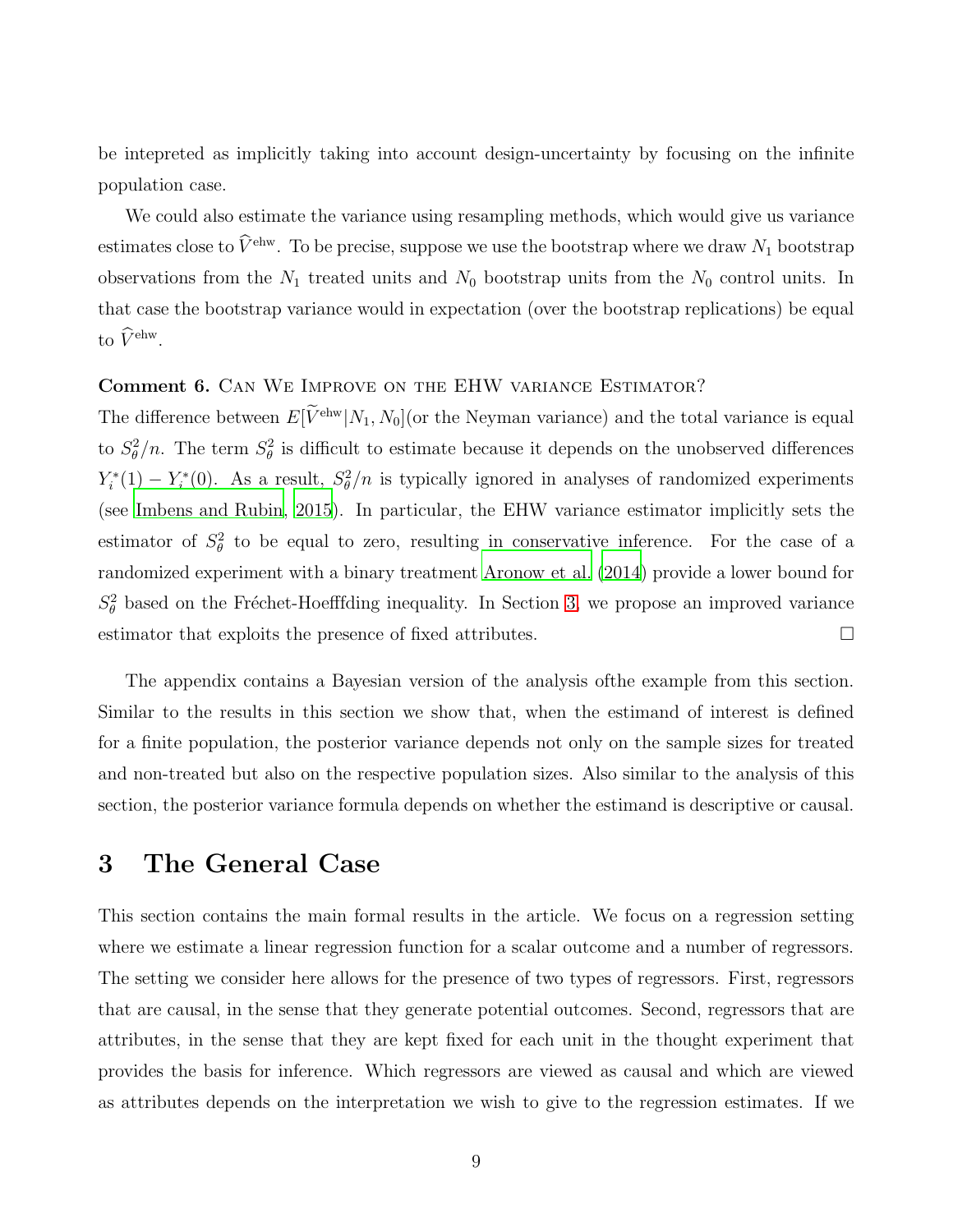wish to give a coefficient a causal interpretation, the corresponding regressor must be a cause. If a regressor is an attribute, the corresponding coefficient is simply estimating a population difference between subpopulations of units. For example, if we regress earnings on years of education, years of education may be the causal variable of interest. On the other hand, if we regress earnings on an indicator for participation in a job search program, age, and years of education, then the indicator for the program participation may be viewed as the causal variable of interest and age and years of education may be viewed as attributes. Because the repeated sampling thought experiment treats causes different from attributes, the variance of the regression estimator will depend on this designation.

### 3.1 Set Up

Consider a sequence of finite populations indexed by population size, n. Unit i in population n is characterized by a set of fixed attributes  $Z_{n,i}$  (including an intercept) and by a potential outcome function,  $Y_{n,i}^*(\cdot)$ , which maps causes,  $U_{n,i}$ , into outcomes, with the realized outcome denoted by  $Y_{n,i} = Y_{n,i}^*(U_{n,i})$ .  $Z_{n,i}$  and  $U_{n,i}$  are real-valued column vectors, and  $Y_{n,i}$  is scalar. We do not place restrictions on the types of the variables: they can be continuous, discrete, or mixed. The attributes and potential outcome functions remain fixed in our repeated sampling thought experiments. The realized outcomes in the sample vary from sample to sample because the units in the sample and the values of the causal variables change.

There is a sequence of samples associated with the sequence of populations. We will use  $R_{n,i} = 1$  to indicate that unit i of population n is sampled, and  $R_{n,i} = 0$  to indicate that it is not sampled. For each unit in sample n, we observe the triple,  $(Y_{n,i}, U_{n,i}, Z_{n,i})$ . Relative to Section [2](#page-4-0) we now allow for more complicated assignment mechanisms. In particular, we relax the assumption that the causes have identical distributions.

<span id="page-10-0"></span>**Assumption 3.** (ASSIGNMENT MECHANISM) The assignments  $U_{n,1}, \ldots, U_{n,n}$  are jointly independent, and independent of  $R_{n,1}, \ldots, R_{n,n}$ , but not (necessarily) identically distributed (i.n.i.d.).

This assumption assumes independence of the treatment assignments. This is somewhat in contrast to the example in Section [2,](#page-4-0) where we fixed the marginal distribution of the regressor, allowing us to obtain exact finite sample results. We do not need this here because we are focused on asymptotic results. We can allow for some dependence in the assignment mechanism,  $e.g.,$ clustering of the type analyzed in [Abadie et al. \(2017](#page-35-1)).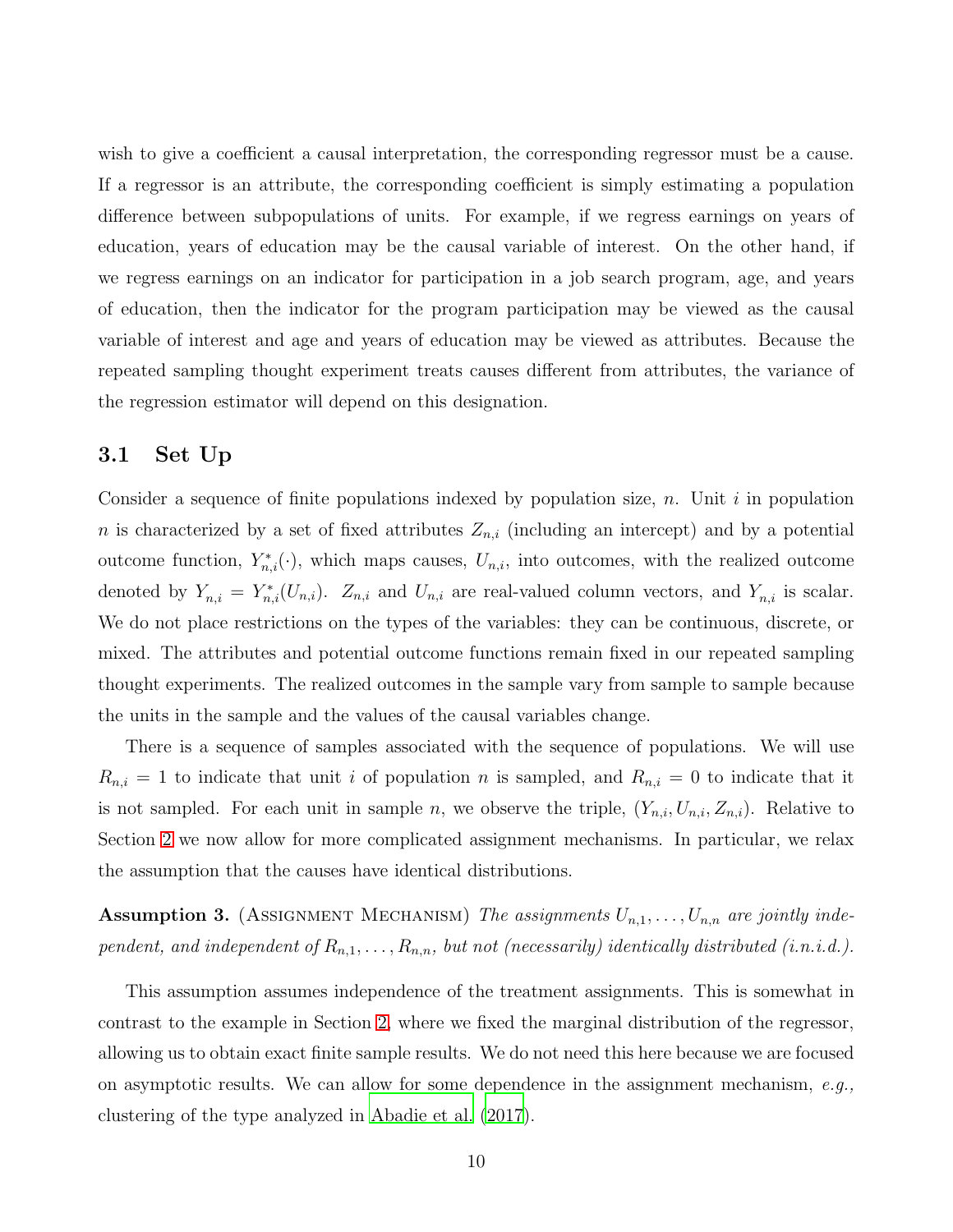For what follows, it is convenient to work with a transformation  $X_{n,1}, \ldots, X_{n,n}$  of  $U_{n,1}, \ldots, U_{n,n}$ that removes the correlation with the attributes. This can be accomplished in the following way. We assume that the population matrix  $\sum_{i=1}^{n} Z_{n,i} Z'_{n,i}$  is full-rank. Then, define

<span id="page-11-0"></span>
$$
X_{n,i} = U_{n,i} - \Lambda_n Z_{n,i} \qquad \text{where } \Lambda_n = \left(\sum_{i=1}^n E[U_{n,i}] Z'_{n,i}\right) \left(\sum_{i=1}^n Z_{n,i} Z'_{n,i}\right)^{-1}.
$$
 (3.1)

Later we formally make an assumption that will guarantee that this transformation is welldefined for large n. It is important to notice that, because  $\Lambda_n Z_{n,i}$  is deterministic in our setting and  $U_{n,1}, \ldots, U_{n,n}$  are i.n.i.d., the variables  $X_{n,1}, \ldots, X_{n,n}$  are i.n.i.d. too.

For population n, let  $\boldsymbol{Y}_n$ ,  $\boldsymbol{X}_n$ ,  $\boldsymbol{Z}_n$ ,  $\boldsymbol{R}_n$ , and  $\boldsymbol{Y}_n^*$  $_n^*(\cdot)$  be matrices that collect outcomes, causes, attributes, sampling indicators, and potential outcome functions. We analyze the properties of the estimator  $\widehat{\theta}_n$  obtained by minimizing least square errors in the sample:

<span id="page-11-2"></span>
$$
(\widehat{\theta}_n, \widehat{\gamma}_n) = \arg\min_{(\theta, \gamma)} \sum_{i=1}^n R_{n,i} (Y_{n,i} - X'_{n,i} \theta - Z'_{n,i} \gamma)^2.
$$
 (3.2)

The properties of the population regression residuals,  $e_{n,i} = Y_{n,i} - X'_{n,i} \theta_n - Z'_{n,i} \gamma_n$ , depend on the exact nature of the estimands,  $(\theta_n, \gamma_n)$ . In what follows, we will consider alternative target parameters, which in turn will imply different properties for  $e_{n,i}$ . Notice also that, although the transformation in [\(3.1\)](#page-11-0) is typically unfeasible (because the values of  $E[U_{n,i}]$  may not be known),  $\widehat{\theta}_n$  is not affected by the transformation in the sense that the least squares estimators  $(\widetilde{\theta}_n, \widetilde{\gamma}_n)$ , defined as

$$
(\widetilde{\theta}_n, \widetilde{\gamma}_n) = \arg \min_{(\theta, \gamma)} \sum_{i=1}^n R_{n,i} (Y_{n,i} - U'_{n,i} \theta - Z'_{n,i} \gamma)^2,
$$

satisfy  $\theta_n = \theta_n$  (although, in general,  $\hat{\gamma}_n \neq \tilde{\gamma}_n$ ). As a result, we can analyze the properties of  $\theta_n$ , focusing on the properties of the regression on  $X_{n,1}, \ldots, X_{n,n}$  instead of on  $U_{n,1}, \ldots, U_{n,n}$ .

We assume random sampling, with some conditions on the sampling rate to ensure that the sample size increases with the population size.

<span id="page-11-1"></span>**Assumption 4.** (RANDOM SAMPLING) *(i) There is a sequence of sampling probabilities,*  $\rho_n$ , such that

$$
\Pr\left(\boldsymbol{R}_n=\boldsymbol{r}\right)=\rho_n^{\sum_{i=1}^n r_i}\left(1-\rho_n\right)^{n-\sum_{i=1}^n r_i}
$$

for all n-vectors r with i-th element  $r_i \in \{0, 1\}$ . (ii) The sequence of sampling rates,  $\rho_n$ , satisfies  $n\rho_n \to \infty$  and  $\rho_n \to \rho \in [0,1].$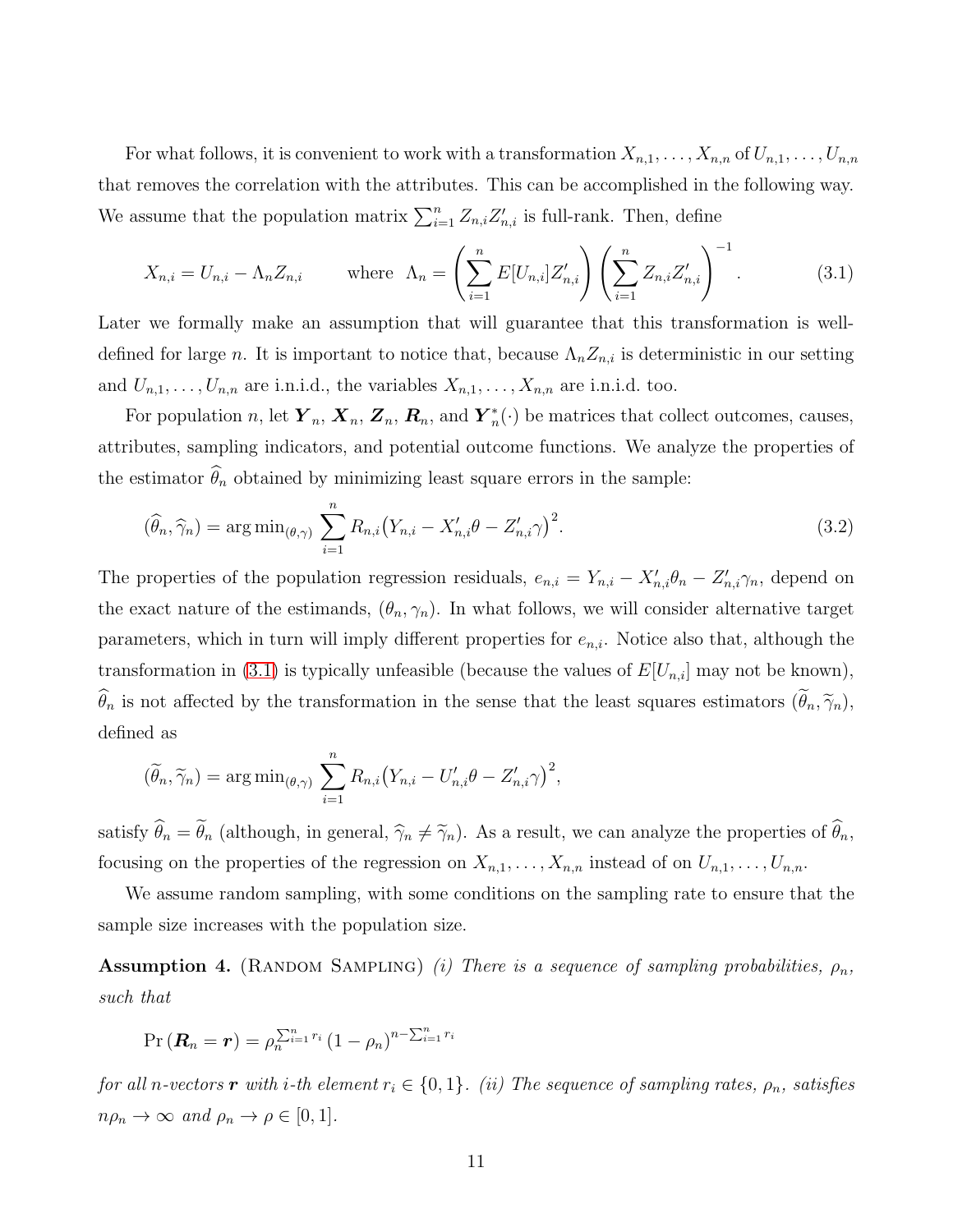The first part of Assumption  $4(ii)$  guarantees that as the population size increases, the (expected) sample size also increases. The second part of Assumption  $4(ii)$  allows for the possibility that, as n increases, the sample size becomes a negligible fraction of the population size so that the EHW results, corresponding to  $\rho = 0$ , are included as a special case of our results.

The next assumption is a regularity condition bounding moments.

<span id="page-12-0"></span>**Assumption 5.** (MOMENTS) There exists some  $\delta > 0$  such that the sequences

$$
\frac{1}{n}\sum_{i=1}^{n} E[|Y_{n,i}|^{4+\delta}], \qquad \frac{1}{n}\sum_{i=1}^{n} E[||X_{n,i}||^{4+\delta}], \qquad \frac{1}{n}\sum_{i=1}^{n} ||Z_{n,i}||^{4+\delta}
$$

are uniformly bounded.

Let

$$
W_n = \frac{1}{n} \sum_{i=1}^n \begin{pmatrix} Y_{n,i} \\ X_{n,i} \\ Z_{n,i} \end{pmatrix} \begin{pmatrix} Y_{n,i} \\ X_{n,i} \\ Z_{n,i} \end{pmatrix}', \quad \Omega_n = \frac{1}{n} \sum_{i=1}^n E\left[ \begin{pmatrix} Y_{n,i} \\ X_{n,i} \\ Z_{n,i} \end{pmatrix} \begin{pmatrix} Y_{n,i} \\ X_{n,i} \\ Z_{n,i} \end{pmatrix}' \right].
$$

So  $\Omega_n = E[W_n]$ , where the expectation is taken over the distribution of  $\mathbf{X}_n$ . We also consider sample counterparts of  $W_n$  and  $\Omega_n$ :

$$
\widetilde{W}_n = \frac{1}{N} \sum_{i=1}^N R_{n,i} \left( \begin{array}{c} Y_{n,i} \\ X_{n,i} \\ Z_{n,i} \end{array} \right) \left( \begin{array}{c} Y_{n,i} \\ X_{n,i} \\ Z_{n,i} \end{array} \right)', \quad \widetilde{\Omega}_n = \frac{1}{N} \sum_{i=1}^n R_{n,i} E\left[ \left( \begin{array}{c} Y_{n,i} \\ X_{n,i} \\ Z_{n,i} \end{array} \right) \left( \begin{array}{c} Y_{n,i} \\ X_{n,i} \\ Z_{n,i} \end{array} \right)' \right],
$$

where  $\widetilde{\Omega}_n = E[\widetilde{W}_n | \mathbf{R}_n].$  We will use superscripts to indicate submatrices. For example,

$$
W_n = \left( \begin{array}{ccc} W_n^{YY} & W_n^{YX} & W_n^{YZ} \\ W_n^{XY} & W_n^{XX} & W_n^{XZ} \\ W_n^{ZY} & W_n^{ZX} & W_n^{ZZ} \end{array} \right),
$$

with analogous partitions for  $\Omega_n$ ,  $\widetilde{W}_n$ , and  $\widetilde{\Omega}_n$ . Notice that the transformation in [\(3.1\)](#page-11-0) implies that  $\Omega_n^{XZ}$  and  $\Omega_n^{ZX}$  are matrices will all zero entries.

We first obtain convergence results for the sample objects,  $\widetilde{W}_n$  and  $\widetilde{\Omega}_n$ .

**Lemma 1.** Suppose Assumptions [3](#page-10-0)[-5](#page-12-0) hold. Then,  $\widetilde{W}_n - \Omega_n \overset{p}{\to} 0$ ,  $\widetilde{\Omega}_n - \Omega_n \overset{p}{\to} 0$  and  $\widetilde{W}_n - W_n \overset{p}{\to} 0$ .

See appendix for proofs.

The next assumption imposes (deterministic) convergence of the expected value of the second moments in the population.

<span id="page-12-1"></span>**Assumption 6.** (CONVERGENCE OF MOMENTS)  $\Omega_n \to \Omega$ , which is full rank.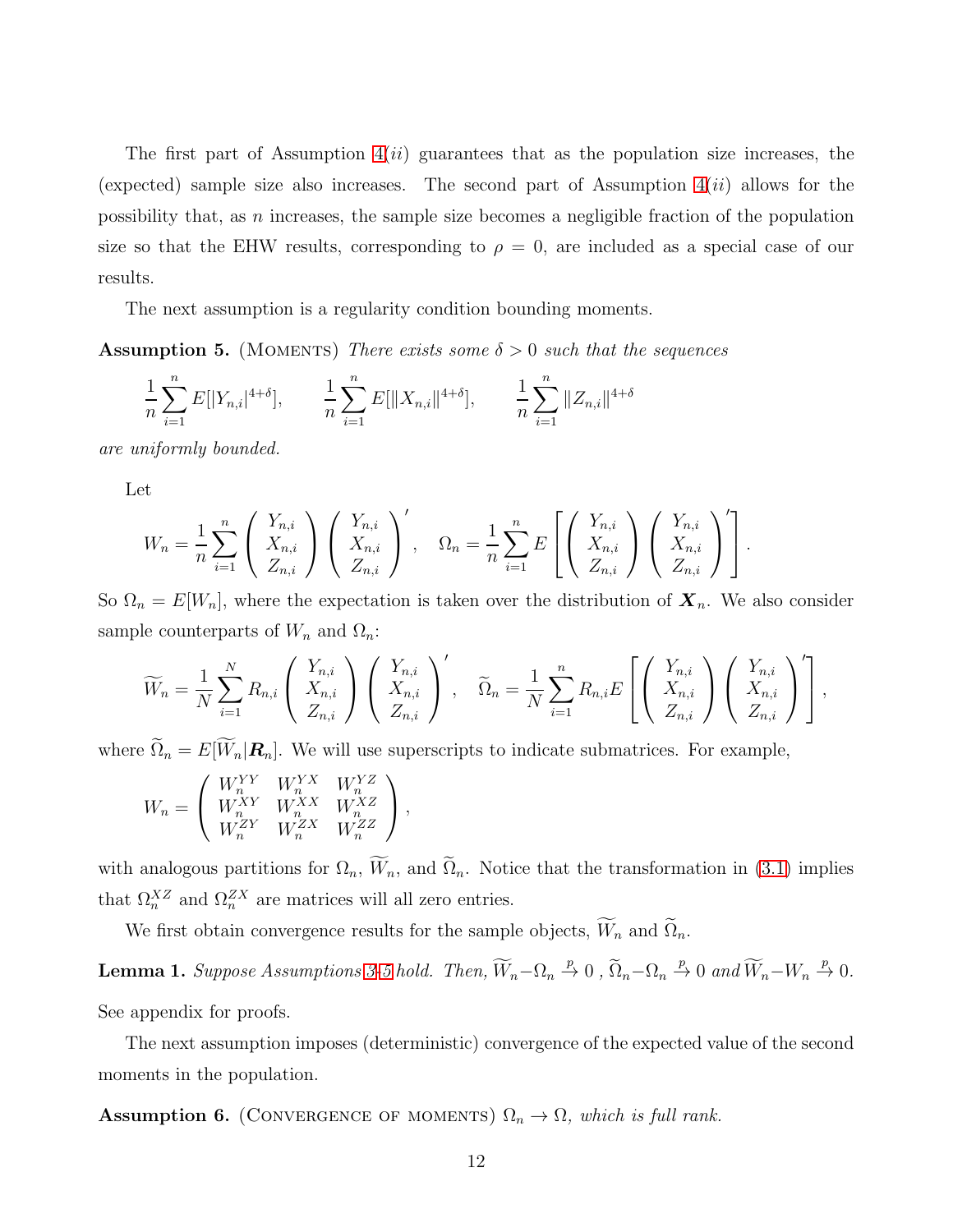### <span id="page-13-2"></span>3.2 Descriptive and Causal Estimands

We now define the descriptive and causal estimands that generalize  $\theta^{\text{descr}}, \theta^{\text{causal,sample}},$  and  $\theta^{\text{causal}}$ from Section [2](#page-4-0) to a regression context.

#### Definition 1. CAUSAL AND DESCRIPTIVE ESTIMANDS

For a given population n, with potential outcome functions  $\boldsymbol{Y}_n^*$  $\mathbf{X}_n^*(\cdot)$ , causes  $\mathbf{X}_n$ , attributes  $\mathbf{Z}_n$ , and sampling indicators  $\mathbf{R}_n$ :

- (i) Estimands are functionals of  $(\mathbf{Y}_n^*)$  $\mathbf{X}_n^*(\cdot), \mathbf{X}_n, \mathbf{Z}_n, \mathbf{R}_n$ , permutation-invariant in the rows of the arguments.
- (ii) Descriptive estimands are estimands that can be written in terms of  $\mathbf{Y}_n$ ,  $\mathbf{X}_n$ , and  $\mathbf{Z}_n$ , free of dependence on  $\boldsymbol{R}_n$ , and free of dependence on  $\boldsymbol{Y}^*_n$  $\mathbf{F}_n^*(\cdot)$  beyond dependence on  $\boldsymbol{Y}_n$ .
- (iii) Causal estimands are estimands that cannot be written in terms of  $\boldsymbol{Y}_n$ ,  $\boldsymbol{X}_n$ ,  $\boldsymbol{Z}_n$ , and  $\boldsymbol{R}_n$ , because they depend on the potential outcome functions  $\boldsymbol{Y}_n^*$  $_n^*(\cdot)$  beyond the realized outcomes,  $\boldsymbol{Y}_n.$

Causal estimands depend on the values of potential outcomes beyond the values that can be inferred from the realized outcomes. Given a sample, the only reason we may not be able to infer the exact value of a descriptive estimand is that we do not see all the units in the population. In contrast, even if we observe all units in a population, we are unable to infer the value of a causal estimand because its value depends on potential outcomes.

We define three estimands of interest, which under the conditions above exist with probability approaching one:

<span id="page-13-0"></span>
$$
\begin{pmatrix}\n\theta_n^{\text{desc}} \\
\gamma_n^{\text{desc}}\n\end{pmatrix} = \begin{pmatrix}\nW_n^{XX} & W_n^{XZ} \\
W_n^{ZX} & W_n^{ZZ}\n\end{pmatrix}^{-1} \begin{pmatrix}\nW_n^{XY} \\
W_n^{ZY}\n\end{pmatrix},
$$
\n(3.3)

$$
\begin{pmatrix}\n\theta_n^{\text{causal,sample}} \\
\gamma_n^{\text{causal,sample}}\n\end{pmatrix} = \begin{pmatrix}\n\widetilde{\Omega}_n^{XX} & \widetilde{\Omega}_n^{XZ} \\
\widetilde{\Omega}_n^{ZX} & \widetilde{\Omega}_n^{ZZ}\n\end{pmatrix}^{-1} \begin{pmatrix}\n\widetilde{\Omega}_n^{XY} \\
\widetilde{\Omega}_n^{ZY}\n\end{pmatrix},
$$
\n(3.4)

<span id="page-13-1"></span>and

$$
\begin{pmatrix}\n\theta_n^{\text{causal}} \\
\gamma_n^{\text{causal}}\n\end{pmatrix} = \begin{pmatrix}\n\Omega_n^{XX} & \Omega_n^{XZ} \\
\Omega_n^{ZX} & \Omega_n^{ZZ}\n\end{pmatrix}^{-1} \begin{pmatrix}\n\Omega_n^{XY} \\
\Omega_n^{ZY}\n\end{pmatrix}.
$$
\n(3.5)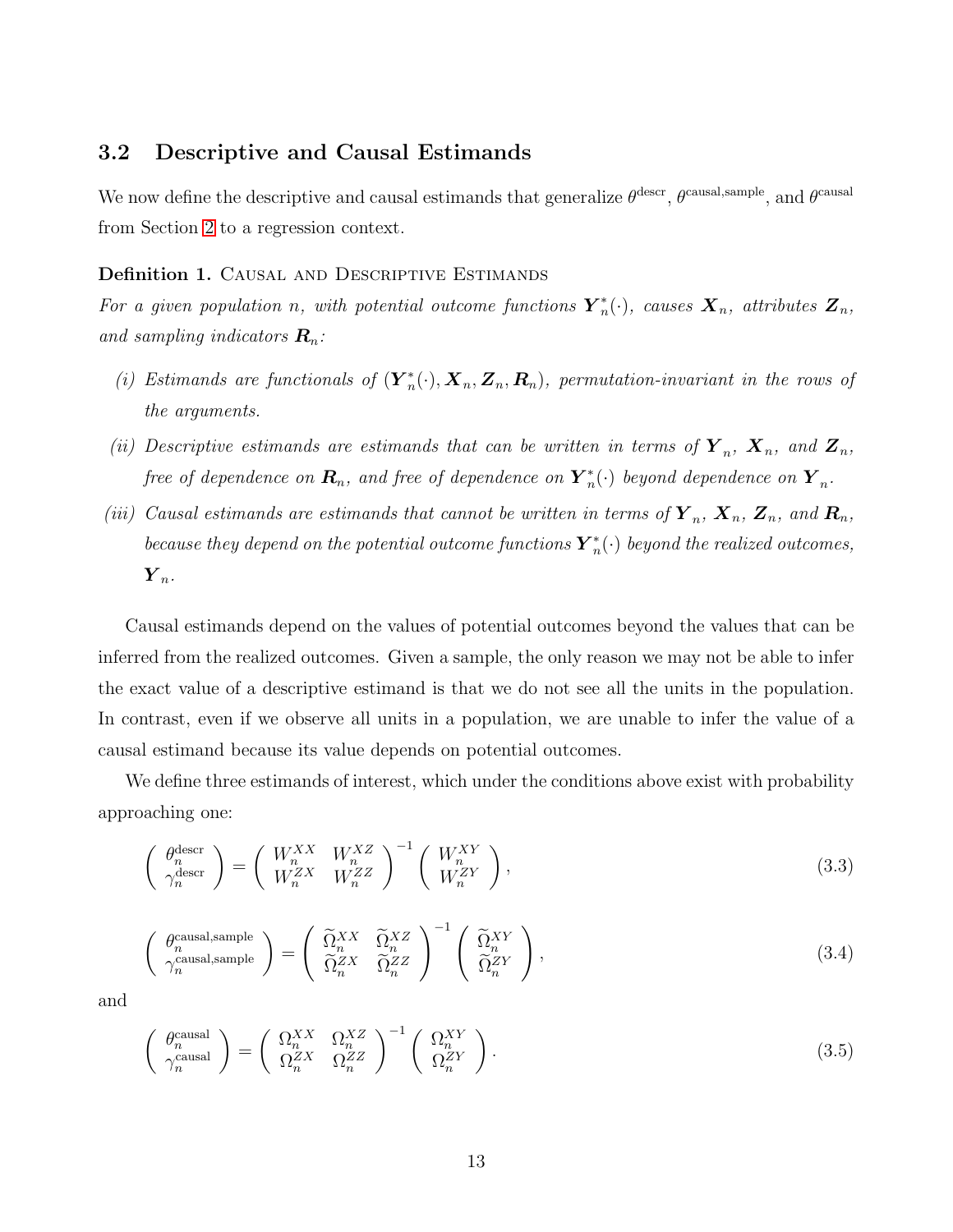Alternatively, the estimands in [\(3.3\)](#page-13-0) to [\(3.5\)](#page-13-1) can be defined as the coefficients that correspond to the orthogonality conditions in terms of the residuals  $e_{n,i} = Y_{n,i} - X'_{n,i} \theta_n - Z'_{n,i} \gamma_n$ ,

$$
\frac{1}{n}\sum_{i=1}^{n} \left( \begin{array}{c} X_{n,i} \\ Z_{n,i} \end{array} \right) e_{n,i} = 0, \quad \frac{1}{n}\sum_{i=1}^{n} R_{n,i} E\left[ \left( \begin{array}{c} X_{n,i} \\ Z_{n,i} \end{array} \right) e_{n,i} \right] = 0, \quad \frac{1}{n}\sum_{i=1}^{n} E\left[ \left( \begin{array}{c} X_{n,i} \\ Z_{n,i} \end{array} \right) e_{n,i} \right] = 0,
$$

for the descriptive, causal-sample, and causal estimands respectively. We will study the properties of the least squares estimator,  $\widehat{\theta}_n$ , defined by

$$
\left( \begin{array}{c} \widehat{\theta}_n \\ \widehat{\gamma}_n \end{array} \right) = \left( \begin{array}{cc} \widetilde{W}_n^{XX} & \widetilde{W}_n^{XZ} \\ \widetilde{W}_n^{ZX} & \widetilde{W}_n^{ZZ} \end{array} \right)^{-1} \left( \begin{array}{c} \widetilde{W}_n^{XY} \\ \widetilde{W}_n^{ZY} \end{array} \right),
$$

as an estimator of the parameters defined in equations [\(3.3\)](#page-13-0) to [\(3.5\)](#page-13-1).

Notice that  $\theta_n^{\text{causal,sample}}$  and  $\theta_n^{\text{causal}}$  are causal estimands, while  $\theta_n^{\text{descr}}$  is not. However, the fact that an estimand is causal according to our definition does not imply it has an interpretation as an average causal effect. In Section [3.3](#page-14-0) we present conditions under which the regression estimand does have such an interpretation.

### <span id="page-14-0"></span>3.3 Causal Interpretations of the Estimands

By construction, the descriptive estimand can be interpreted as the set of coefficients of a population best linear predictor (least squares), e.g., [Goldberger \(1991](#page-36-8)). A more challenging question concerns the interpretation of the two causal estimands, and in particular their relation to the potential outcome functions. In this section we investigate this question.

The next assumption generalizes random assignment to allow for some dependence of the assignment  $U_{n,i}$  on the attributes  $Z_{n,i}$ .

<span id="page-14-1"></span>Assumption 7. (EXPECTED ASSIGNMENT) (i) There exists a sequence of functions  $h_n$  such that

$$
E[U_{n,i}] = h_n(Z_{n,i}),
$$

and (ii) there exists a sequence of matrices  $B_n$  such that for all z

$$
h_n(z) = B_n z,
$$

for all n large enough.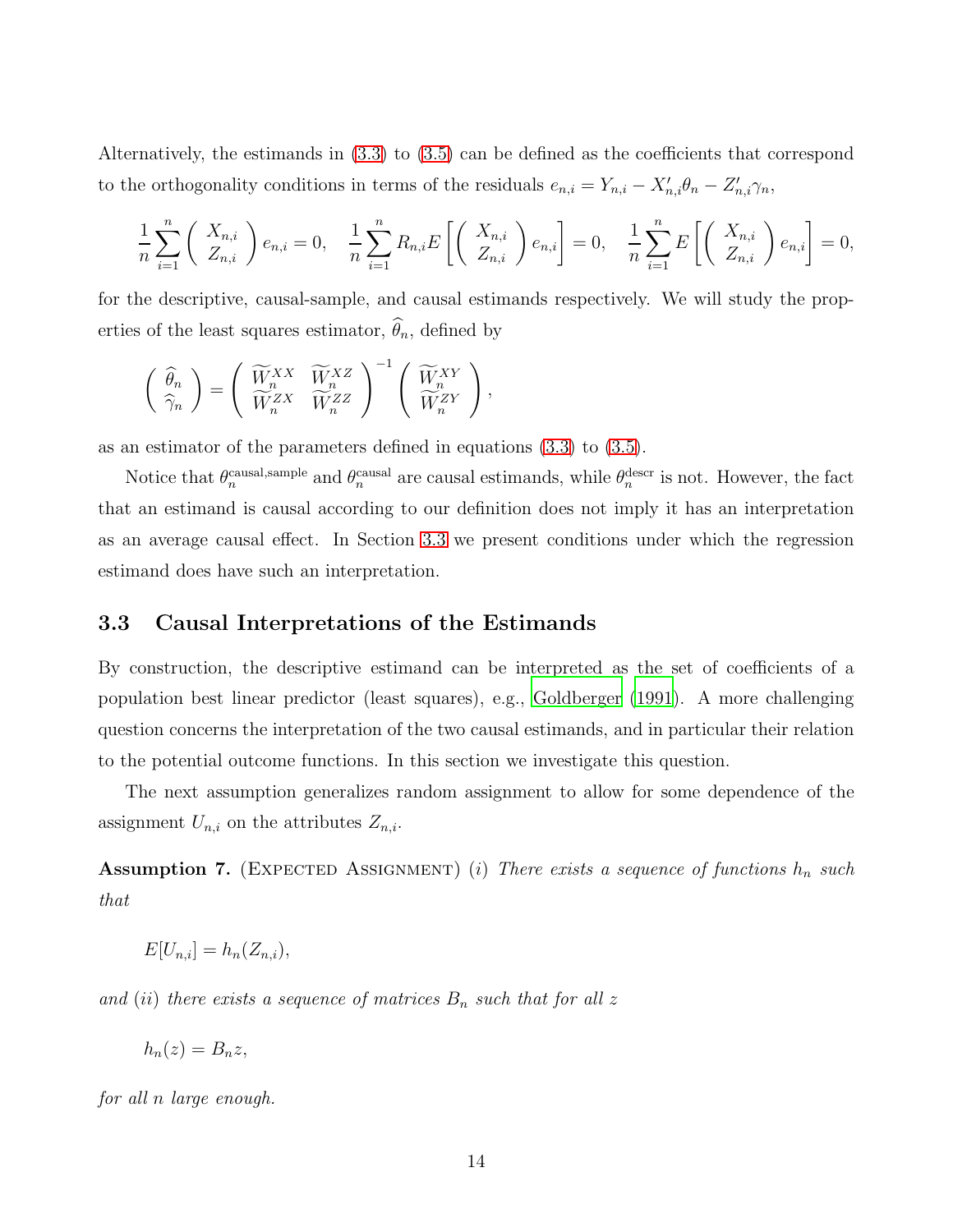Assumption [7](#page-14-1) looks very different from conventional exogeneity or unconfoundedness conditions, where the residuals are assumed to be (mean-) independent of the regressors, and so it merits some discussion. First, note that if the treatment  $U_{n,i}$  is randomly assigned  $E[U_{n,i}]$ is constant and Assumption [7\(](#page-14-1)i) and (ii) are automatically satisfied as long as  $Z_{n,i}$  includes an intercept.

Formally, Assumption [7](#page-14-1) relaxes the completely randomized assignment setting by allowing the distribution of  $U_{n,i}$  to depend on the attributes. However, this dependence is restricted in that the mean of  $U_{n,i}$  is linear in  $Z_{n,i}$ . For example, Assumption [7](#page-14-1) holds automatically when  $U_{n,1},\ldots,U_{n,n}$  are identically distributed and  $Z_{n,i}$  contains a saturated set of indicators for all possible values of the attributes.

In the special case where the treatment is binary and  $E[U_{n,i}]$  is the propensity score, the assumption amounts to combination of an unconfoundedness assumption that the treatment assignment does not depend on the potential outcomes and a linear model for the propensity score.

Later in this section, we will show that under a set of conditions that includes Assumption [7,](#page-14-1) the two estimands  $\theta_n^{\text{causal}}$  and  $\theta^{\text{causal}, \text{sample}}$  can be interpreted as weighted averages of unit-level causal effects. The connection between linearity in the propensity score [\(Rosenbaum and Rubin](#page-37-14) [\(1983\)](#page-37-14)), in our analysis represented by  $E[U_{n,i}] = B_n Z_{n,i}$ , and the interpretation of population regression coefficients as weighted averages of heterogeneous causal effects has been previously noticed in related contexts (see [Angrist](#page-36-9), [1998;](#page-36-9) [Angrist and Pischke, 2008;](#page-35-2) [Aronow and Samii,](#page-36-10) [2016;](#page-36-10) Słoczyński, 2017).

<span id="page-15-0"></span>Assumption 8. (LINEARITY OF POTENTIAL OUTCOMES) For all  $u$ ,

<span id="page-15-1"></span>
$$
Y_{n,i}^*(u) = u'\theta_{n,i} + \xi_{n,i},\tag{3.6}
$$

where  $\theta_{n,i}$  and  $\xi_{n,i}$  are non-stochastic.

In this formulation, any dependence of the potential outcomes  $Y_{n,i}^*(u)$  on observed or unobserved attributes is subsumed by  $\theta_{n,i}$  and  $\xi_{n,i}$ , which are non-stochastic. Each element of the vector  $\theta_{n,i}$  represents the causal effect of increasing the corresponding value of  $U_{n,i}$  by one unit.

The linearity in Assumption [8](#page-15-0) is a strong restriction in many settings. However, in some leading cases – in particular, when the causal variable is binary or, more generally when the causal variable takes on only a finite number of values – one can ensure that this assumption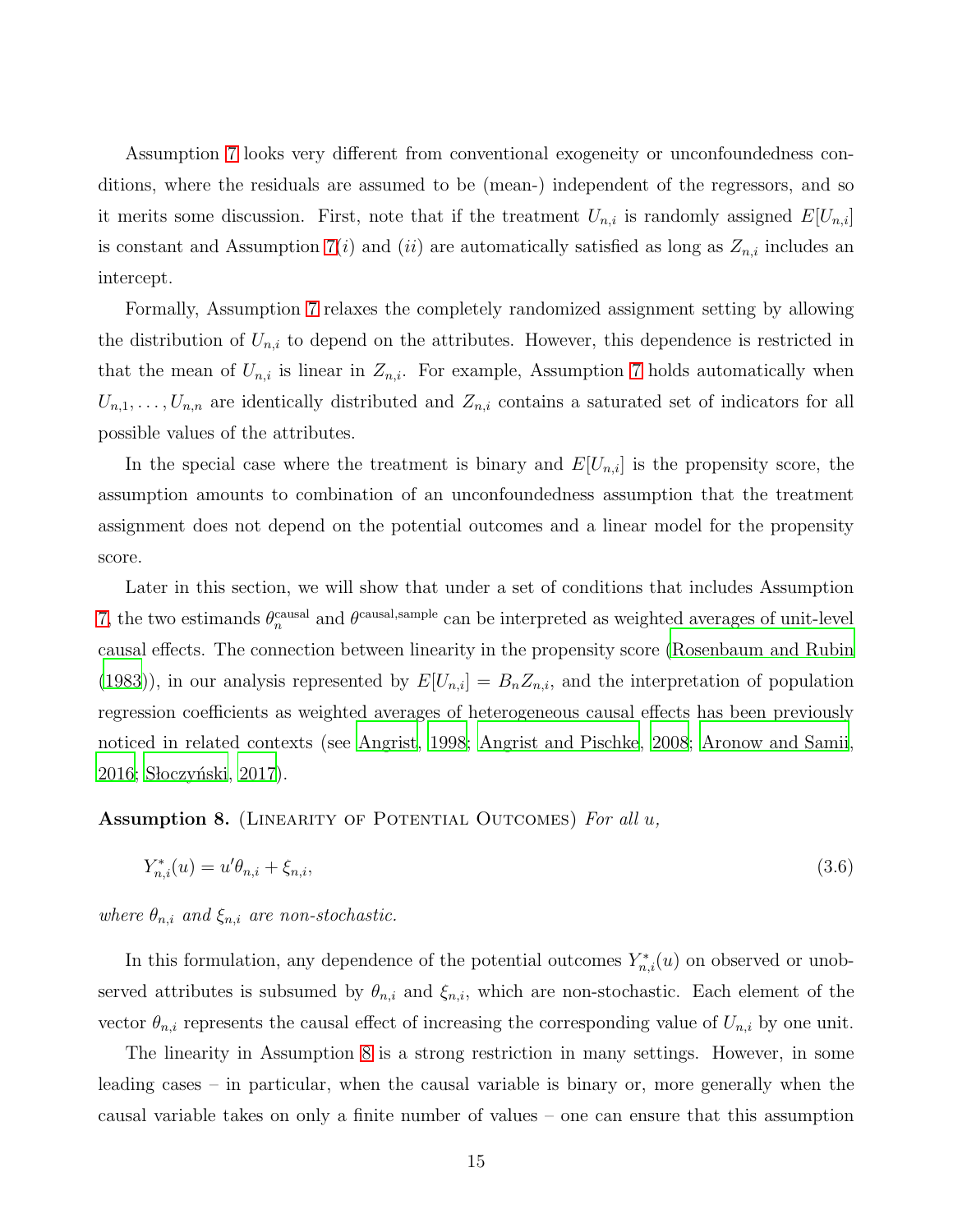holds by including in  $U_{n,i}$  indicator variables representing each but one of the possible values of the cause. With Assumption [8](#page-15-0) we are able to provide a more transparent interpretation of the regression estimator.

<span id="page-16-0"></span>Theorem 1. Suppose Assumptions [3](#page-10-0)[-8](#page-15-0) hold. Then, for all n large enough,

$$
\theta_n^{\text{causal}} = \left(\sum_{i=1}^n E\left[W_{n,i}^{XX}\right]\right)^{-1} \sum_{i=1}^n E\left[W_{n,i}^{XX}\right] \theta_{n,i},
$$
probabilitu ammnoo  
china one

and, with probability approaching one,

$$
\theta_n^{\text{causal,sample}} = \left(\sum_{i=1}^n R_{n,i} E\left[W_{n,i}^{XX}\right]\right)^{-1} \sum_{i=1}^n R_{n,i} E\left[W_{n,i}^{XX}\right] \theta_{n,i},
$$

where  $W_{n,i}^{XX} = X_{n,i} X'_{n,i}$ .

<span id="page-16-1"></span>**Theorem 2.** Suppose that Assumptions [3-](#page-10-0)[7](#page-14-1) hold. Moreover, assume that  $X_{n,1}, \ldots, X_{n,n}$  are continuous random variables with convex and compact supports, and that the potential outcome functions,  $Y_{n,i}^*(\cdot)$  are continuously differentiable. Then, there exist random variables  $v_{n,1},\ldots,v_{n,n}$ such that, for n sufficiently large,

$$
\theta_n^{\text{causal}} = \left(\sum_{i=1}^n E\left[W_{n,i}^{XX}\right]\right)^{-1} \sum_{i=1}^n E\left[W_{n,i}^{XX}\varphi_{n,i}\right],
$$
archokkietu amrochina one

and, with probability approaching one,

$$
\theta_n^{\text{causal,sample}} = \left(\sum_{i=1}^n R_{n,i} E\left[W_{n,i}^{XX}\right]\right)^{-1} \sum_{i=1}^n R_{n,i} E\left[W_{n,i}^{XX} \varphi_{n,i}\right],
$$

where  $\varphi_{n,i}$  is the derivative of  $Y_{n,i}^*(\cdot)$  evaluated at  $v_{n,i}$ .

Comment 7. Here, we provide a simple example that shows how the result in Theorems [1](#page-16-0) and [2](#page-16-1) may not hold in the absence of Assumption [7.](#page-14-1) Consider the population with three units described in Table [3](#page-17-0). For simplicity, we drop the subscript  $n$ . We can also add replicates of these observations to make the example hold for any population size. In this example,  $E[U_i] = 3bZ_i^2 - 2b$  is a non-linear function of  $Z_i$ . Notice that

$$
\sum_{i=1}^{3} E[U_i]/3 = \sum_{i=1}^{3} E[U_i]Z_i/3 = 0,
$$

so that  $X_i = U_i$ . Therefore,  $E[X_i^2] = E[U_i^2]$ . Also, because potential outcomes do not depend on  $X_i$ , it follows that  $E[X_i Y_i] = E[X_i] Y_i^*$  $i^*(1) = E[U_i]Y_i^*$  $\tilde{I}_i^*(1)$ . As a result,

$$
\theta^{\text{causal}} = \left(\sum_{i=1}^{3} E[X_i^2]\right)^{-1} \sum_{i=1}^{3} E[X_i] Y_i^*(1) = \frac{ab}{2b^2 + 1},
$$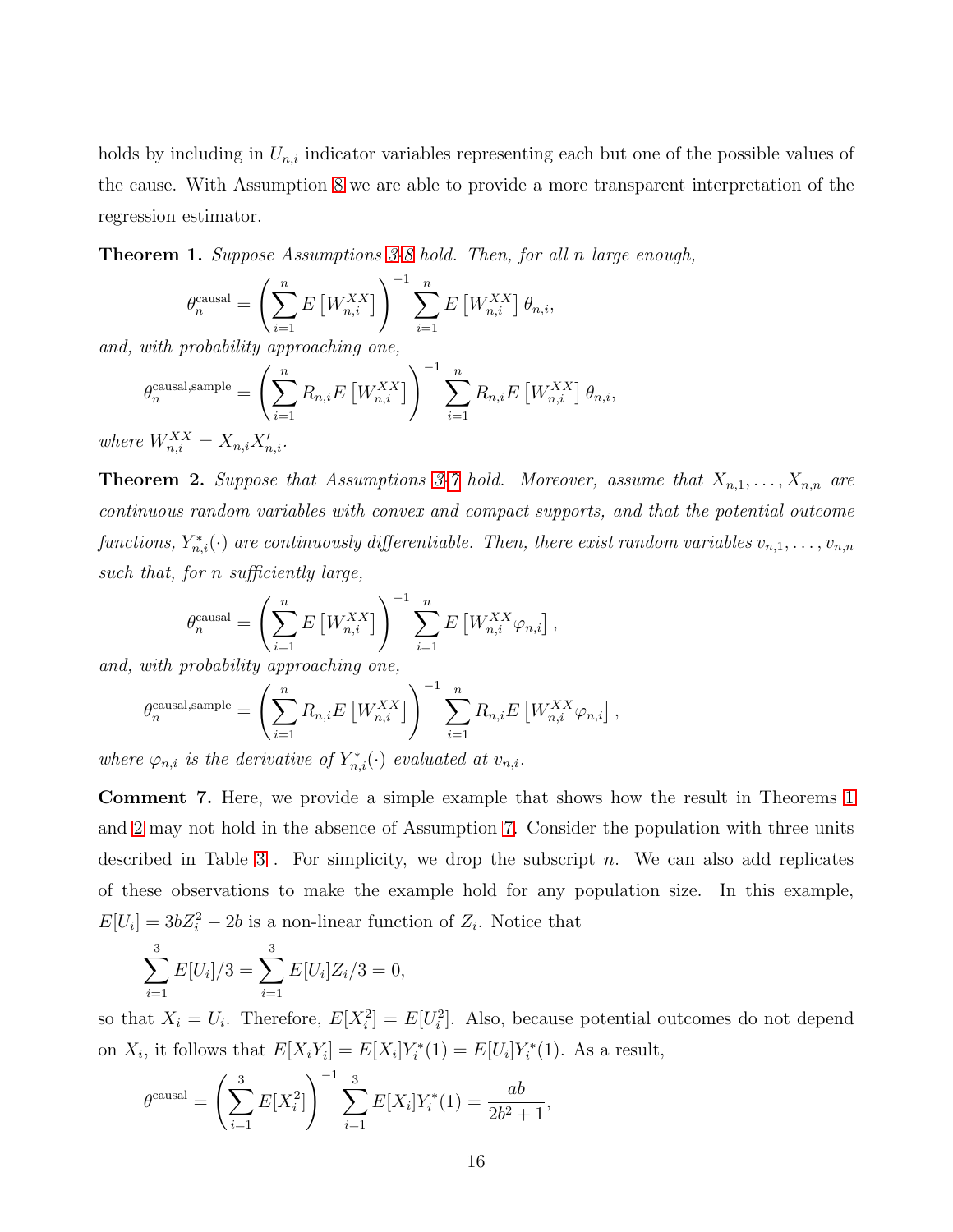<span id="page-17-0"></span>which is different from zero as long as  $ab \neq 0$ . In this example, all the potential outcome functions  $Y_i^*$  $X_i^*(·)$  are flat as a function of x, so all unit-level causal effects of the type  $Y_i^*$  $i^*(u) - Y_i^*$  $\tilde{u}_i^*(u')$  are zero, and yet the causal least squares estimand can be positive or negative depending on the values of a and b.

Table 3: An Artificial Example

| Unit $Y_i^*(u)$ $Z_i$ $E[U_i]$ $var(U_i)$ |     |  |
|-------------------------------------------|-----|--|
|                                           |     |  |
|                                           | —2h |  |
| ZΩ                                        |     |  |

### 3.4 The Asymptotic Distribution of The Least Squares Estimator

In this section we present the main result of the article, describing the properties of the least squares estimator viewed as an estimator of the causal estimands and, separately, viewed as an estimator of the descriptive estimand. In contrast to Section [2,](#page-4-0) we do not have exact results, relying instead on asymptotic results based on sequences of populations.

First, we define the population residuals, denoted by  $\varepsilon_{n,i}$ , relative to the population causal estimands,

<span id="page-17-1"></span>
$$
\varepsilon_{n,i} = Y_{n,i} - X'_{n,i} \theta_n^{\text{causal}} - Z'_{n,i} \gamma_n^{\text{causal}}.\tag{3.7}
$$

**Comment 8.** The definition of the residuals,  $\varepsilon_{n,1}, \ldots, \varepsilon_{n,n}$ , mirrors that in conventional regression analysis, but their properties are conceptually different. For instance, the residuals need not be stochastic. If they are stochastic, they are so because of their dependence on  $X_n$ .  $\Box$ 

Comment 9. We define the residuals here with respect to the population causal parameters  $\theta_n^{\text{causal}}$  and  $\gamma_n^{\text{causal}}$ . Because we focus here on asymptotic results, the difference between the causal and descriptive parameters vanishes, and so defining the residuals in terms of the descriptive parameters would lead to the same results.

Under the assumption that the  $X_{n,i}$  are jointly independent (but not necessarily identically distributed), the *n* products  $X_{n,i} \varepsilon_{n,i}$  are also jointly independent but not identically distributed. Most importantly, in general the expectations  $E[X_{n,i} \varepsilon_{n,i}]$  may vary across i, and need not all be zero. However, as shown in Section [3.2,](#page-13-2) the averages of these expectations over the entire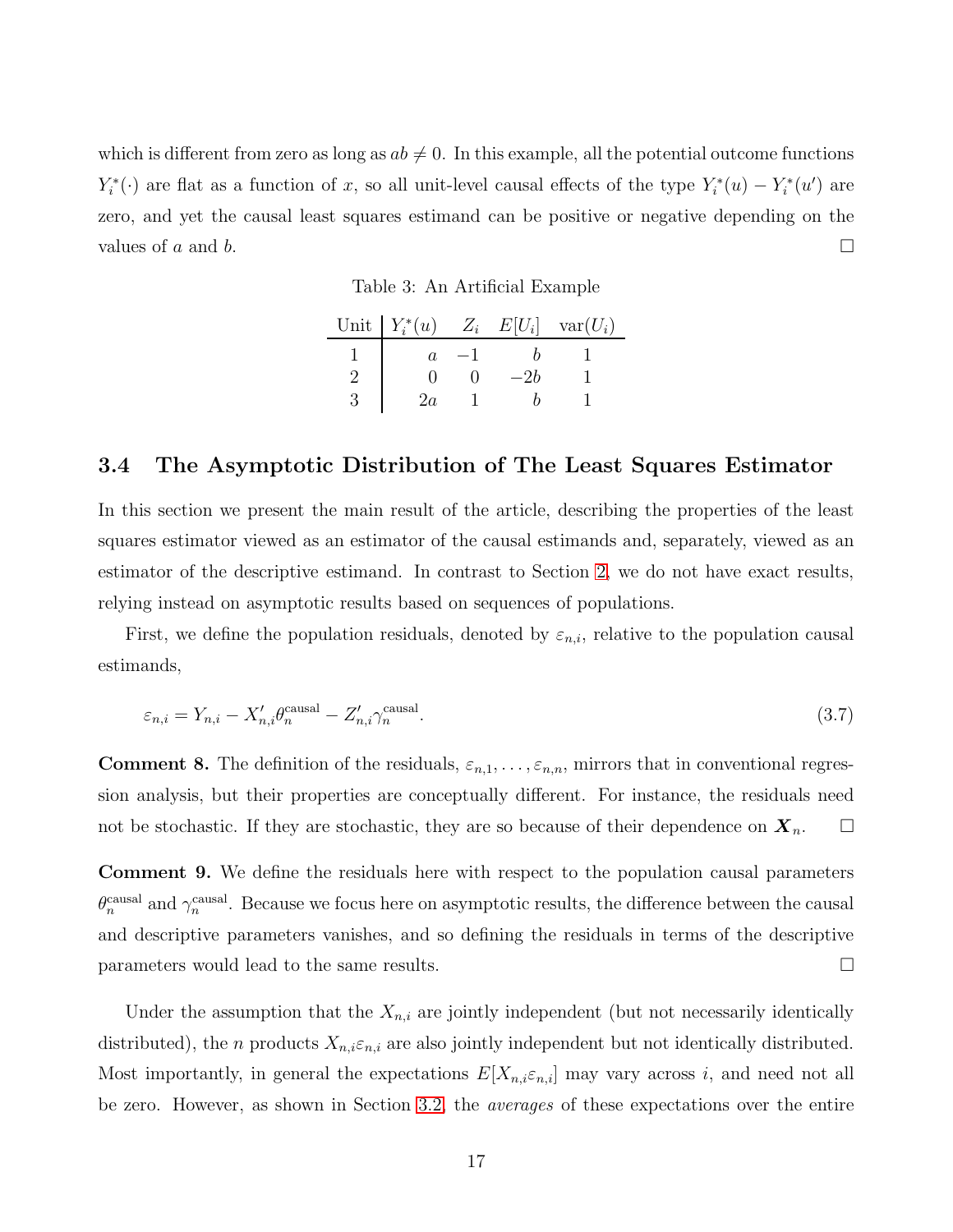population are guaranteed to be zero by the definition of  $(\theta_n^{\text{causal}}, \gamma_n^{\text{causal}})$ . Define the limits of the population variance,

$$
\Delta^{\text{cond}} = \lim_{n \to \infty} \frac{1}{n} \sum_{i=1}^{n} \text{var}(X_{n,i} \varepsilon_{n,i}),
$$

and the expected outer product

$$
\Delta^{\text{ehw}} = \lim_{n \to \infty} \frac{1}{n} \sum_{i=1}^{n} E\left[\varepsilon_{n,i}^2 X_{n,i} X_{n,i}'\right].
$$

The difference between  $\Delta^{\text{ehw}}$  and  $\Delta^{\text{cond}}$  is the limit of the average outer product of the means,

$$
\Delta^{\mu} = \Delta^{\text{ehw}} - \Delta^{\text{cond}} = \lim_{n \to \infty} \frac{1}{n} \sum_{i=1}^{n} E[X_{n,i} \varepsilon_{n,i}] E[X_{n,i} \varepsilon_{n,i}]',
$$

which is positive semidefinite. We assume existence of these limits.

<span id="page-18-0"></span>Assumption 9. (EXISTENCE OF LIMITS)  $\Delta^{\text{cond}}$  and  $\Delta^{\text{ehw}}$  exist and are positive definite.

<span id="page-18-1"></span>**Theorem [3](#page-10-0).** Suppose Assumptions 3[-9](#page-18-0) hold, and let  $\Gamma = \Omega^{XX} = \lim_{n \to \infty} \Omega_n^{XX}$ . Then, (i)

$$
\sqrt{N}\left(\widehat{\theta}_n - \theta_n^{\text{causal}}\right) \stackrel{d}{\longrightarrow} \mathcal{N}\left(0, \Gamma^{-1}\left(\rho \Delta^{\text{cond}} + (1-\rho)\Delta^{\text{ehw}}\right)\Gamma^{-1}\right),\,
$$

(ii)

$$
\sqrt{N}\left(\widehat{\theta}_n - \theta_n^{\text{causal,sample}}\right) \stackrel{d}{\longrightarrow} \mathcal{N}\left(0, \Gamma^{-1}\Delta^{\text{cond}}\Gamma^{-1}\right),
$$

 $(iii)$ 

$$
\sqrt{N}\left(\widehat{\theta}_n - \theta_n^{\text{descr}}\right) \stackrel{d}{\longrightarrow} \mathcal{N}\left(0, (1-\rho)\Gamma^{-1}\Delta^{\text{ehw}}\Gamma^{-1}\right).
$$

Comment 10. For both the population causal and the descriptive estimand the asymptotic variance in the case with  $\rho = 0$  reduces to the standard EHW variance,  $\Gamma^{-1}\Delta^{ehw}\Gamma^{-1}$ . If the sample size is non-negligible as a fraction of the population size,  $\rho > 0$ , the difference between the EHW variance and the finite population causal variance is positive semi-definite and equal to  $\rho \Gamma^{-1} (\Delta^{\text{ehw}} - \Delta^{\text{cond}}) \Gamma^{-1}$ .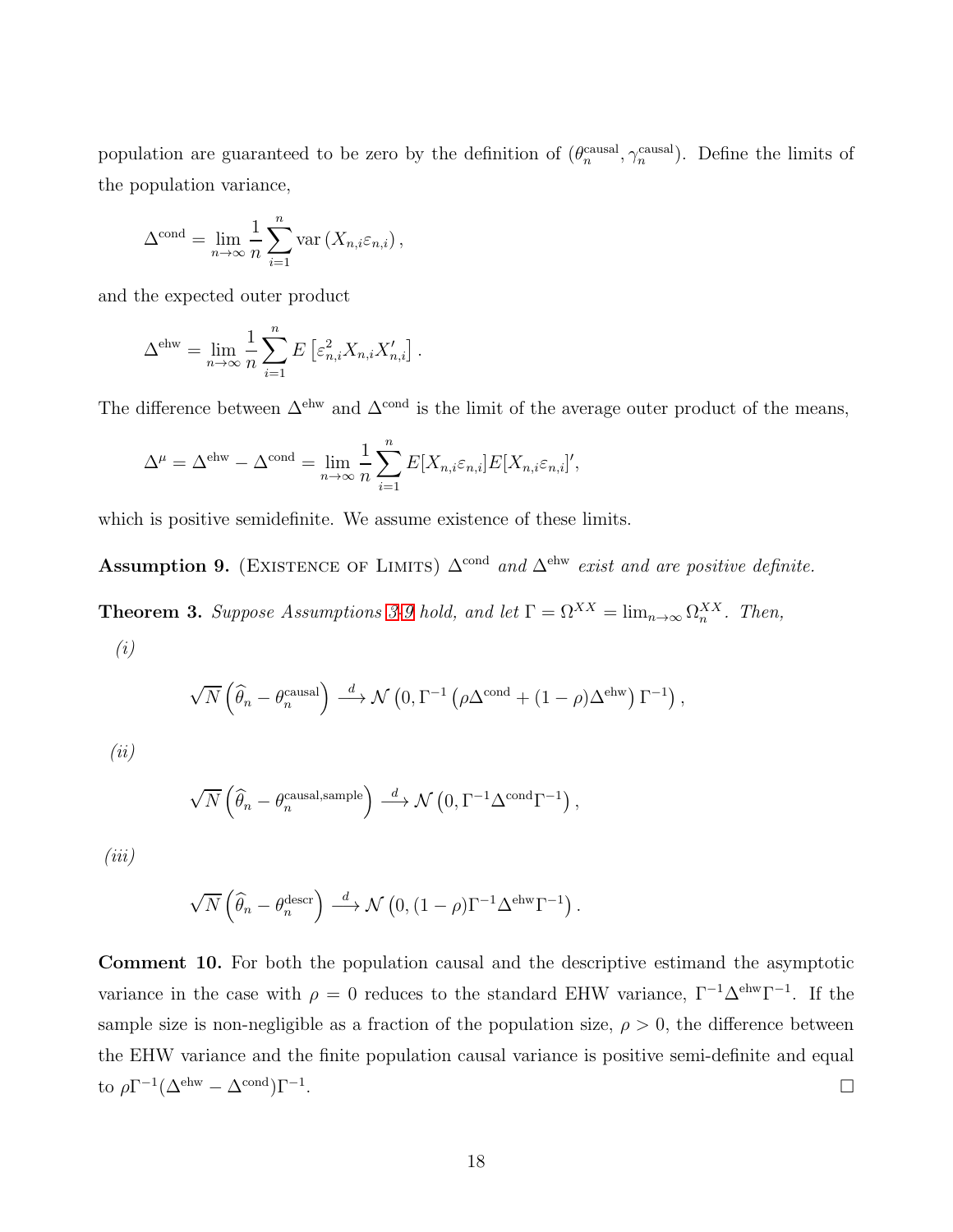**Comment 11.** (THE CASE WITH  $\rho = 0$ ) The standard setting where we have a random sample from a large population, is covered by the result in Theorem 3, part (i) or part (iii) with  $\rho = 0$ . For example, when we analyze data from the CPS or PSID, this seems a reasonable perspective. Even if the sampling from the US population is not completely random, it is approximately so, and the sample is certainly small relative to the population. In that case we do not need to worry about whether we are interested in a causal estimand because the standard methods are valid.  $\Box$ 

**Comment 12.** (THE CASE WITH  $\rho = 1$ ) The case where we observe all units in the population of interest, covered by the result in Theorem 3, part (i) with  $\rho = 1$ , or part (ii)) is also common. For example, we may have all the states in the US, or all the countries in the world, or all the individuals in the population of interest. In that case taking account of the causal nature of the estimand is important, because a descriptive perspective would suggest the standard errors should be zero. This covers the case discussed in Manski and Pepper  $(2018)$ .

Comment 13. (A Convenience Sample) The setting where we have a convenience sample, where the relationship between the sample and the population is murky, is more complicated. For example, we may have all internet searches during a particular day, or all shopping trips to a single supermarket for a given week. This is in our view an important and common setting. In such settings researchers often analyze the data, and report standard errors based on the sampling perspective, as if the sample is a random sample from a large population. Typically they do so implicitly, by simply using standard methods without explicitly describing a sampling process. It seems a stretch to view the sample of shopping trips to a particular supermarket on a particular day as a random sample from the population of interest. At best it is a systematic sample from the population of interest, e.g., all individuals going to that particular supermarket, rather than a random sample from the population of individuals. However, there is no way to quantify the uncertainty arising from that sampling scheme without data from other periods or other supermarkets. In that case we recommend to analyze the uncertainty relative to the causal sample estimand, and to be clear about what that estimand is in order to provide a conceptually precise measure of uncertainty.

**Comment 14.** (THE CASE WITH  $\rho \in (0,1)$ ) While there are clearly many cases in practice where we do observe the entire population of interest, there are also settings where the following three things hold, at least approximately: (a) the population of interest is finite, (b) the sample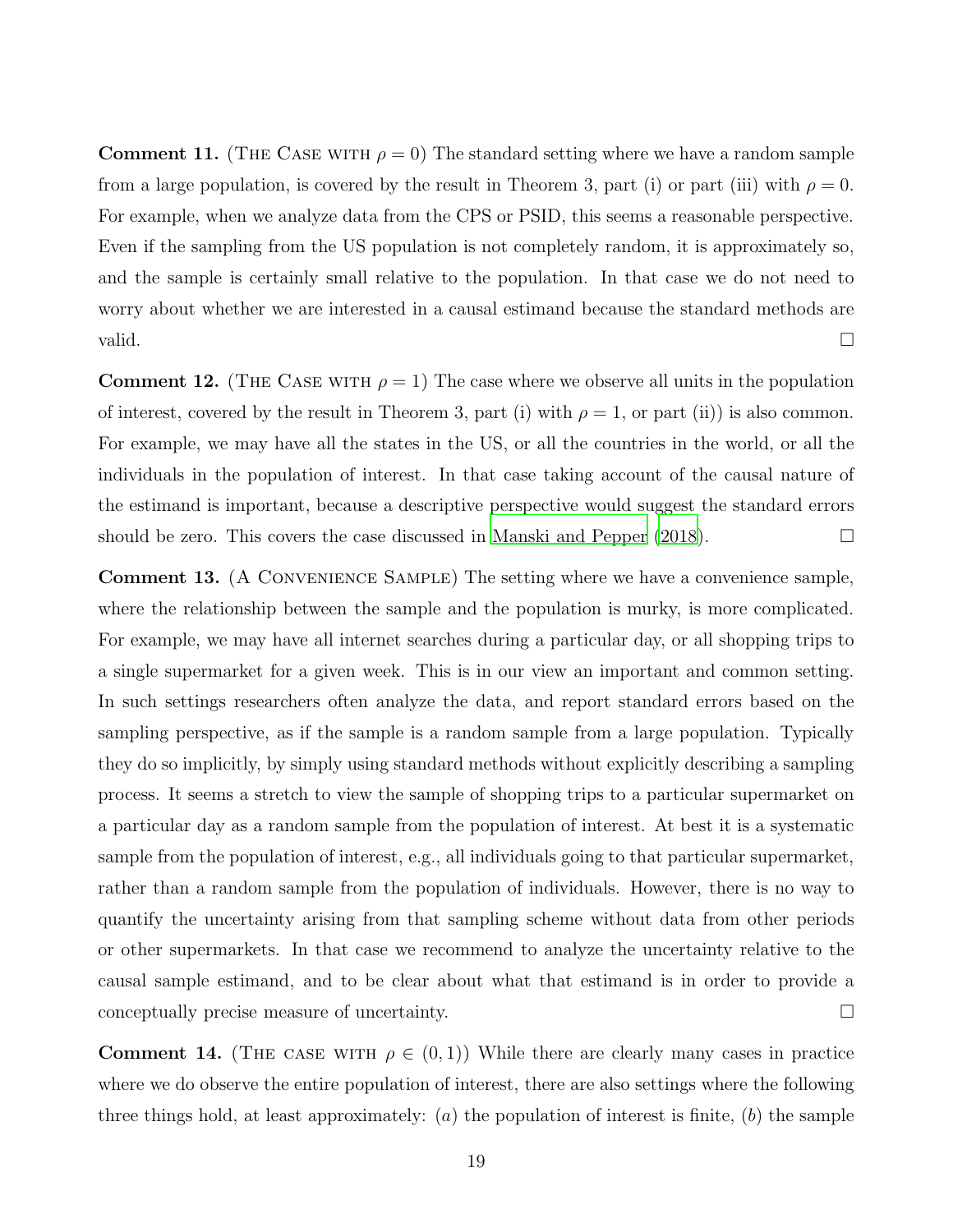is a random sample from this population, and (c), the ratio of sample size to population size  $\rho$ is known and large enough for this to matter. For example, [Muralidharan and Niehaus \(2017\)](#page-37-10) discuss a number of randomized experiments in development economics where the study sample was drawn randomly from the population of interest. [Keels et al. \(2005\)](#page-37-11) discuss using a 50% random sample in a mobility study, rather than the full population, for cost or computational reasons. The Integrated Public Use Microdata Series (IPUMS) data include a random sample of 10% of the census. Some other recent papers include [DellaVigna et al. \(2017\)](#page-36-11), whose sample consists of a 50% de facto random sample of Hungarian citizens older than 14 and younger than 75 in 2002, [Einav et al. \(2015](#page-36-12)), who use a 20 percent random sample of Medicare Part D beneficiaries from 2007 to 2009, [Hanna et al. \(2014](#page-36-13)), who randomly selected 117 (from the set of respondents) to participate in an experimental trial, and [Farber \(2015](#page-36-14)), who uses a random subsample of 2/15 of the drivers in his data set. Another interesting case, with a more complex sample is [Munnell et al. \(1996\)](#page-37-16), with the sample analyzed containing the population of mortgage applications in the city of Boston in 1990 for Black and Hispanic applicants (1200 obs) and a random sample of White applicants (3300 obs).  $\Box$ 

**Comment 15.** Presenting the variance for the general case that includes the case with  $\rho = 0$ and  $\rho = 1$  as special cases is helpful because it explicitly connects the two leading perspectives to uncertainty, sampling-based and design-based. It shows that there is no conceptual conflict between our proposed causal perspective and the standard sampling-based perspective on uncertainty, that our perspective merely adds a second source of uncertainty. It also shows that this perspective is particularly relevant when the researcher has observations on the entire population, a case that previously had not been satisfactorily addressed in the literature.  $\Box$ 

### 3.5 The Variance Under Correct Specification

Consider a constant treatment effect assumption, which is required for a correct specification of a linear regression function as a function that describes potential outcomes.

<span id="page-20-0"></span>Assumption 10. (CONSTANT TREATMENT EFFECTS)

$$
Y_{n,i}^*(u) = u'\theta_n + \xi_{n,i},
$$

where  $\theta_n$  and  $\xi_{n,i}$  are non-stochastic.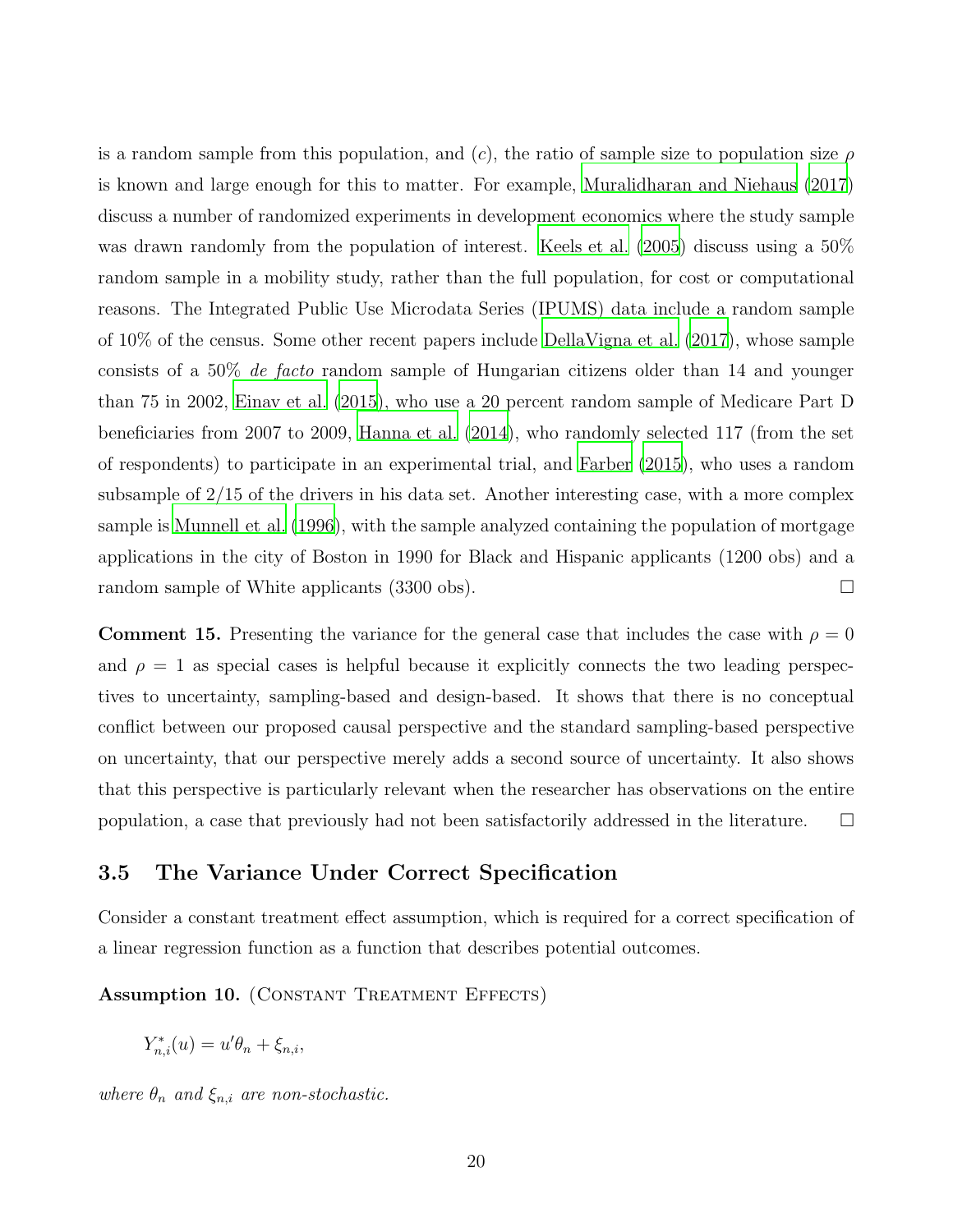This strengthens Assumption [8](#page-15-0) by requiring that the  $\theta_{n,i}$  do not vary by i.

Under Assumption [10,](#page-20-0) Theorem [1](#page-16-0) implies that  $\theta_n^{\text{causal}} = \theta_n$  (although it need not be the case that  $\theta^{\text{descr}} = \theta_n$ ). Then, for

$$
\lambda_n = \left(\sum_{i=1}^n Z_{n,i} Z'_{n,i}\right)^{-1} \sum_{i=1}^n Z_{n,i} \xi_{n,i}
$$

we obtain that equation [\(3.7\)](#page-17-1) holds for  $\gamma_n^{\text{causal}} = \Lambda'_n \theta_n + \lambda_n$  and  $\varepsilon_{n,i} = \xi_{n,i} - Z'_{n,i} \lambda_n$ . In this case, the residuals,  $\varepsilon_{n,i}$ , are non-stochastic. As a result,  $E[X_{n,i}\varepsilon_{n,i}] = E[X_{n,i}]\varepsilon_{n,i} = 0$ , which implies  $\Delta^{\mu} = \Delta^{\text{ehw}} - \Delta^{\text{cond}} = 0$ . This leads to the following result.

<span id="page-21-0"></span>Theorem 4. Suppose that Assumptions [3-](#page-10-0)[10](#page-20-0) hold. Then,

$$
\sqrt{N}\left(\widehat{\theta}_n - \theta_n^{\text{causal}}\right) \stackrel{d}{\longrightarrow} \mathcal{N}\left(0, \Gamma^{-1}\Delta^{\text{ehw}}\Gamma^{-1}\right),\,
$$

*irrespective of the value of*  $\rho$ *.* 

Notice that the result of the theorem applies also with  $\theta_n^{\text{causal,sample}}$  replacing  $\theta_n^{\text{causal}}$  because the two parameter vectors are identical (with probability approaching one) under Assumption [10.](#page-20-0)

**Comment 16.** The key insight in this theorem is that the asymptotic variance of  $\widehat{\theta}_n$  does not depend on the ratio of the sample to the population size when the regression function is correctly specified. Therefore, it follows that the usual EHW variance matrix is correct for  $\hat{\theta}_n$  under these assumptions. For the special case with  $X_{n,i}$  binary and no attributes beyond the intercept, this result can be inferred directly from Neyman's results for randomized experiments [\(Neyman,](#page-37-1) [1990\)](#page-37-1). In that case, the result of Theorem [4](#page-21-0) follows from the restriction of constant treatment effects,  $Y_{n,i}^*(1) - Y_{n,i}^*(0) = \theta_n$ , which is extended to the more general case of non-binary regressors in Assumption [10.](#page-20-0) The asymptotic variance of  $\hat{\gamma}_n$ , the least squares estimator of the coefficients on the attributes, still depends on the ratio of sample to population size, and it can be shown that the conventional robust EHW estimator continues to over-estimate the variance of  $\hat{\gamma}_n$ . For more details see the earlier version of this paper, Abadie et al.  $(2014)$ .

# <span id="page-21-1"></span>4 Estimating the Variance

Now let us turn to the problem of estimating the variance for the descriptive and causal estimands. In what follows, we will use the shorthands  $V^{\text{causal}} = \Gamma^{-1} (\rho \Delta^{\text{cond}} + (1 - \rho) \Delta^{\text{ehw}}) \Gamma^{-1}$ ,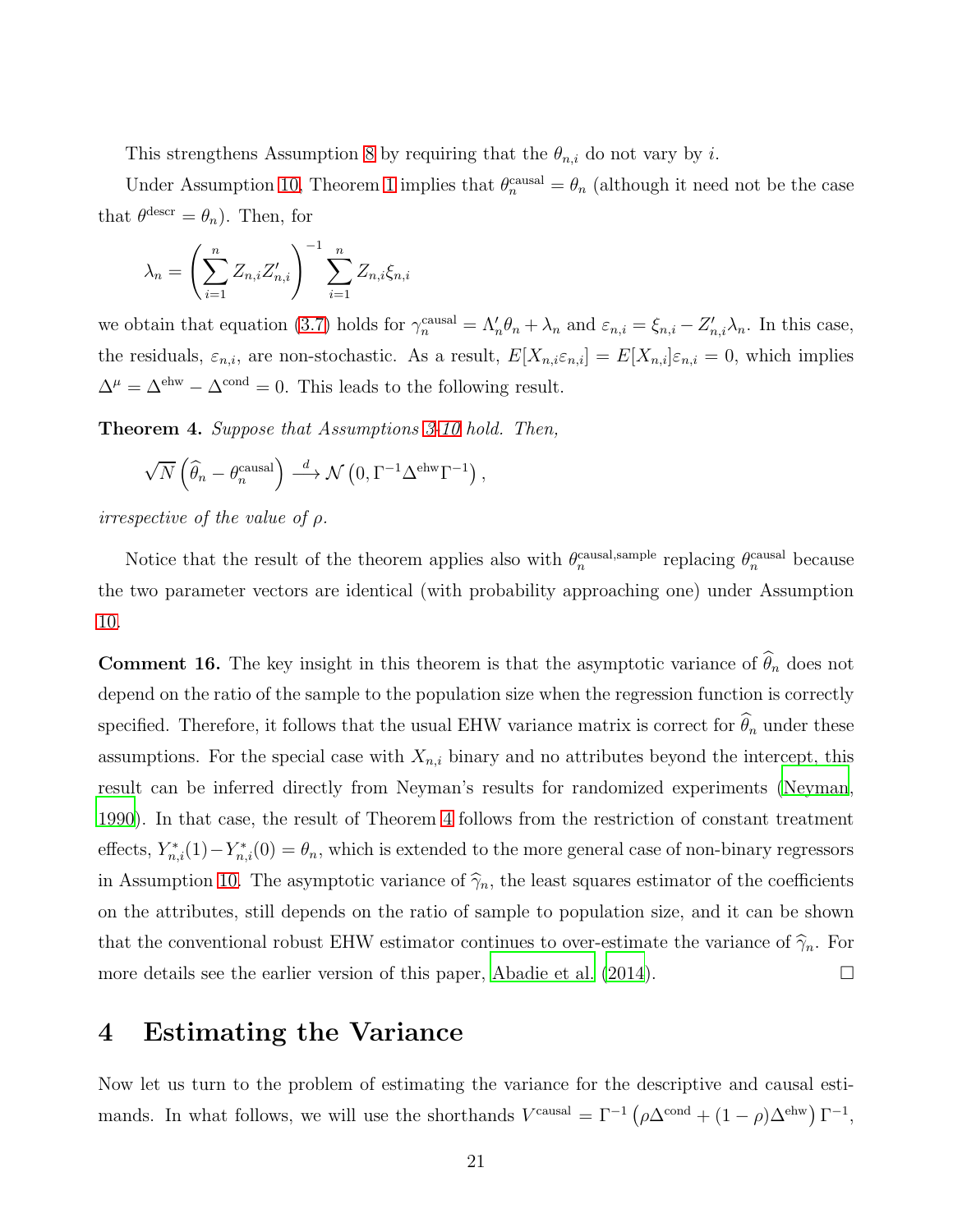Vcausal,sample =  $\Gamma^{-1}\Delta^{cond}\Gamma^{-1}$ ,  $V^{desc} = (1 - \rho)\Gamma^{-1}\Delta^{ehw}\Gamma^{-1}$ , and  $V^{ehw} = \Gamma^{-1}\Delta^{ehw}\Gamma^{-1}$ . There are four components to the asymptotic variances,  $\rho$ , Γ,  $\Delta^{\text{ehw}}$  and  $\Delta^{\text{cond}}$ . The first three are straightforward to estimate.  $\rho$  can be estimated as  $\hat{\rho}_n = N/n$ , as long as the population size is known. To estimate Γ, first estimate  $\Lambda_n$  as

$$
\widehat{\Lambda}_n = \left(\sum_{i=1}^n R_{n,i} U_{n,i} Z'_{n,i}\right) \left(\sum_{i=1}^n R_{n,i} Z_{n,i} Z'_{n,i}\right)^{-1}.
$$

Then one can estimate  $\Gamma$  as the average of the matrix of outer products over the sample:

$$
\widehat{\Gamma}_n = \frac{1}{N} \sum_{i=1}^n R_{n,i} \left( U_{n,i} - \widehat{\Lambda}_n Z_{n,i} \right) \left( U_{n,i} - \widehat{\Lambda}_n Z_{n,i} \right)'.
$$

It is also straightforward to estimate  $\Delta^{\text{ehw}}$ . First we estimate the residuals for the units in the sample,  $\widehat{\varepsilon}_{n,i} = Y_{n,i} - (U_{n,i} - \widehat{\Lambda}_n Z_{n,i})' \widehat{\theta}_n - Z'_{n,i} \widehat{\gamma}_n$ , and then we estimate  $\Delta^{\text{ehw}}$  as:

$$
\widehat{\Delta}_n^{\text{ehw}} = \frac{1}{N} \sum_{i=1}^n R_{n,i} (U_{n,i} - \widehat{\Lambda}_n Z_{n,i}) \widehat{\varepsilon}_{n,i}^2 (U_{n,i} - \widehat{\Lambda}_n Z_{n,i})'.
$$

The EHW large sample variance,  $V^{\text{ehw}}$ , is then estimated as

$$
\widehat{V}_n^{\text{ehw}} = \widehat{\Gamma}_n^{-1} \widehat{\Delta}_n^{\text{ehw}} \widehat{\Gamma}_n^{-1}.
$$

**Lemma 2.** Suppose Assumptions [3-](#page-10-0)[7](#page-14-1) and [9](#page-18-0) hold with  $\delta = 4$ . Then,

$$
\widehat{V}_n^{\text{ehw}} \stackrel{p}{\longrightarrow} V^{\text{ehw}}.
$$

Let  $\widehat{V}_n^{\text{descr}} = (1 - \widehat{\rho}_n) \widehat{V}_n^{\text{ehw}}$ . The result of Lemma [2](#page-31-0) immediately implies  $\widehat{V}_n^{\text{descr}} \stackrel{p}{\to} V^{\text{descr}}$ .

It is more challenging to estimate  $V^{\text{causal}}$  and  $V^{\text{causal,sample}}$  because they involve  $\Delta^{\text{cond}}$ . Estimating  $\Delta^{\text{cond}}$  is complicated because of the same reason that complicates the estimation of the variance of the average treatment effect estimator in Section [2.](#page-4-0) In that case there are three terms in the expression for the variance in equation [\(2.3\)](#page-7-0). The first two are straightforward to estimate, but the third one,  $S_{\theta}^2/n$  cannot be estimated consistently because we do not observe both potential outcomes for the same units. Often, researchers use the conservative estimator based on ignoring  $S_{\theta}^2/n$ . If we proceed in the same fashion for the regression context of Section [3,](#page-9-0) we obtain the conservative estimator  $\hat{V}^{\text{ehw}}$ , based on ignoring  $\Delta^{\mu}$ . We show, however, that in the presence of attributes we can improve the variance estimator. We build on [Abadie and Imbens \(2008\)](#page-35-3), [Abadie et al. \(2014](#page-35-4)), and [Fogarty \(2016](#page-36-15)) who, in contexts different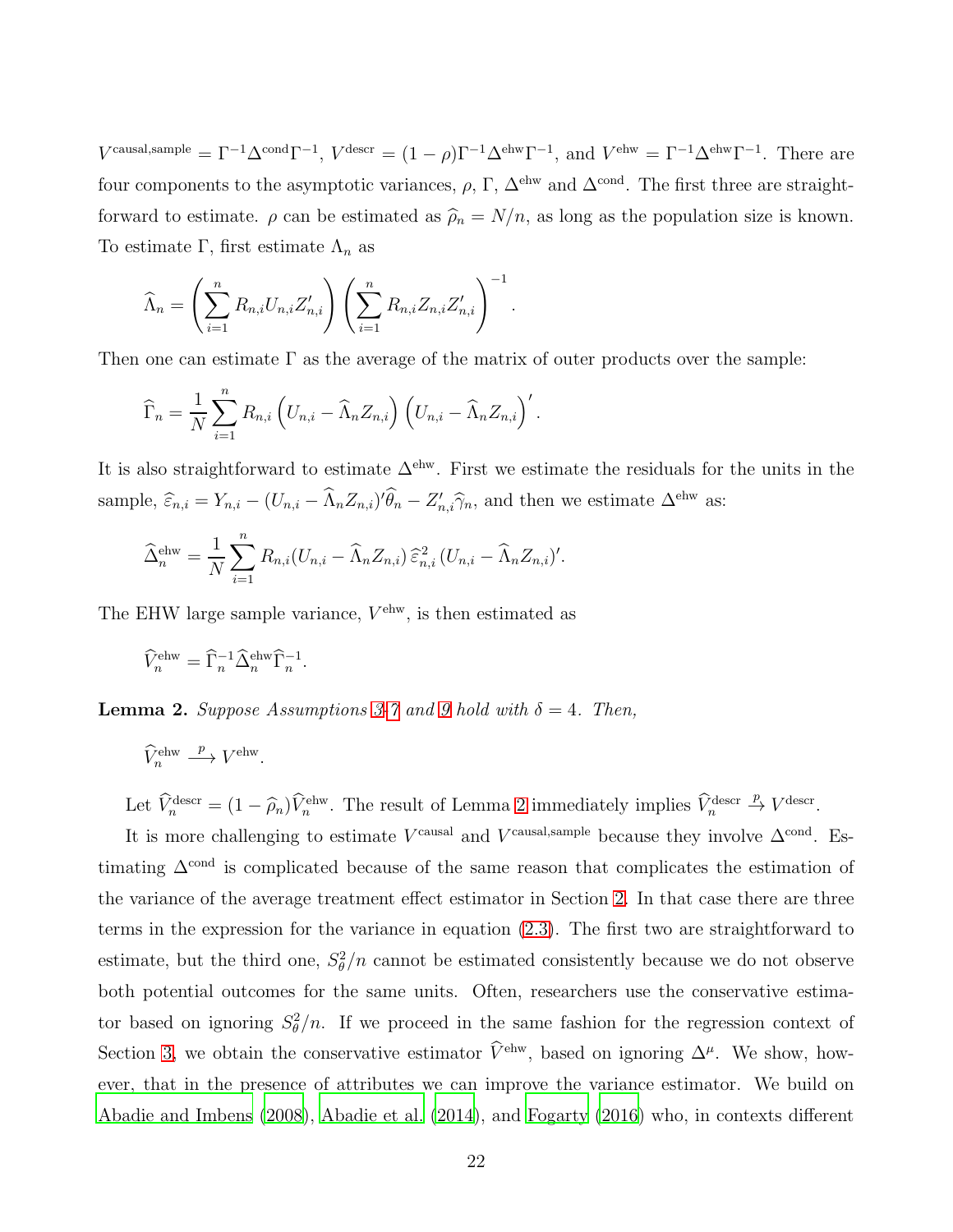than the one studied in this article, have used the explanatory power of attributes to improve variance estimators. [Abadie and Imbens \(2008](#page-35-3)) and [Abadie et al. \(2014](#page-35-4)) do so using nearestneighbor techniques. Here we follow [Fogarty \(2016\)](#page-36-15) and apply linear regression techniques. The proposed estimator replaces the expectations  $E[X_{n,i}\varepsilon_{n,i}]$ , which cannot be consistently estimated, with predictors from a linear least squares projection of estimates of  $X_{n,i} \varepsilon_{n,i}$  on the attributes,  $Z_{n,i}$ . Let  $\widehat{X}_{n,i} = U_{n,i} - \widehat{\Lambda}_n Z_{n,i}$ , and

$$
\widehat{G}_n = \left(\frac{1}{N} \sum_{i=1}^n R_{n,i} \widehat{X}_{n,i} \widehat{\varepsilon}_{n,i} Z'_{n,i}\right) \left(\frac{1}{N} \sum_{i=1}^n R_{n,i} Z_{n,i} Z'_{n,i}\right)^{-1}.
$$

The matrix  $\widehat{G}_n$  contains the coefficients of a least squares regression of  $\widehat{X}_{n,i}\widehat{\epsilon}_{n,i}$  on  $Z_{n,i}$ . The next assumption ensures convergence of  $\widehat{G}_n$ .

#### <span id="page-23-0"></span>Assumption 11.

$$
\frac{1}{n}\sum_{i=1}^{n}E[X_{n,i}\varepsilon_{n,i}]Z'_{n,i}
$$

has a limit.

Consider now the following estimator,

$$
\widehat{\Delta}_n^Z = \frac{1}{N} \sum_{i=1}^n R_{n,i} \left( \widehat{X}_{n,i} \widehat{\varepsilon}_{n,i} - \widehat{G}_n Z_{n,i} \right) \left( \widehat{X}_{n,i} \widehat{\varepsilon}_{n,i} - \widehat{G}_n Z_{n,i} \right)'.
$$

which uses  $\widehat{G}_n Z_{n,i}$  in lieu of a consistent estimator of  $E[X_{n,i}\varepsilon_{n,i}]$ . Notice that we do not assume that  $E[X_{n,i} \varepsilon_{n,i}]$  is linear in  $Z_{n,i}$ . However, we will show that, as long as the attributes can linearly explain some of the variance in  $\hat{X}_{n,i}\hat{\varepsilon}_{n,i}$ , the estimator  $\hat{\Delta}_n^Z$  is smaller (in a matrix sense) than  $\tilde{\Delta}_n^{\text{ehw}}$ . These results are provided in the following lemma.

<span id="page-23-1"></span>**Lemma [3](#page-10-0).** Suppose Assumptions 3[-7,](#page-14-1) [9](#page-18-0) and [11](#page-23-0) hold with  $\delta = 4$ . Then,  $0 \leq \tilde{\Delta}_n^Z \leq \tilde{\Delta}_n^{\text{ehw}}$ , and  $\hat{\Delta}_n^Z \stackrel{p}{\rightarrow} \Delta^Z$ , where  $\Delta^{\text{cond}} \leq \Delta^Z \leq \Delta^{\text{ehw}}$  (all inequalities are to be understood in a matrix sense).

Estimators of V<sup>-causal,sample</sup> and V<sup>-causal</sup> follow immediately from Lemma [3](#page-23-1) by replacing  $\Delta^{\text{cond}}$ with the estimate  $\hat{\Delta}_n^Z$  in the asymptotic variance formulas of Theorem [3,](#page-18-1) leading to  $\hat{V}_n^{\text{causal, sample}}$  $\hat{\Gamma}_n^{-1} \hat{\Delta}_n^Z \hat{\Gamma}_n^{-1}$  for the estimation of  $V^{\text{causal,sample}}$  and  $\hat{V}_n^{\text{causal}} = \hat{\rho}_n \hat{V}_n^{\text{causal,sample}} + (1 - \hat{\rho}_n) \hat{V}_n^{\text{ehw}}$  for the estimation of  $V^{\text{causal}}$ . These estimators are not larger (and typically smaller) than  $\hat{V}_n^{\text{ehw}}$  and they remain conservative in large samples.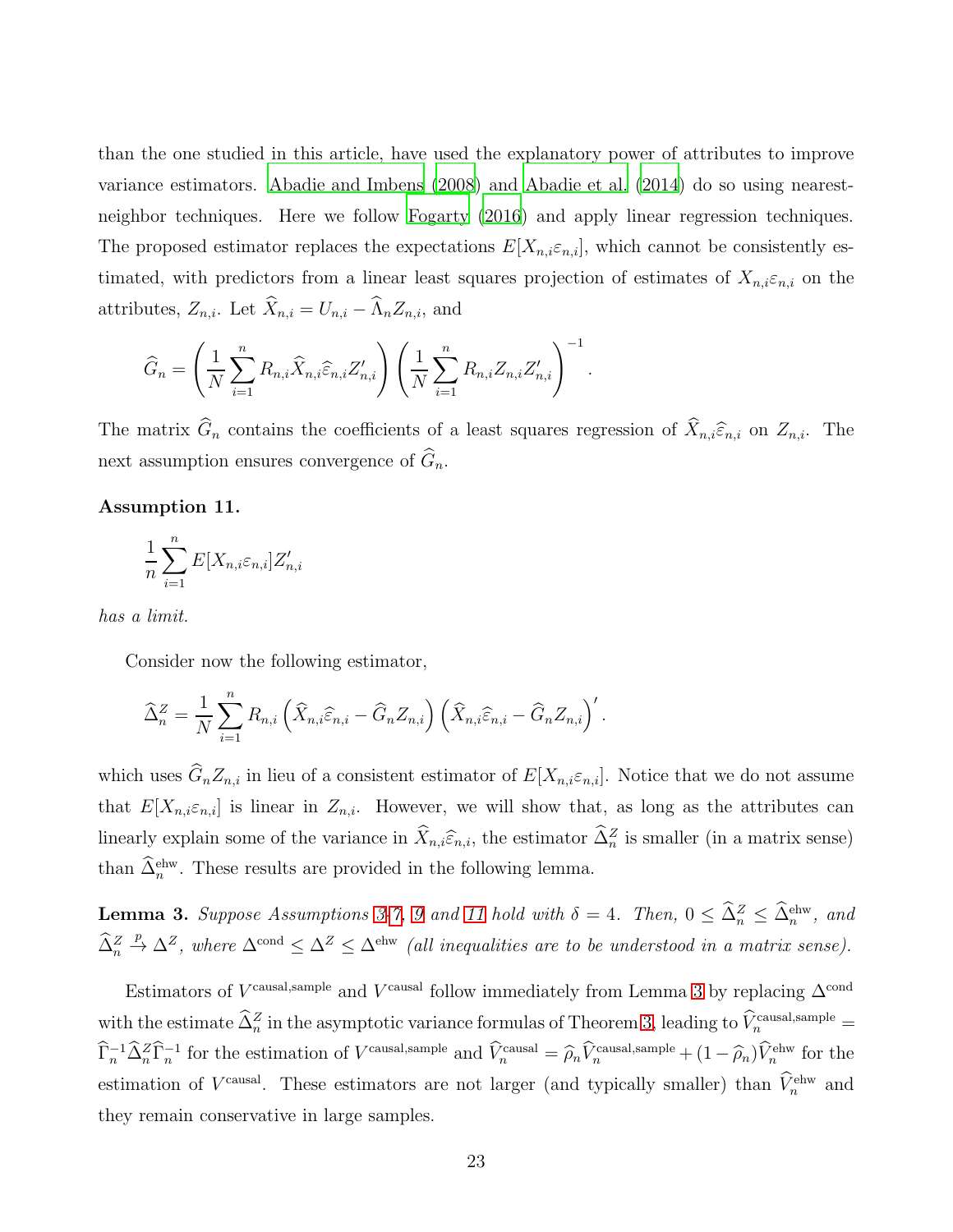**Comment 17.** A special case of the adjusted variance arises when  $Z_{n,i}$  is a set of exhaustive and mutually exclusive dummy variables, or if we reduce the information in  $Z_{n,i}$  to such indicators. Then, the residuals from regressing  $\widehat{X}_{n,i}\widehat{\epsilon}_{n,i}$  on  $Z_{n,i}$  are simply stratum-specific demeaned versions of  $\widehat{X}_{n,i}\widehat{\epsilon}_{n,i}$ , and a conservative estimator of  $\Delta^{\text{cond}}$  can be obtained using the variance formulas in [Wooldridge \(2001\)](#page-38-1) for standard stratified samples.  $\Box$ 

### 5 Simulations

In this section, we use a simple data-generating process as well as simulations to illustrate the difference between the conventional EHW variance estimator and the variance estimators proposed in this article. We focus on the case of a single causal variable,  $X_{n,i}$ . In addition to the causal variable, the simulations employ an outcome variable,  $Y_{n,i}$ , and a vector of attributes,  $Z_{n,i}$ , which consists of a constant equal to one and  $k$  values drawn independently from the standard normal distribution. The potential outcome function has the form in equation [\(3.6\)](#page-15-1). Population values of  $\theta_{n,i}$  are generated as independent draws from a normal distribution with mean  $Z'_{n,i}\psi$ , where  $\psi = (0, \psi_1, \dots, \psi_k)'$  is a  $k+1$  vector, and variance  $\sigma_{\theta}^2$ . Population values of  $\xi_{n,i}$  and  $U_{n,i}$ are generated as independent draws from a normal distribution with mean zero and variance one. Because in this data-generating process  $E[U_{n,i}] = 0$ , it follows that  $\Lambda_n$  is a row-vector of zeros and  $X_{n,i} = U_{n,i}$ . We use this data-generating process to produce a population of size *n*. For this data-generating process it can be shown that  $\Gamma = 1$ ,  $\Delta^{\text{ehw}} = 1 + 3(\psi'\psi + \sigma_\theta^2)$  and  $\Delta^{\text{cond}} = 1 + 2(\psi'\psi + \sigma_\theta^2)$ , and  $\Delta^Z = 1 + 2\psi'\psi + 3\sigma_\theta^2$  with probability one. In each simulation repetition, we sample units at random with probability  $\rho$  from the population. As a result, the sample size N is random with  $E[N] = n\rho$ . For each sample we estimate  $\widehat{\theta}_n$  by least squares (as in equation [\(3.2\)](#page-11-2)) and a number of variance estimators.

In Table [4](#page-39-0) we report the results of the simulations. We consider seven designs. The first column reports the basic design, with  $\rho = 0.01$  and  $n = 100000$ , so the average sample size is 1000. In this design, there is one stochastic regressor, so  $k = 1$ , and the distribution of the treatment effect,  $\theta_{n,i}$ , is given by parameter values  $\psi = (0,2)'$  and  $\sigma_{\theta}^2 = 1$ . The remaining designs in the second to seventh columns are variations of the basic design in the first column. In the second design, we increase the dimensionality of  $Z_{n,i}$  used for estimation from two to ten. Still, in this design  $\psi$  has all entries equal to zero except for  $\psi_1 = 2$ , so only the first stochastic regressor matters for the distribution of  $\theta_{n,i}$ . In the next design, we change the population size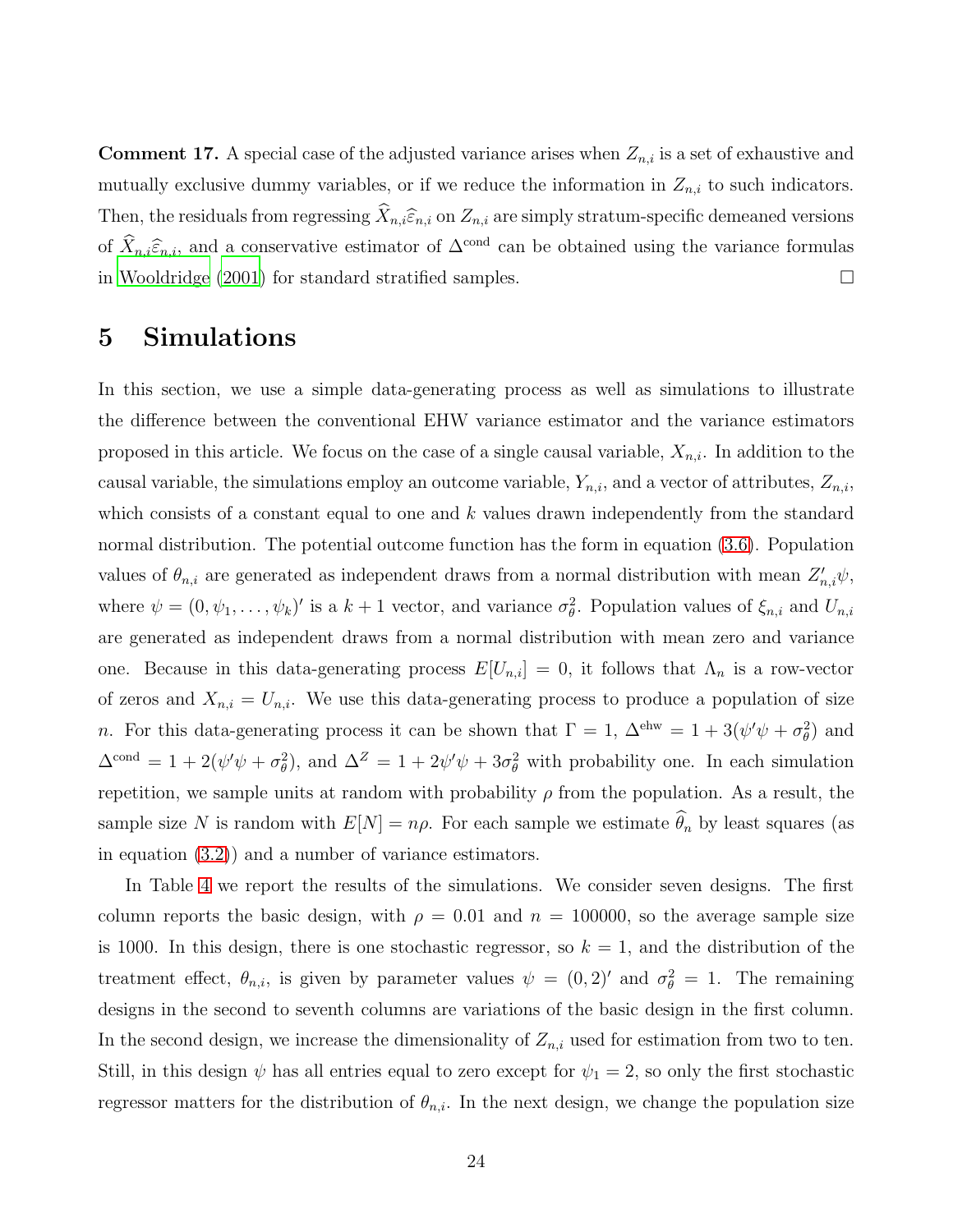to 10000, so that the average sample size is 100. In the fourth design, we change the population size to 1000 and the sampling rate,  $\rho$ , to one. In the fifth design, we impose  $\psi' \psi = 0$ , which makes the treatment effect unrelated to the regressors,  $Z_{n,i}$ . In the sixth design, we set  $\sigma_{\theta}^2 = 0$ , which removes the stochastic part of the treatment effect. In the last design,  $\psi' \psi = 0$  and  $\sigma_{\theta}^2 = 0$ , so the treatment effect is constant. The first panel of Table [4](#page-39-0) provides the parameters of each of the seven simulation designs.

The second panel of Table [4](#page-39-0) reports the standard deviations of  $(\hat{\theta}_n - \theta_n^{\text{desc}})$ ,  $(\hat{\theta}_n - \theta_n^{\text{causal,sample}})$ and  $(\hat{\theta}_n - \theta_n^{\text{causal}})$  across simulation iterations. The remaining panels report feasible standard errors based on the estimators of Section [4](#page-21-1) as well as bootstrap standard errors, along with coverage rates of the corresponding 95 percent confidence intervals. We employ 50000 iterations for the simulations and 1000 bootstrap samples. The coverage rates in each of the panels of the table are based on the adding and subtracting 1.96 times the standard errors in the first row of that panel.

For the basic design in the first column of Table [4,](#page-39-0)  $\rho = 0.01$  is very small, and EHW and bootstrap standard errors provide accurate estimates of the standard deviations of  $(\hat{\theta}_n - \theta_n^{\text{descr}})$ and  $(\hat{\theta}_n - \theta_n^{\text{causal}})$ . However, the standard deviation of  $(\hat{\theta}_n - \theta_n^{\text{causal,sample}})$  is substantially smaller than that of  $(\hat{\theta}_n - \theta_n^{\text{descr}})$  and  $(\hat{\theta}_n - \theta_n^{\text{causal}})$ , and the EHW and bootstrap variance estimators are very conservative for the sample average causal effect,  $\theta_n^{\text{causal, sample}}$ . The variance estimator based on  $\hat{V}_n^{\text{causal,sample}}$  is substantially smaller, and still has more than correct coverage for  $\theta^{\text{causal,sample}}$ . Increasing the number of regressors in the second design leaves the result virtually unaffected. The same patterns of results appear in the third column, albeit with less precise variance estimators due to much smaller sample sizes. In the fourth design,  $\rho = 1$  and, as predicted by the results in section [4,](#page-21-1) EHW standard errors greatly overestimate the variability of  $(\hat{\theta}_n - \theta_n^{\text{descr}})$ . The same is true for bootstrap standard errors. In the fifth, design we go back to the small sampling rate,  $\rho = 0.01$  and this time  $\psi' \psi = 0$ , so regressors do not explain variation in treatment effects, and  $\Delta^Z = \Delta^{\text{ehw}}$ . As suggested by the results in sections [3](#page-9-0) and [4,](#page-21-1) all variance estimators produce similar results in this design. In the sixth design, where regressors explain all the variation in treatment effects,  $\Delta^Z = \Delta^{\text{cond}}$  and standard errors based on  $\hat{V}_n^{\text{causal, sample}}$ and  $\hat{V}_n^{\text{causal}}$  closely approximate the standard deviations of  $(\hat{\theta}_n - \theta_n^{\text{causal,sample}})$  and  $(\hat{\theta}_n - \theta_n^{\text{causal}})$ , respectively. In the final design with a constant treatment effect, all the variances are similar.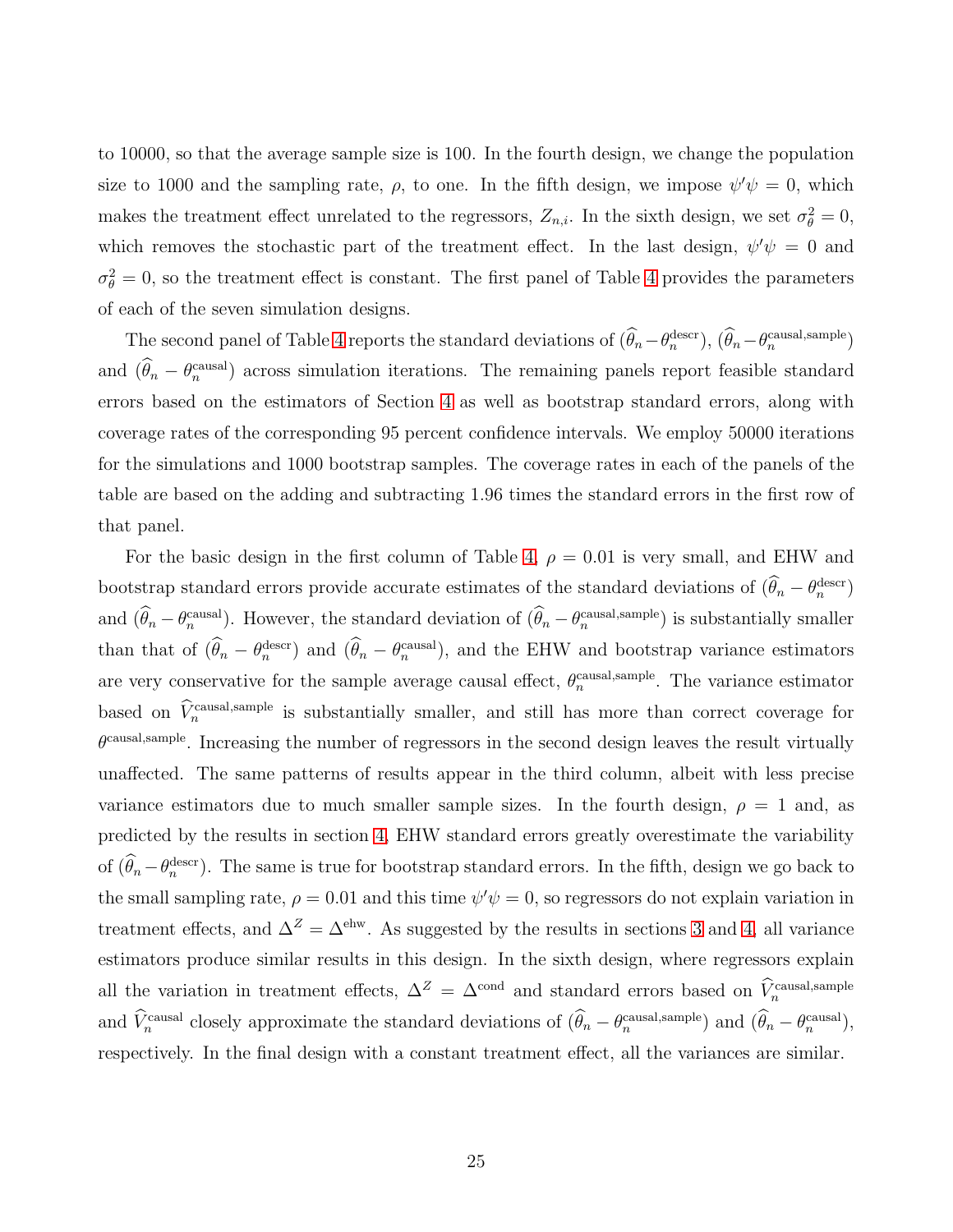# 6 Conclusion

In this article we study the interpretation of standard errors in regression analysis when the assumption that the sample is drawn randomly from a much larger population of interest is not appropriate. We base our results on a potential outcome framework, where the estimands of interest may be descriptive or causal, and we provide a coherent interpretation for standard errors that allows for uncertainty coming from both random sampling and from conditional random assignment. The standard errors estimators proposed in this article may be different from the conventional ones, and they may vary depending on  $(i)$  the specific nature of the estimand of interest (i.e., descriptive or causal), *(ii)* the fraction of the population represented in the sample, and  $(iii)$  the extent to which measured attributes explain variation in treatment effects.

In the current article we focus exclusively on linear regression models. The concerns we raise in this article arise in many other settings and for other kinds of hypotheses, and the implications would need to be worked out for those settings. Thus, we see this article as a first step in broader research program.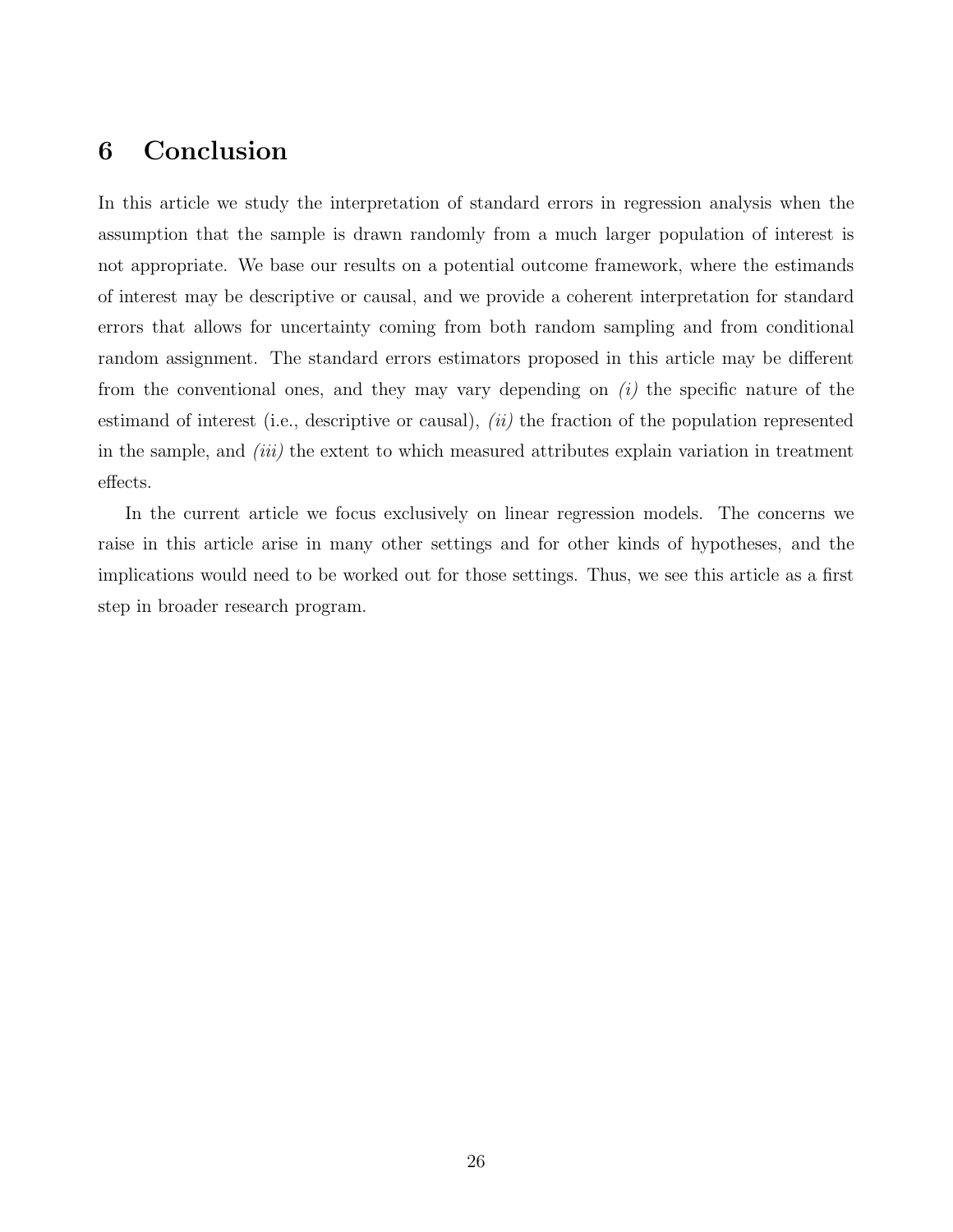#### **APPENDIX**

#### I. A Bayesian Approach

Given that we are advocating for a different conceptual approach to modeling inference, it is useful to look at the problem from more than one perspective. In this section we consider a Bayesian perspective and re-analyze the example from Section [2.](#page-4-0) Viewing the problem from a Bayesian perspective reinforces the point that formally modeling the population and the sampling process leads to the conclusion that inference is different for descriptive and causal questions. Note that in this discussion the notation will necessarily be slightly different from the rest of the article; notation and assumptions introduced in this subsection apply only within this subsection.

Define  $\boldsymbol{Y}_n^*$  $_{n}^{*}(1),\, \boldsymbol{Y}_{n}^{*}$  $n(n)$  to be the *n* vectors with typical elements  $Y_i^*$  $i^*(1)$  and  $Y_i^*$  $\tilde{t}_i^*(0)$ , respectively. We view the *n*-vectors  $\overline{Y}_n^*$  $n^{*}(1), Y_{n}^{*}$  $n_n^*(0)$ ,  $\mathbf{R}_n$ , and  $\mathbf{X}_n$  as random variables, some observed and some unobserved. We assume the rows of the  $n \times 4$  matrix  $[\boldsymbol{Y}_n^*]$  $\stackrel{*}{n}(1),\bm{Y}_n^*$  $n_n^*(0), \mathbf{R}_n, \mathbf{X}_n$  are exchangeable. Then, by appealing to DeFinetti's theorem, we model this, with no essential loss of generality (for large  $n$ ) as the product of  $n$ independent and identically distributed random quadruples  $(Y_i^*$  $X_i^*(1), Y_i^*(0), R_i, X_i$  given some unknown parameter  $\beta$ :

$$
f(\mathbf{Y}_{n}^{*}(1), \mathbf{Y}_{n}^{*}(0), \mathbf{R}_{n}, \mathbf{X}_{n}) = \prod_{i=1}^{n} f(Y_{i}^{*}(1), Y_{i}^{*}(0), R_{i}, X_{i}|\beta).
$$

Inference then proceeds by specifying a prior distribution for  $\beta$ , say  $p(\beta)$ . To make this specific, consider the following model. Let  $X_i$  and  $R_i$  have Binomial distributions with parameters q and  $\rho$ ,

$$
Pr(X_i = 1 | Y_i^*(1), Y_i^*(0), R_i) = q, \qquad Pr(R_i = 1 | Y_i^*(1), Y_i^*(0)) = \rho.
$$

The pairs  $(Y_i^*$  $i^*(1), Y_i^*(0)$  are assumed to be jointly normally distributed:

$$
\begin{pmatrix}\nY_i^*(1) \\
Y_i^*(0)\n\end{pmatrix}\n\bigg|\n\mu_1, \mu_0, \sigma_1^2, \sigma_0^2, \kappa \sim \mathcal{N}\left(\begin{pmatrix}\n\mu_1 \\
\mu_0\n\end{pmatrix}, \begin{pmatrix}\n\sigma_1^2 & \kappa \sigma_1 \sigma_0 \\
\kappa \sigma_1 \sigma_0 & \sigma_0^2\n\end{pmatrix}\right),
$$

so that the full parameter vector is  $\beta = (q, \rho, \mu_1, \mu_0, \sigma_1^2, \sigma_0^2, \kappa).$ 

We change the observational scheme slightly from Section [2](#page-4-0) to allow for the analytic derivation of posterior distributions. We assume that for all units in the population we observe the pair  $(R_i, X_i)$ , and for units with  $R_i = 1$  we observe the outcome  $Y_i = Y_i^*$  $\int_i^*(X_i)$ . Define  $Y_i = R_i Y_i$ , so for all units in the population we observe the triple  $(R_i, X_i, \tilde{Y}_i)$ . Let  $\mathbf{R}_n$ ,  $\mathbf{X}_n$ , and  $\tilde{\mathbf{Y}}_n$  be the n vectors of these variables.  $\bar{Y}_1$  denotes the average of  $Y_i$  in the subpopulation with  $R_i = 1$  and  $X_i = 1$ , and  $\bar{Y}_0$  denotes the average of  $Y_i$  in the subpopulation with  $R_i = 1$  and  $X_i = 0$ .

The descriptive estimand is

$$
\theta_n^{\text{descr}} = \frac{1}{n_1} \sum_{i=1}^n X_i Y_i - \frac{1}{n_0} \sum_{i=1}^n (1 - X_i) Y_i.
$$

The causal estimand is

$$
\theta_n^{\text{causal}} = \frac{1}{n} \sum_{i=1}^n \left( Y_i^*(1) - Y_i^*(0) \right).
$$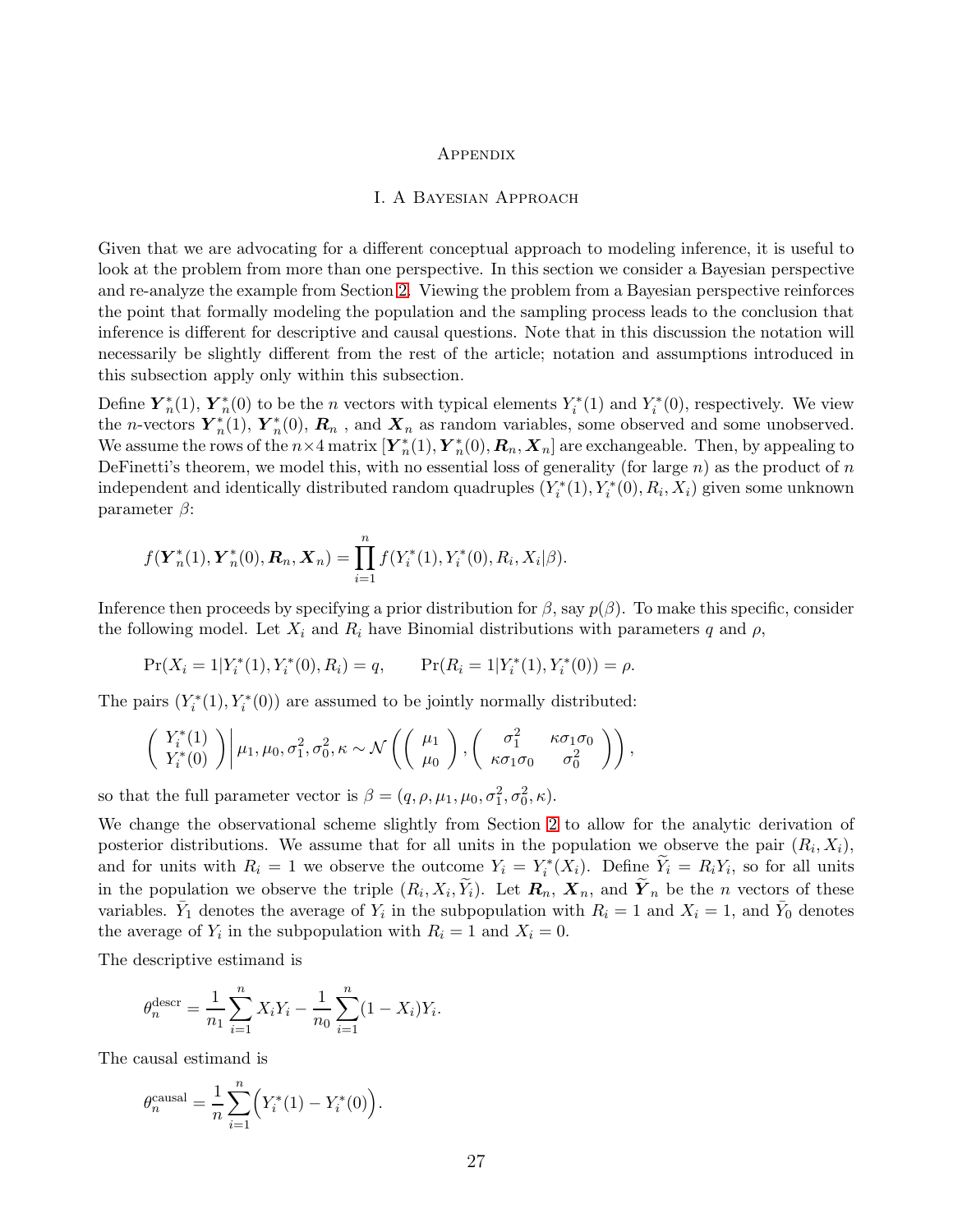It is interesting to compare these estimands to an additional estimand, the super-population average treatment effect,

$$
\theta^{\text{causal}} = \mu_1 - \mu_0.
$$

In general these three estimands are distinct, with their own posterior distributions, but in some cases, notably when  $n$  is large, the three posterior distributions are similar.

It is instructive to consider a very simple case where analytic solutions for the posterior distribution for  $\theta_n^{\text{descr}}, \theta_n^{\text{causal}},$  and  $\theta^{\text{causal}}$  are available. Suppose  $\sigma_1^2, \sigma_0^2, \kappa$  and q are known, so that the only unknown parameters are the two means  $\mu_1$  and  $\mu_0$ . Finally, let us use independent, diffuse (improper), prior distributions for  $\mu_1$  and  $\mu_0$ .

Then, a standard result is that the posterior distribution for  $(\mu_1, \mu_0)$  given  $(\mathbf{R}_n, \mathbf{X}_n, \widetilde{\mathbf{Y}}_n)$  is

$$
\begin{pmatrix} \mu_1 \\ \mu_0 \end{pmatrix} \bigg| \mathbf{R}_n, \mathbf{X}_n, \widetilde{\mathbf{Y}}_n \sim \mathcal{N} \left( \begin{pmatrix} \bar{Y}_1 \\ \bar{Y}_0 \end{pmatrix}, \begin{pmatrix} \sigma_1^2/N_1 & 0 \\ 0 & \sigma_0^2/N_0 \end{pmatrix} \right),
$$

where  $N_1$  is the number of units with  $R_i = 1$  and  $X_i = 1$ , and  $N_0$  is the number of units with  $R_i = 1$ and  $X_i = 0$ . This directly leads to the posterior distribution for  $\theta^{\text{causal}}$ .

$$
\theta^{\text{causal}} | \mathbf{R}_n, \mathbf{X}_n, \widetilde{\mathbf{Y}}_n \sim \mathcal{N}\left(\bar{Y}_1 - \bar{Y}_0, \frac{\sigma_1^2}{N_1} + \frac{\sigma_0^2}{N_0}\right).
$$

A longer calculation leads to the posterior distribution for the descriptive estimand:

$$
\theta_n^{\text{desc}} | \mathbf{R}_n, \mathbf{X}_n, \widetilde{\mathbf{Y}}_n \sim \mathcal{N}\left(\bar{Y}_1 - \bar{Y}_0, \frac{\sigma_1^2}{N_1}\left(1 - \frac{N_1}{n_1}\right) + \frac{\sigma_0^2}{N_0}\left(1 - \frac{N_0}{n_0}\right)\right).
$$

The implied posterior interval for  $\theta_n^{\text{descr}}$  is very similar to the corresponding confidence interval based on the normal approximation to the sampling distribution for  $\bar{Y}_1 - \bar{Y}_0$ . If  $n_1$  and  $n_0$  are large, this posterior distribution is close to the posterior distribution of the causal estimand. If, on the other hand,  $N_1 = n_1$  and  $N_0 = n_0$ , then the posterior distribution of the descriptive estimand becomes degenerate and centered at  $\bar{Y}_1 - \bar{Y}_0$ .

A somewhat longer calculation for  $\theta_n^{\text{causal}}$  leads to

$$
\theta_n^{\text{causal}} | \mathbf{R}_n, \mathbf{X}_n, \widetilde{\mathbf{Y}}_n \sim \mathcal{N} \left( \bar{Y}_1 - \bar{Y}_0, \frac{N_0}{n^2} \sigma_1^2 (1 - \kappa^2) + \frac{N_1}{n^2} \sigma_0^2 (1 - \kappa^2) + \frac{n - N}{n^2} \sigma_1^2 + \frac{n - N}{n^2} \sigma_0^2 - 2 \frac{n - N}{n^2} \kappa \sigma_1 \sigma_0 + \frac{\sigma_1^2}{N_1} \left( 1 - \left( 1 - \kappa \frac{\sigma_0}{\sigma_1} \right) \frac{N_1}{n} \right)^2 + \frac{\sigma_0^2}{N_0} \left( 1 - \left( 1 - \kappa \frac{\sigma_1}{\sigma_0} \right) \frac{N_0}{n} \right)^2 \right)
$$

Consider the special case of constant treatment effects, where  $Y_i(1) - Y_i(0) = \mu_1 - \mu_0$ . Then,  $\kappa = 1$ , and  $\sigma_1 = \sigma_0$ , and the posterior distribution of  $\theta_n^{\text{causal}}$  is the same as the posterior distribution of  $\theta_{n}^{\text{causal}}$ . The same posterior distribution arises in the limit if n goes to infinity, regardless of the values of  $\kappa$ ,  $\sigma_1$ , and  $\sigma_0$ .

.

To summarize, if the population is large, relative to the sample, the posterior distributions of  $\theta_n^{\text{desc}}$ ,  $\theta_n^{\text{causal}}$  and  $\theta^{\text{causal}}$  agree. However, if the population is small, the three posterior distributions differ,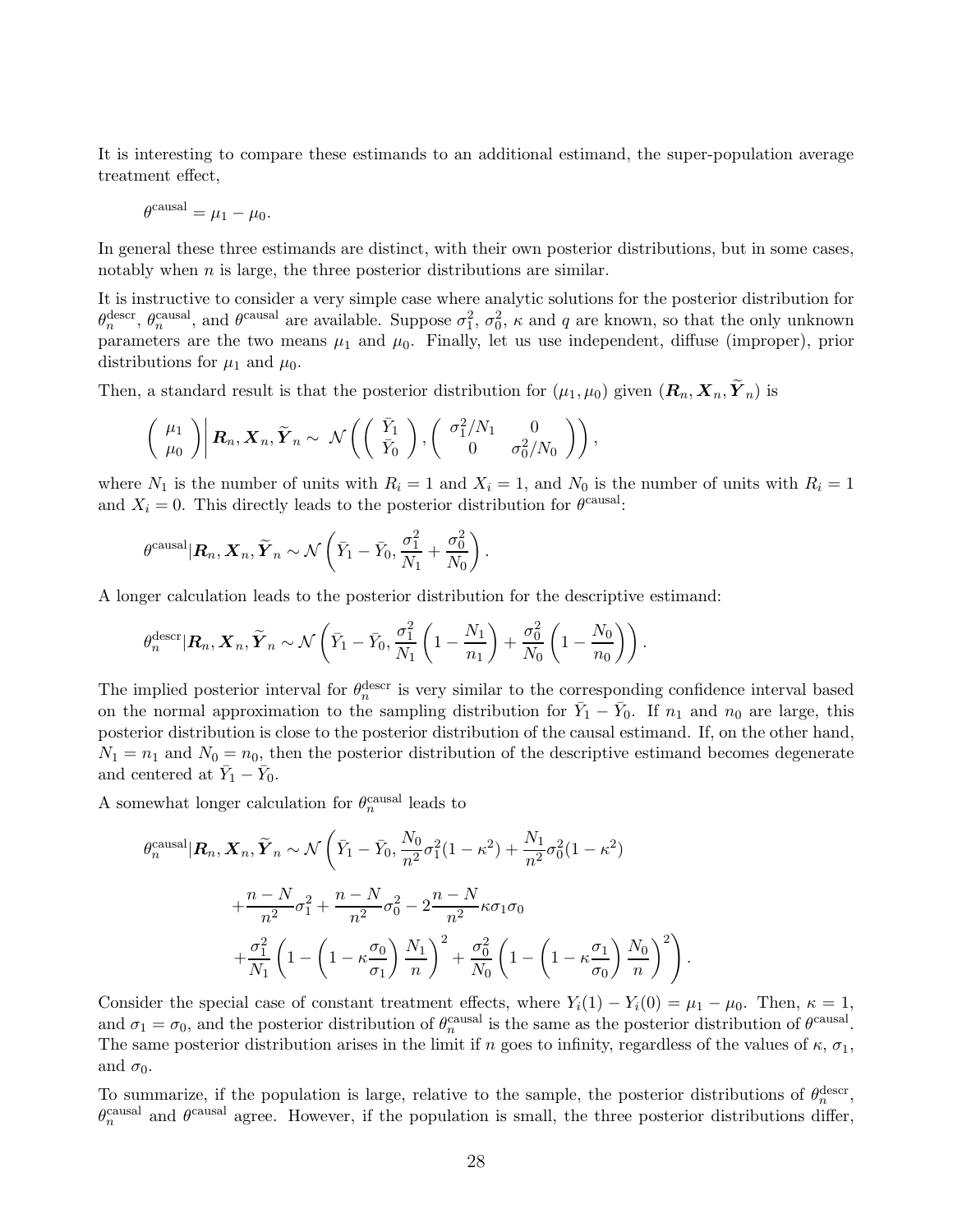and the researcher needs to be precise in defining the estimand. In such cases, simply focusing on the super-population estimand  $\theta^{\text{causal}} = \mu_1 - \mu_0$  is arguably not appropriate, and the posterior inferences for such estimands will differ from those for other estimands such as  $\theta_n^{\text{causal}}$  or  $\theta_n^{\text{descr}}$ .

#### II. Proofs

**Proof of Lemma [1](#page-29-0):** See supplementary appendix.

**Proof of Theorem [1](#page-16-0)**: For n large enough  $\sum_{i=1}^{n} Z_{n,i} Z'_{n,i}$  is full rank and  $\Lambda_n$  exists, so  $\Omega_n^{ZX} = 0$ . This implies

$$
\theta_n^{\text{causal}} = \left(\sum_{i=1}^n E[X_{n,i} X'_{n,i}]\right)^{-1} \sum_{i=1}^n E[X_{n,i} Y_{n,i}].
$$

Moreover, for *n* large enough,  $\Lambda_n = B_n$ , which implies  $E[X_{n,i}] = 0$ ,  $\tilde{\Omega}_n^{XZ} = 0$ , and

$$
\theta_n^{\text{causal,sample}} = \left(\sum_{i=1}^n R_{n,i} E[X_{n,i} X'_{n,i}]\right)^{-1} \sum_{i=1}^n R_{n,i} E[X_{n,i} Y_{n,i}]
$$

with probability approaching one. Now,

$$
E[X_{n,i}Y_{n,i}] = E[X_{n,i}U'_{n,i}]\theta_{n,i} + E[X_{n,i}]\xi_{n,i}
$$
  
=  $E[X_{n,i}X'_{n,i}]\theta_{n,i}.$ 

implies the results.  $\Box$ 

**Proof of Theorem [2](#page-16-1):** Let  $\nabla Y_{n,i}^*(\cdot)$  be the gradient of  $Y_{n,i}^*(\cdot)$ . By the mean value theorem there exist sets  $\mathcal{T}_{n,i} \subseteq [0,1]$  such that for any  $t_{n,i} \in \mathcal{T}_{n,i}$ , we have  $Y_{n,i}^*(U_{n,i}^{(n)}) = Y_{n,i}^*(B_n Z_{n,i}) + X_{n,i}' \nabla Y_{n,i}^*(B_n Z_{n,i} + t_{n,i} X_{n,i}).$ We define  $\varphi_{n,i} = \nabla Y_{n,i}^*(v_{n,i}),$  where  $v_{n,i} = B_n Z_{n,i} + \overline{t}_{n,i} X_{n,i}$  and  $\overline{t}_{n,i} = \sup \mathcal{T}_{n,i}$ . Now,  $E[X_{n,i} Y_{n,i}] =$  $E[X_{n,i}]Y_{n,i}^*(B_nZ_{n,i}) + E[X'_{n,i}\varphi_{n,i}] = E[X'_{n,i}\varphi_{n,i}]$ . The rest of the proof is as for Theorem [1.](#page-16-0)

The following lemma will be useful for establishing asymptotic normality.

<span id="page-29-0"></span>**Lemma A.1.** Let  $V_{n,i}$  is a row-wise independent triangular array and  $\mu_{n,i} = E[V_{n,i}]$ . Suppose that  $R_{n,1}, \ldots, R_{n,n}$  are independent of  $V_{n,1}, \ldots, V_{n,n}$  and that Assumption [4](#page-11-1) holds. Moreover, assume that

$$
\frac{1}{n}\sum_{i=1}^{n}E\left[|V_{n,i}|^{2+\delta}\right]
$$

*is bounded for some*  $\delta > 0$ *,* 

<span id="page-29-1"></span>
$$
\sum_{i=1}^{n} \mu_{n,i} = 0,
$$
\n
$$
\frac{1}{n} \sum_{i=1}^{n} \text{var}(V_{n,i}) \to \sigma^2,
$$
\n(A.1)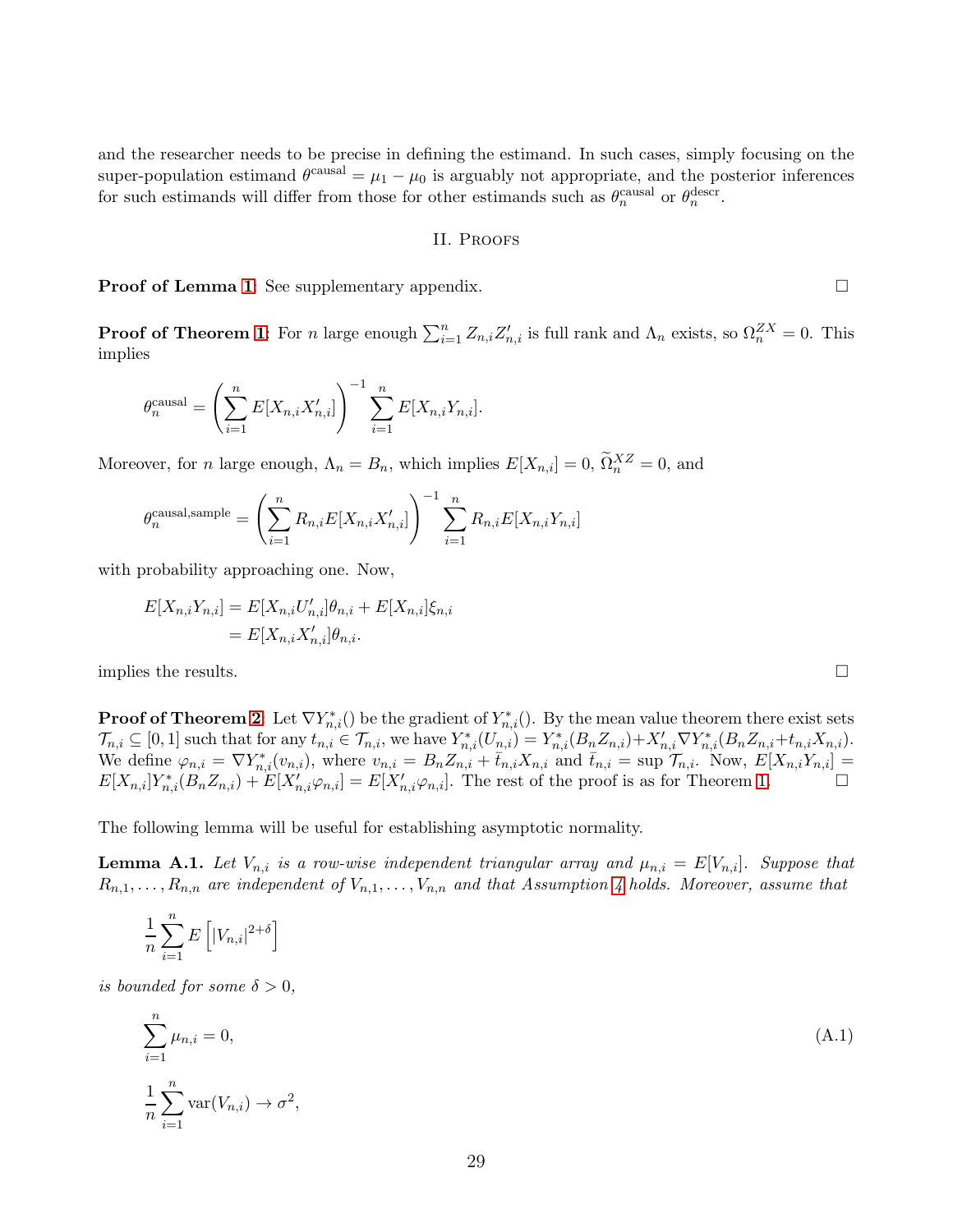*and*

$$
\frac{1}{n}\sum_{i=1}^n \mu_{n,i}^2 \to \kappa^2,
$$

*where*  $\sigma^2 + (1 - \rho)\kappa^2 > 0$ *. Then* 

$$
\frac{1}{\sqrt{N}}\sum_{i=1}^{n}R_{n,i}V_{n,i} \stackrel{d}{\longrightarrow} \mathcal{N}(0, \sigma^2 + (1-\rho)\kappa^2),
$$

*where*  $N = \sum_{i=1}^{n} R_{n,i}$ *.* 

Proof: Notice that

$$
E\left[\frac{N}{n\rho_n}\right] = 1
$$

and

$$
\operatorname{var}\left(\frac{N}{n\rho_n}\right) = \frac{n\rho_n(1-\rho_n)}{(n\rho_n)^2} \to 0.
$$

Now the continuous mapping theorem implies

$$
\left(\frac{n\rho_n}{N}\right)^{1/2} \stackrel{p}{\longrightarrow} 1.
$$

As a result, it is enough to prove

$$
\frac{1}{\sqrt{n}} \sum_{i=1}^{n} \frac{R_{n,i}}{\sqrt{\rho_n}} V_{n,i} \to \mathcal{N}(0, \sigma^2 + (1 - \rho)\kappa^2).
$$

Let

$$
s_n^2 = \frac{1}{n} \sum_{i=1}^n \left( \text{var}(V_{n,i}) + (1 - \rho_n) \mu_{n,i}^2 \right).
$$

Consider *n* large enough so  $s_n^2 > 0$ . Notice that, for  $i = 1, ..., n$ ,

$$
E\left[\frac{R_{n,i}V_{n,i} - \rho_n\mu_{n,i}}{s_n\sqrt{n\rho_n}}\right] = 0,
$$

and

$$
\operatorname{var}(R_{n,i}V_{n,i} - \rho_n \mu_{n,i}) = \rho_n E[V_{n,i}^2] - \rho_n^2 \mu_{n,i}^2
$$
  
=  $\rho_n \left( \operatorname{var}(V_{n,i}) + (1 - \rho_n) \mu_{n,i}^2 \right).$ 

Therefore,

$$
\sum_{i=1}^{n} \text{var}\left(\frac{R_{n,i}V_{n,i} - \rho_n \mu_{n,i}}{s_n \sqrt{n \rho_n}}\right) = 1.
$$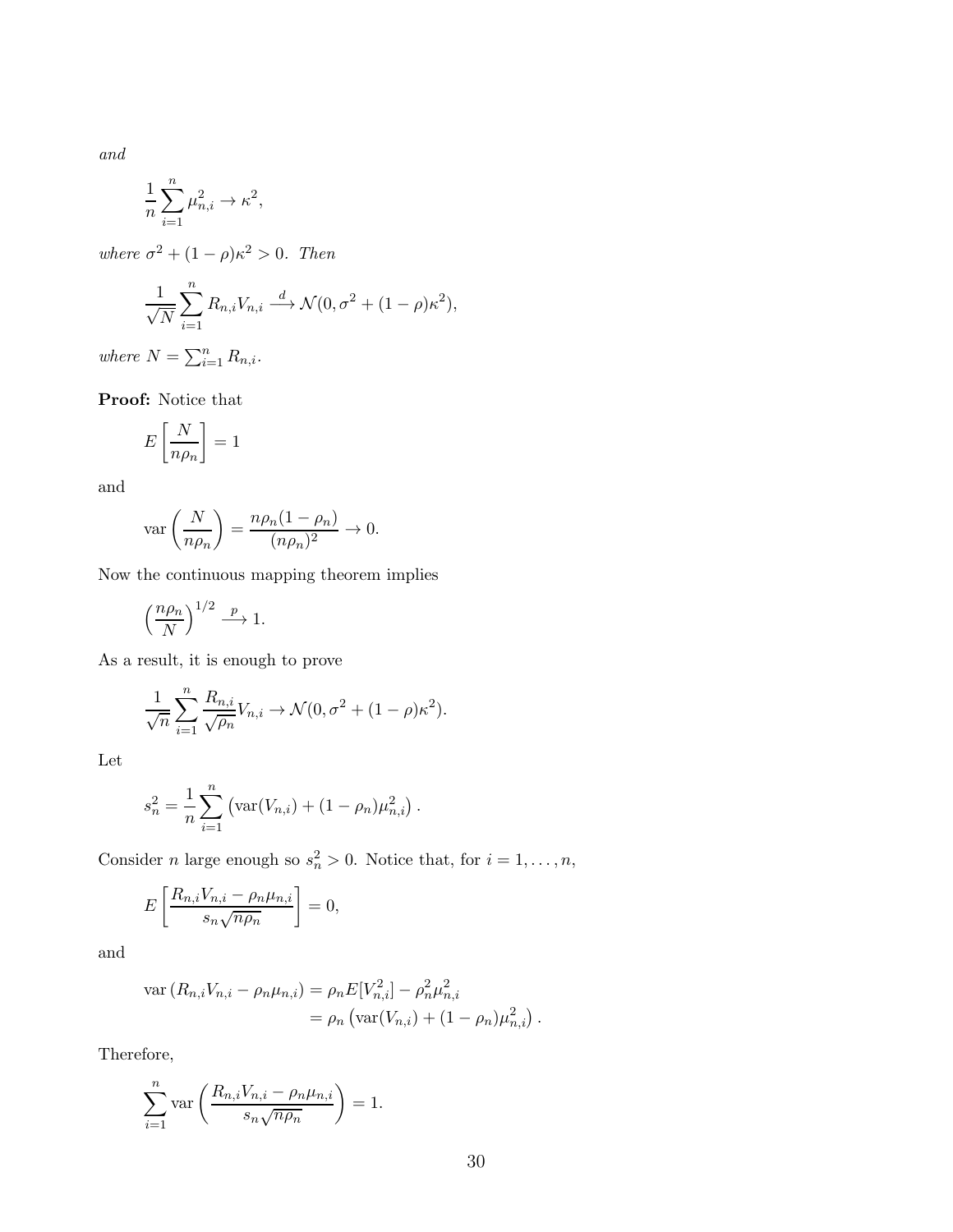Using  $\rho_n \le \rho_n^{1/(2+\delta)}$ ,  $|\mu_{n,i}|^{2+\delta} \le E[|V_{n,i}|^{2+\delta}]$ , and Minkowski's inequality, we obtain:

$$
\sum_{i=1}^{n} E\left[\left|\frac{R_{n,i}V_{n,i} - \rho_n\mu_{n,i}}{s_n\sqrt{n\rho_n}}\right|^{2+\delta}\right] \leq \frac{1}{s_n^{2+\delta}(n\rho_n)^{1+\delta/2}} \sum_{i=1}^{n} \left(\rho_n^{\frac{1}{2+\delta}} \left(E\left[|V_{n,i}|^{2+\delta}\right]\right)^{\frac{1}{2+\delta}} + \rho_n|\mu_{n,i}|\right)^{2+\delta}
$$

$$
\leq \frac{2^{2+\delta}\rho_n}{s_n^{2+\delta}(n\rho_n)^{1+\delta/2}} \sum_{i=1}^{n} E\left[|V_{n,i}|^{2+\delta}\right]
$$

$$
= \frac{2^{2+\delta}}{s_n^{2+\delta}(n\rho_n)^{\delta/2}} \left(\frac{1}{n}\sum_{i=1}^{n} E\left[|V_{n,i}|^{2+\delta}\right]\right) \to 0.
$$

Applying Liapunov's theorem (see, e.g., [Davidson](#page-36-16), [1994](#page-36-16)), we obtain

$$
\sum_{i=1}^{n} \frac{R_{n,i} V_{n,i} - \rho_n \mu_{n,i}}{s_n \sqrt{n \rho_n}} \xrightarrow{d} \mathcal{N}(0,1).
$$

Now, the result of the lemma follows from equation [\(A.1\)](#page-29-1) and from  $s_n/\sqrt{\sigma^2 + (1-\rho)\kappa^2} \to 1$ .

<span id="page-31-0"></span>**Lemma A.2.** Suppose Assumptions [3](#page-10-0)[-9](#page-18-0) hold, and let  $\Delta^{\mu} = \Delta^{\text{ehw}} - \Delta^{\text{cond}}$ ,  $\widetilde{\varepsilon}_{n,i} = Y_{n,i} - X'_{n,i} \theta_n^{\text{causal,sample}} X'_{n,i}\gamma_n^{\text{causal,sample}}, \text{ and } \nu_{n,i}=Y_{n,i}-X'_{n,i}\theta_n^{\text{descr}}-X'_{n,i}\gamma_n^{\text{descr}}.$  Then,

$$
\left( i\right)
$$

$$
\frac{1}{\sqrt{N}} \sum_{i=1}^{n} R_{n,i} X_{n,i} \varepsilon_{n,i} \xrightarrow{d} \mathcal{N}(0, \Delta^{\text{cond}} + (1 - \rho) \Delta^{\mu}),
$$

*(ii)*

$$
\frac{1}{\sqrt{N}}\sum_{i=1}^n R_{n,i}X_{n,i}\widetilde{\varepsilon}_{n,i} \stackrel{d}{\longrightarrow} \mathcal{N}(0,\Delta^{\mathrm{cond}}),
$$

*(iii)*

$$
\frac{1}{\sqrt{N}} \sum_{i=1}^{n} R_{n,i} X_{n,i} \nu_{n,i} \stackrel{d}{\longrightarrow} \mathcal{N}(0, (1-\rho) \Delta^{\text{ehw}}).
$$

**Proof of Lemma [A.2:](#page-31-0)** To prove (*i*), consider  $V_{n,i} = a' X_{n,i} \varepsilon_{n,i}$  for  $a \in \mathbb{R}^k$ . We will verify the conditions Lemma [A.1.](#page-29-0) Notice that,

$$
\frac{1}{n}\sum_{i=1}^n E\left[|V_{n,i}|^{2+\delta}\right] \le \frac{\|a\|^{2+\delta}}{n}\sum_{i=1}^n E\left[\|X_{n,i}\|^{2+\delta} \left(|Y_{n,i}| + \|X_{n,i}\|\|\theta_n\| + \|Z_{n,i}\|\|\gamma_n\|\right)^{2+\delta}\right].
$$

By Minkowski's inequality and Assumption [5,](#page-12-0) the right-hand side of last equation is bounded. In addition,

$$
\sum_{i=1}^{n} \mu_{n,i} = a' \sum_{i=1}^{n} E[X_{n,i} \varepsilon_{n,i}] = 0.
$$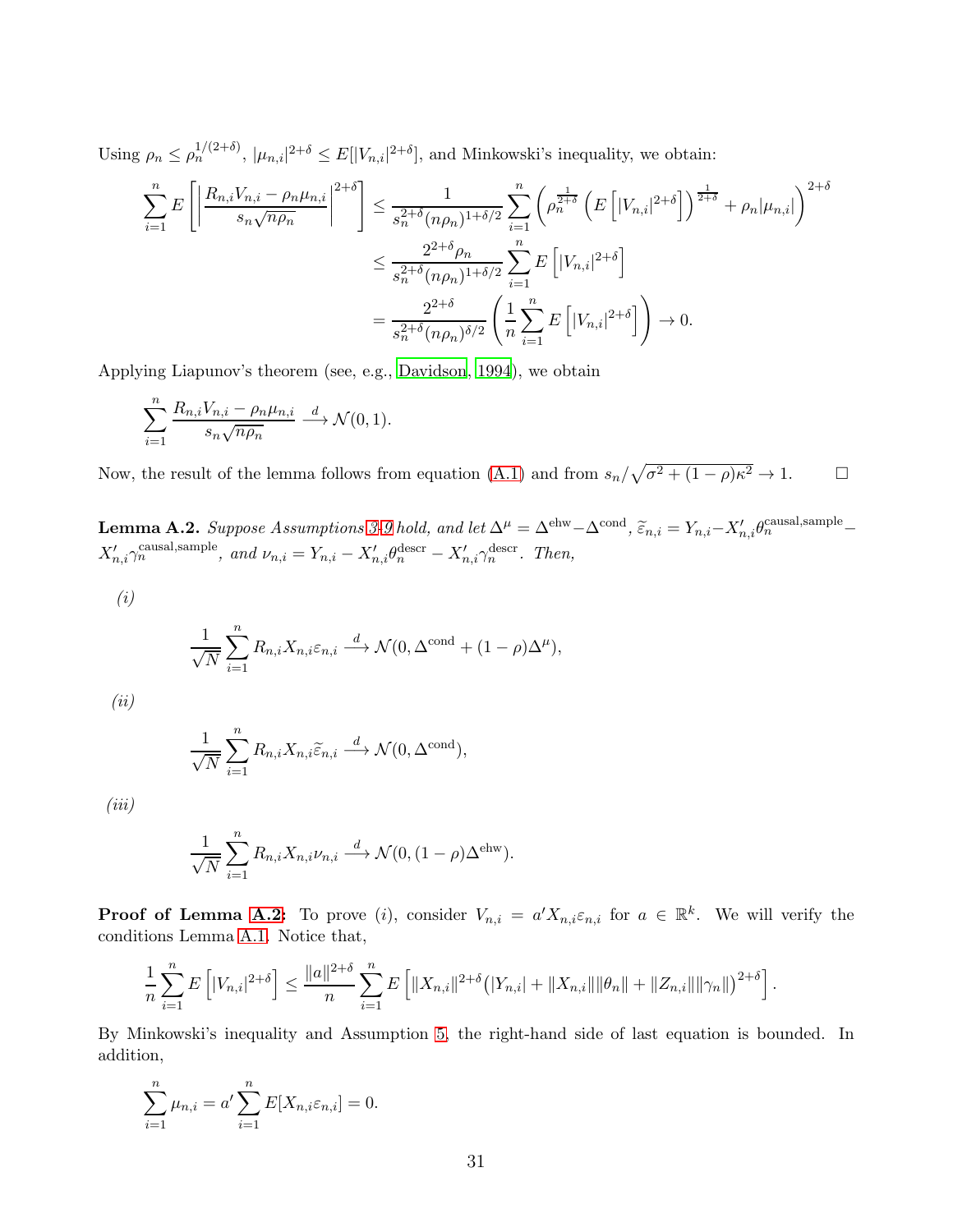Let  $a \neq 0$ . Then,

$$
\frac{1}{n}\sum_{i=1}^{n} \text{var}(V_{n,i}) = a' \left(\frac{1}{n}\sum_{i=1}^{n} \text{var}(X_{n,i}\varepsilon_{n,i})\right) a \to a'^{cond} a > 0.
$$
  

$$
\frac{1}{n}\sum_{i=1}^{n} \mu_{n,i}^{2} = a' \left(\frac{1}{n}\sum_{i=1}^{n} E[X_{n,i}\varepsilon_{n,i}] E[\varepsilon_{n,i}X'_{n,i}]\right) a \to a'^{\mu} a.
$$

This implies

$$
a'\left(\frac{1}{\sqrt{N}}\sum_{i=1}^n R_{n,i}X_{n,i}\varepsilon_{n,i}\right)\stackrel{d}{\to}\mathcal{N}(0,a'^{cond}+(1-\rho)\Delta^{\mu})a).
$$

Using the Cramer-Wold device, this implies

$$
\frac{1}{\sqrt{N}} \sum_{i=1}^{n} R_{n,i} X_{n,i} \varepsilon_{n,i} \stackrel{d}{\to} \mathcal{N}(0, \Delta^{cond} + (1 - \rho) \Delta^{\mu}).
$$

The proofs of  $(ii)$  and  $(iii)$  are similar.

**Proof of Theorem [3](#page-18-1)** : To prove  $(i)$ , notice that

$$
\sum_{i=1}^{n} R_{n,i} \left( \begin{array}{cc} X_{n,i} X'_{n,i} & X_{n,i} Z'_{n,i} \\ Z_{n,i} X'_{n,i} & Z_{n,i} Z'_{n,i} \end{array} \right)
$$

is invertible with probability approaching one. Then,

$$
\begin{aligned}\n\left(\begin{array}{c}\n\widehat{\theta}_{n} \\
\widehat{\gamma}_{n}\n\end{array}\right) &= \left(\sum_{i=1}^{n} R_{n,i} \left(\begin{array}{cc} X_{n,i}X'_{n,i} & X_{n,i}Z'_{n,i} \\
Z_{n,i}X'_{n,i} & Z_{n,i}Z'_{n,i}\n\end{array}\right)\right)^{-1} \sum_{i=1}^{n} R_{n,i} \left(\begin{array}{c} X_{n,i}Y_{n,i} \\
Z_{n,i}Y_{n,i}\n\end{array}\right) \\
&= \left(\begin{array}{c} \theta_{n}^{causal} \\
\gamma_{n}^{causal}\n\end{array}\right) + \left(\sum_{i=1}^{n} R_{n,i} \left(\begin{array}{cc} X_{n,i}X'_{n,i} & X_{n,i}Z'_{n,i} \\
Z_{n,i}X'_{n,i} & Z_{n,i}Z'_{n,i}\n\end{array}\right)\right)^{-1} \sum_{i=1}^{n} R_{n,i} \left(\begin{array}{c} X_{n,i}\varepsilon_{n,i} \\
Z_{n,i}\varepsilon_{n,i}\n\end{array}\right).\n\end{aligned}
$$

Therefore,

$$
\sqrt{N}\left(\begin{array}{c}\n\widehat{\theta}_{n} - \theta_{n}^{causal} \\
\widehat{\gamma}_{n} - \gamma_{n}^{causal}\n\end{array}\right) = \left(\frac{1}{N} \sum_{i=1}^{n} R_{n,i} \left(\begin{array}{cc} X_{n,i}X'_{n,i} & X_{n,i}Z'_{n,i} \\
Z_{n,i}X'_{n,i} & Z_{n,i}Z'_{n,i}\n\end{array}\right)\right)^{-1} \frac{1}{\sqrt{N}} \sum_{i=1}^{n} R_{n,i} \left(\begin{array}{c} X_{n,i}\varepsilon_{n,i} \\
Z_{n,i}\varepsilon_{n,i}\n\end{array}\right)
$$

$$
= \left(\begin{array}{cc} \Omega_{n}^{XX} & \Omega_{n}^{XZ} \\
\Omega_{n}^{ZX} & \Omega_{n}^{ZZ}\n\end{array}\right)^{-1} \frac{1}{\sqrt{N}} \sum_{i=1}^{n} R_{n,i} \left(\begin{array}{c} X_{n,i}\varepsilon_{n,i} \\
Z_{n,i}\varepsilon_{n,i}\n\end{array}\right) + r_{n},
$$

where

$$
r_n = \left[ \left( \begin{array}{cc} \widetilde{W}_n^{XX} & \widetilde{W}_n^{XZ} \\ \widetilde{W}_n^{ZX} & \widetilde{W}_n^{ZZ} \end{array} \right)^{-1} - \left( \begin{array}{cc} \Omega_n^{XX} & \Omega_n^{XZ} \\ \Omega_n^{ZX} & \Omega_n^{ZZ} \end{array} \right)^{-1} \right] \frac{1}{\sqrt{N}} \sum_{i=1}^n R_{n,i} \left( \begin{array}{c} X_{n,i} \varepsilon_{n,i} \\ Z_{n,i} \varepsilon_{n,i} \end{array} \right).
$$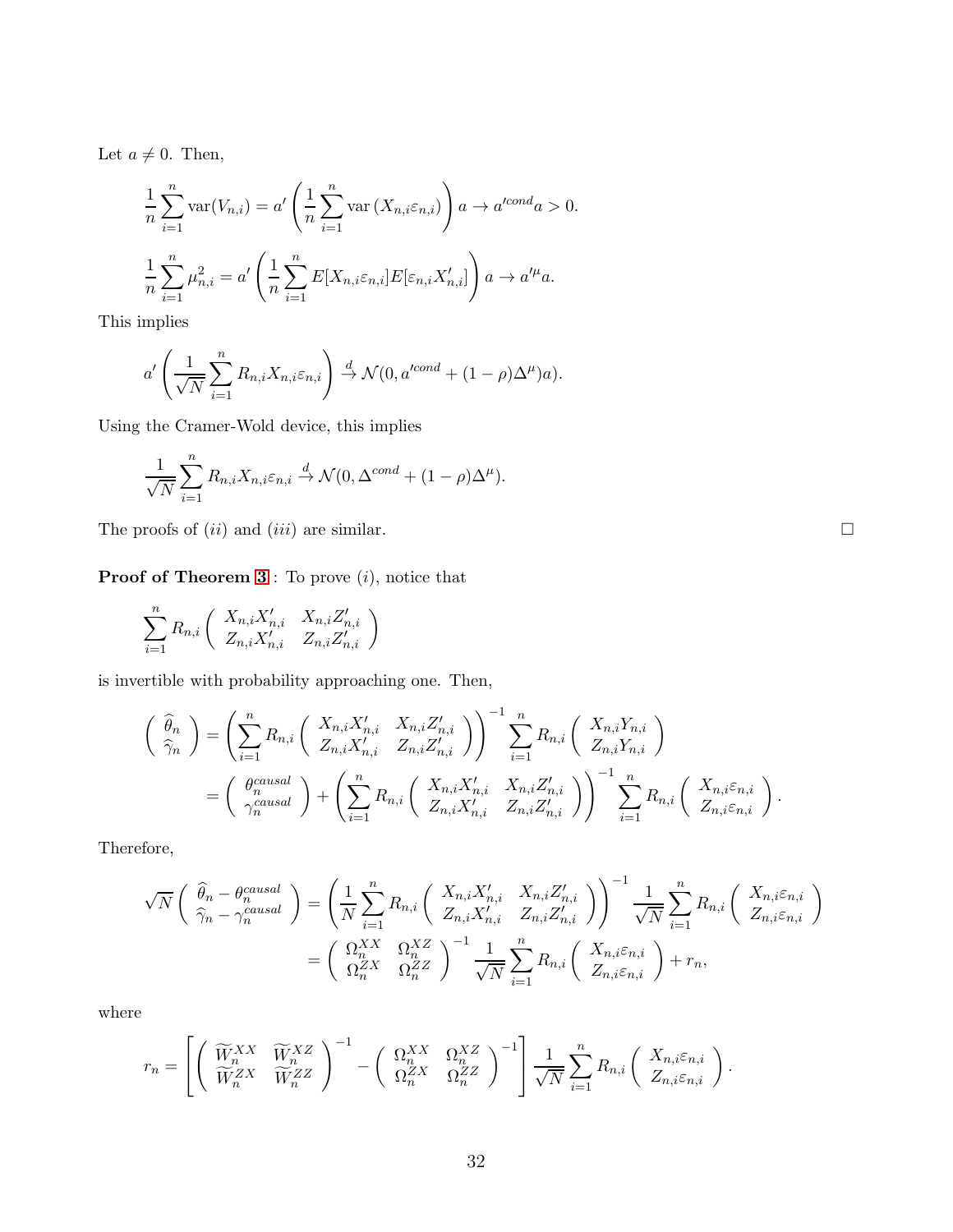Because (i)  $\Omega_n^{XZ} = 0$ , (ii) the first term of  $r_n$  is  $o_p(1)$ , and (iii)  $(1/\sqrt{N}) \sum_{i=1}^n R_{n,i} X_{n,i} \varepsilon_{n,i}$  is  $O_p(1)$ (under the conditions stated above), it follows that

$$
\sqrt{N}(\widehat{\theta}_n - \theta_n^{causal}) = (\Omega_n^{XX})^{-1} \frac{1}{\sqrt{N}} \sum_{i=1}^n R_{n,i} X_{n,i} \varepsilon_{n,i} + o_p(1)
$$

if we can show

$$
(1/\sqrt{N})\sum_{i=1}^n R_{n,i}Z_{n,i}\varepsilon_{n,i}=O_p(1).
$$

We can write this standardized sum as

$$
(n\rho_n/N)^{1/2}\left[n^{-1/2}\sum_{i=1}^n\left(R_{n,i}/\sqrt{\rho_n}\right)Z_{n,i}\varepsilon_{n,i}\right].
$$

As shown in Lemma A.1,  $(n\rho_n/N)^{1/2} \stackrel{p}{\rightarrow} 1$ . Therefore, it suffices to show

$$
n^{-1/2} \sum_{i=1}^{n} (R_{n,i}/\sqrt{\rho_n}) Z_{n,i} \varepsilon_{n,i} = O_p(1).
$$

This expression has zero mean because  $R_{n,i}$  is independent of  $\varepsilon_{n,i}$  and

$$
\sum_{i=1}^{n} Z_{n,i} \mathbf{E} \left( \varepsilon_{n,i} \right) = 0.
$$

We can study each element of the vector separately. By Chebyshev's inequality it suffices to show that the variances are bounded. Consider the  $j<sup>th</sup>$  element. Then, by independence across i,

$$
\operatorname{var}\left[n^{-1/2} \sum_{i=1}^{n} (R_{n,i}/\sqrt{\rho_n}) Z_{n,i,j} \varepsilon_{n,i}\right] = n^{-1} \sum_{i=1}^{n} \operatorname{var}\left[(R_{n,i}/\sqrt{\rho_n}) Z_{n,i,j} \varepsilon_{n,i}\right]
$$
  

$$
\leq n^{-1} \sum_{i=1}^{n} E\left\{[(R_{n,i}/\sqrt{\rho_n}) Z_{n,i,j} \varepsilon_{n,i}]\right\}^2
$$
  

$$
= n^{-1} \sum_{i=1}^{n} Z_{n,i,j}^2 E\left(\varepsilon_{n,i,j}^2\right)
$$

where the last equality holds because  $E[R_{n,i}] = \rho_n$  and  $Z_{n,i,j}$  is nonrandom. Both  $Z_{n,i,j}^2$  and  $E[\varepsilon_{n,i}^2]$  are bounded by Assumption [5,](#page-12-0) and so this completes the proof. The proofs of  $(ii)$  and  $(iii)$  are analogous.

 $\Box$ 

**Proof of Theorem [4:](#page-21-0)** The result follows directly  $E[X_{n,i} \varepsilon_{n,i}] = 0$ .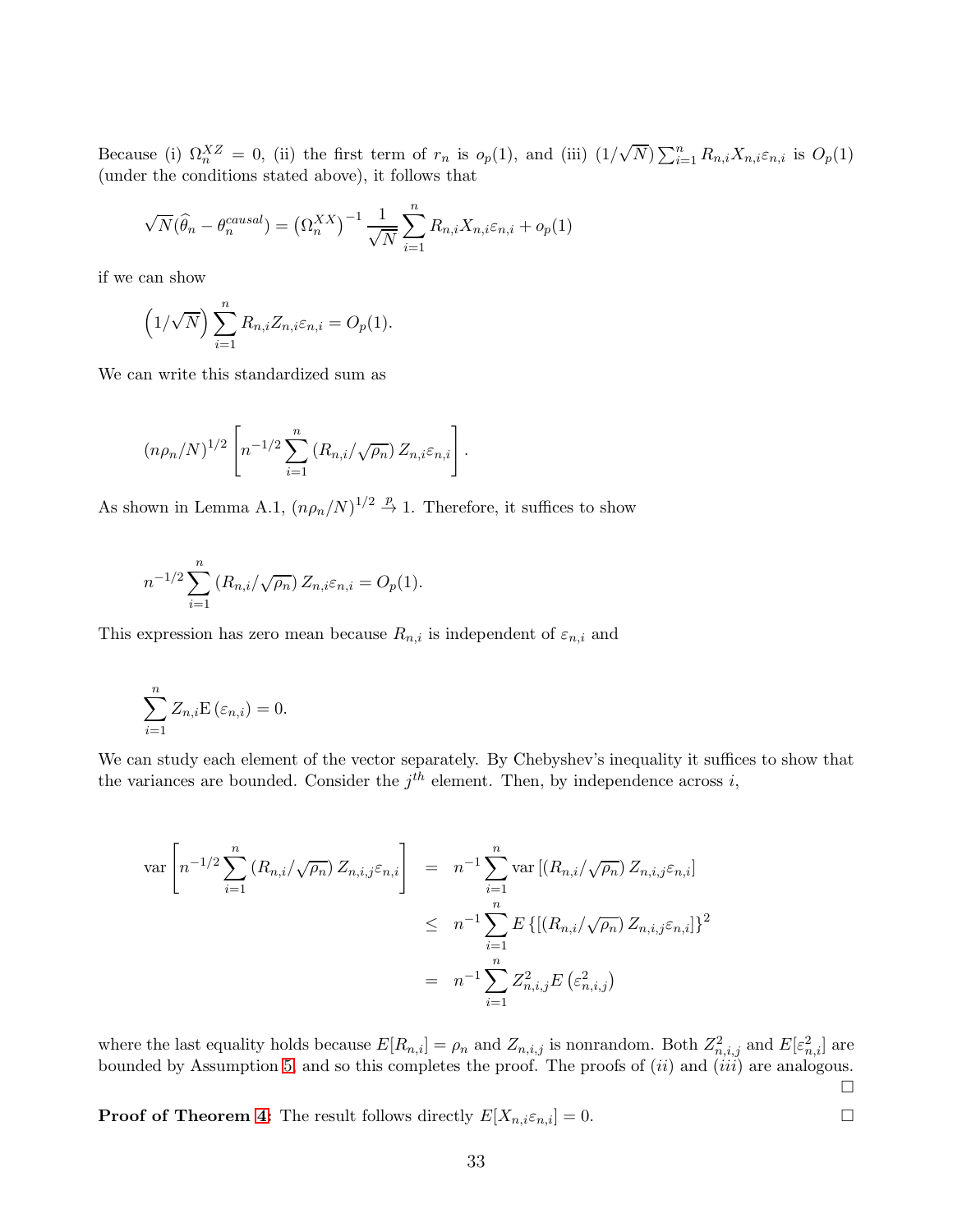**Proof of Lemma [2:](#page-31-0)** First, notice that (with probability approaching one)  $\Lambda_n$  exists and it is equal to  $B_n$ . This implies,

$$
\widehat{\Lambda}_n - \Lambda_n = \left(\frac{1}{N} \sum_{i=1}^n R_{n,i} X_{n,i} Z'_{n,i}\right) \left(\frac{1}{N} \sum_{i=1}^n R_{n,i} Z_{n,i} Z'_{n,i}\right)^{-1}
$$

which converges to zero in probability by Lemma [1](#page-29-0) and Assumption [6.](#page-12-1) Direct calculations yield

$$
\widehat{\Gamma}_n - \widetilde{W}_n^{XX} = (\widehat{\Lambda}_n - \Lambda_n) \widetilde{W}_n^{ZZ} (\widehat{\Lambda}_n - \Lambda_n)' - \widetilde{W}_n^{XZ} (\widehat{\Lambda}_n - \Lambda_n)' - (\widehat{\Lambda}_n - \Lambda_n) \widetilde{W}_n^{XZ} \xrightarrow{p} 0.
$$

Now, Lemma [1](#page-29-0) and Assumption [6](#page-12-1) imply  $\widehat{\Gamma}_n \stackrel{p}{\to} \Gamma$ , where  $\Gamma$  is full rank. Theorem [3](#page-18-1) diretclty implies  $\widehat{\theta}_n - \theta_n^{\text{causal}} \stackrel{p}{\to} 0$ .  $\widehat{\gamma}_n - \gamma_n^{\text{causal}} \stackrel{p}{\to} 0$  follows from Lemma [1.](#page-29-0) Let

$$
\check{\Delta}^{\text{ehw}}_n = \frac{1}{N} \sum_{i=1}^n R_{n,i} X_{n,i} \hat{\varepsilon}^2_{n,i} X'_{n,i}, \qquad \widetilde{\Delta}^{\text{ehw}}_n = \frac{1}{N} \sum_{i=1}^n R_{n,i} X_{n,i} \hat{\varepsilon}^2_{n,i} X'_{n,i},
$$

and

$$
\Delta_n^{\text{ehw}} = \frac{1}{n} \sum_{i=1}^n E[X_{n,i} \varepsilon_{n,i}^2 X'_{n,i}].
$$

Let  $\alpha$  be a multi-index of dimension equal to the length of  $T_{n,i} = (Y_{n,i} : X'_{n,i} : Z'_{n,i})$ . In addition, let

$$
\widetilde{T}_n^{\alpha} = \frac{1}{N} \sum_{i=1}^n \widetilde{T}_{n,i}^{\alpha} = \frac{1}{N} \sum_{i=1}^n R_{n,i} T_{n,i}^{\alpha},
$$

and

$$
\Psi_n^{\alpha} = \frac{1}{n} \sum_{i=1}^n E[W_{n,i}^{\alpha}].
$$

Using the same argument as in the proof of Lemma [1](#page-29-0) and given that Assumption [5](#page-12-0) holds with  $\delta = 4$ , it follows that  $\widetilde{T}_n^{\alpha} - \Psi_n^{\alpha} \stackrel{p}{\rightarrow} 0$  for  $|\alpha| \leq 4$ . This result directly implies  $\widetilde{A}_n^{\text{ehw}} - \Lambda_n^{\text{ehw}} \stackrel{p}{\rightarrow} 0$ . By the same argument plus convergence of  $\widehat{\theta}_n$  and  $\widehat{\gamma}_n$ , it follows that  $\widehat{\Delta}_n^{\text{ehw}} - \widecheck{\Delta}_n^{\text{ehw}} \stackrel{p}{\to} 0$  and  $\widecheck{\Delta}_n^{\text{ehw}} - \widecheck{\Delta}_n^{\text{ehw}} \stackrel{p}{\to} 0$ . Now, the result follows from  $\widehat{\Delta}_n^{\text{ehw}} - \Delta^{\text{ehw}} = (\widehat{\Delta}_n^{\text{ehw}} - \breve{\Delta}_n^{\text{ehw}}) + (\breve{\Delta}_n^{\text{ehw}} - \widetilde{\Delta}_n^{\text{ehw}}) + (\widetilde{\Delta}_n^{\text{ehw}} - \Delta_n^{\text{ehw}}) + (\Delta_n^{\text{ehw}} - \Delta_n^{\text{ehw}})$ 0, where the last difference goes to zero by Assumption [9.](#page-18-0)  $\Box$ 

Proof of Lemma [3:](#page-23-1) Notice that,

$$
\widehat{\Delta}_n^Z = \widehat{\Delta}_n^{\text{ehw}} - \widehat{\Delta}_n^{\text{proj}}, \quad \text{where} \quad \widehat{\Delta}_n^{\text{proj}} = \frac{1}{N} \sum_{i=1}^n R_{n,i} \widehat{G}_n Z_{n,i} Z'_{n,i} \widehat{G}'_n,
$$

so that  $\widehat{\Delta}_n^Z$  is no larger than  $\widehat{\Delta}_n^{\text{ehw}}$  in a matrix sense.  $L_{\alpha t}$ 

$$
\mathsf{ref}
$$

$$
G_n = \left(\frac{1}{n}\sum_{i=1}^n E[X_{n,i}\varepsilon_{n,i}]Z'_{n,i}\right)\left(\frac{1}{n}\sum_{i=1}^n Z_{n,i}Z'_{n,i}\right)^{-1},
$$

be the expected value of  $G_n$ . Under the assumptions of Lemma [2](#page-31-0) and using the same argument as in the proof of that lemma, we obtain  $\widehat{G}_n - G_n \stackrel{p}{\to} 0$ . Therefore,  $\widehat{\Delta}_n^{\text{proj}} - \Delta_n^{\text{proj}} \stackrel{p}{\to} 0$ , where

$$
\Delta_n^{\text{proj}} = \frac{1}{n} \sum_{i=1}^n G_n Z_{n,i} Z'_{n,i} G'_n.
$$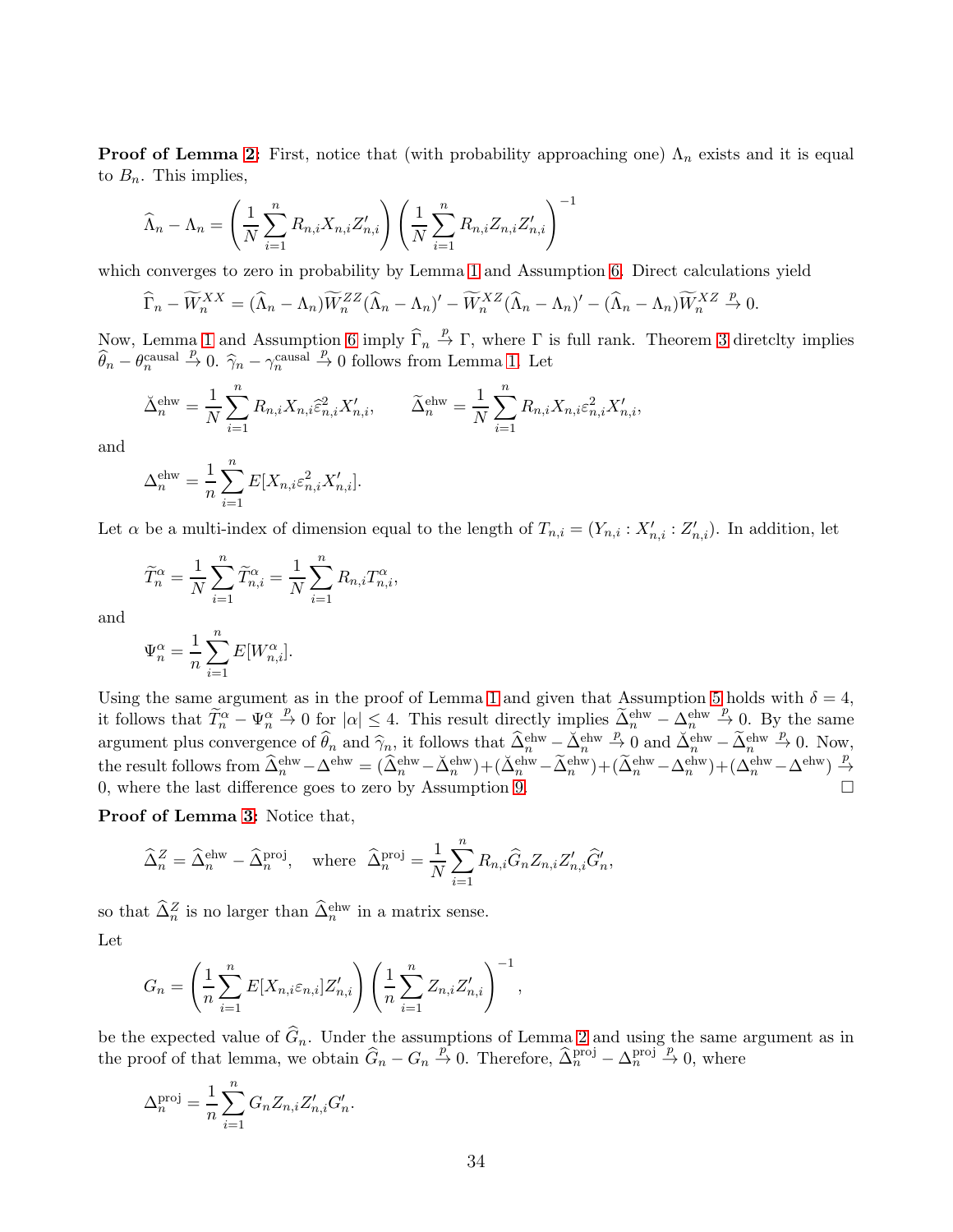Moreover,  $\hat{\Delta}_n^Z - \Delta_n^Z \stackrel{p}{\rightarrow} 0$ , where  $\Delta_n^Z = \Delta_n^{\text{ehw}} - \Delta_n^{\text{proj}}$  and  $\Delta_n^{\rm ehw} = \frac{1}{n}$ n  $\sum_{n=1}^{\infty}$  $i=1$  $E[X_{n,i}\varepsilon_{n,i}^2 X_{n,i}']$ .

Let

$$
\Delta_n^{\mu} = \frac{1}{n} \sum_{i=1}^n E[X_{n,i} \varepsilon_{n,i}] E[\varepsilon_{n,i} X'_{n,i}].
$$

Notice that

$$
\Delta_n^{\mu} - \Delta_n^{\text{proj}} = \frac{1}{n} \sum_{i=1}^n E[X_{n,i} \varepsilon_{n,i}] E[\varepsilon_{n,i} X'_{n,i}]
$$

$$
- \left( \frac{1}{n} \sum_{i=1}^n E[X_{n,i} \varepsilon_{n,i}] Z'_{n,i} \right) \left( \frac{1}{n} \sum_{i=1}^n Z_{n,i} Z'_{n,i} \right)^{-1} \left( \frac{1}{n} \sum_{i=1}^n Z_{n,i} E[\varepsilon_{n,i} X'_{n,i}] \right).
$$

Let  $A_n$  and  $D_n$  be the matrices with *i*-th rows equal to  $E[\varepsilon_{n,i}X'_{n,i}]/\sqrt{n}$  and  $Z'_{n,i}/\sqrt{n}$ , respectively. Let  $I_n$  be the identity matrix of size n. Then,

$$
\Delta_n^{\mu} - \Delta_n^{\text{proj}} = A'_n (I_n - D_n (D'_n D_n)^{-1} D'_n) A_n,
$$

which is positive semi-definite. Because  $\Delta_n^{\text{cond}} = \Delta_n^{\text{ehw}} - \Delta_n^{\mu}$ , we obtain,

$$
\Delta_n^{\text{cond}} \le \Delta_n^Z \le \Delta_n^{\text{ehw}}
$$

where the inequalities are to be understood in a matrix sense. Now, it follow from Assumption [11](#page-23-0) that  $G_n$  and, therefore,  $\Delta_n^{\text{proj}}$  and  $\Delta_n^Z$  have limits. Then,

$$
\Delta^{\rm cond}\leq \Delta^Z\leq \Delta^{\rm ehw}
$$

where  $\Delta^{\text{cond}}$ ,  $\Delta^Z$ , and  $\Delta^{\text{ehw}}$  are the limits of  $\Delta_n^{\text{cond}}$ ,  $\Delta_n^Z$ , and  $\Delta_n^{\text{ehw}}$ , respectively.

# References

- <span id="page-35-1"></span>Abadie, A., S. Athey, G. W. Imbens, and J. Wooldridge (2017). When should you adjust standard errors for clustering? Technical report, National Bureau of Economic Research.
- <span id="page-35-0"></span>Abadie, A., S. Athey, G. W. Imbens, and J. M. Wooldridge (2014). Finite population causal standard errors. Technical report, National Bureau of Economic Research.
- <span id="page-35-3"></span>Abadie, A. and G. W. Imbens (2008). Estimation of the conditional variance in paired experiments. *Annales d'Economie et de Statistique*, 175–187.
- <span id="page-35-4"></span>Abadie, A., G. W. Imbens, and F. Zheng (2014). Inference for misspecified models with fixed regressors. *Journal of the American Statistical Association 109*(508), 1601–1614.
- <span id="page-35-2"></span>Angrist, J. and S. Pischke (2008). *Mostly Harmless Econometrics: An Empiricists' Companion*. Princeton University Press.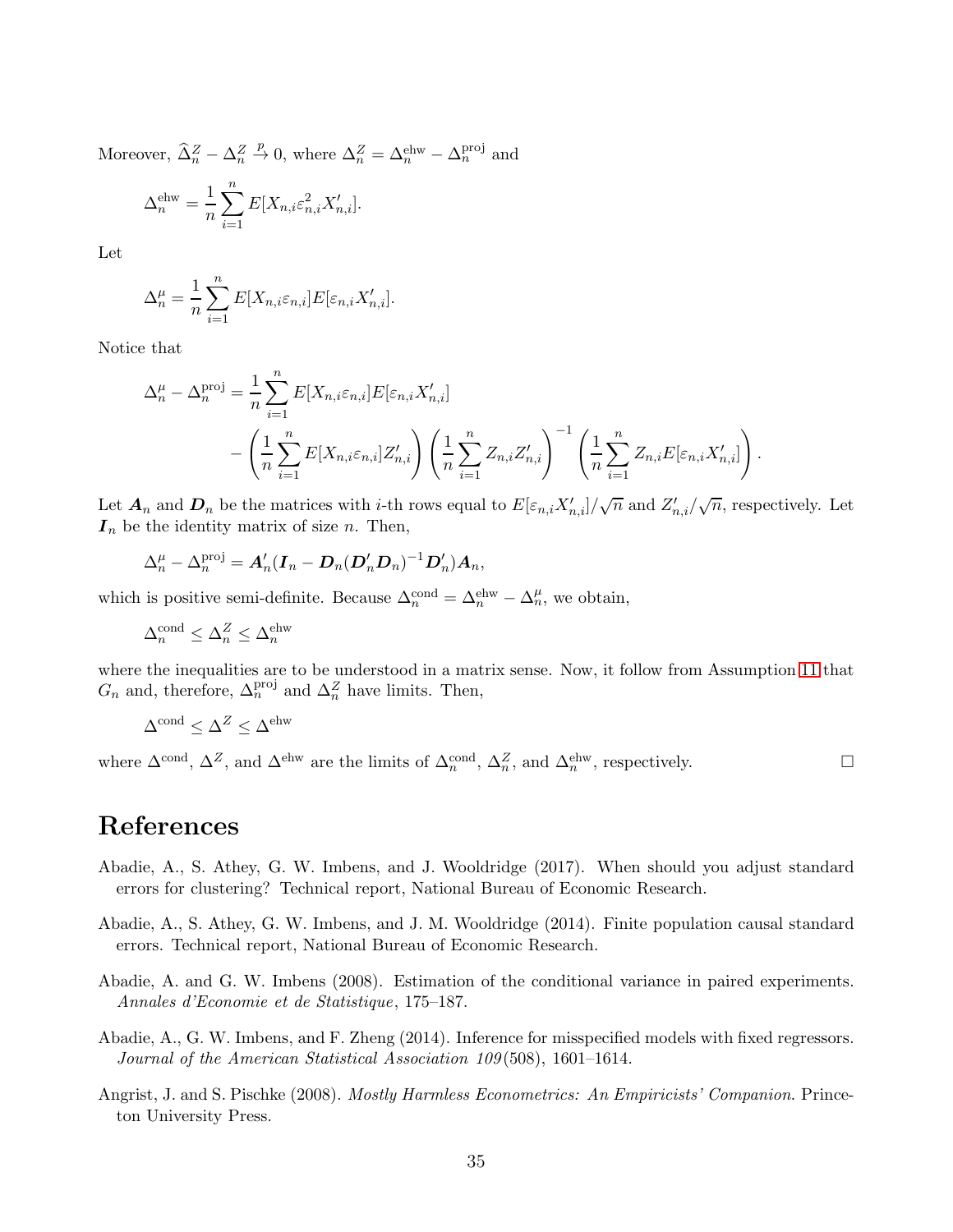- <span id="page-36-9"></span>Angrist, J. D. (1998). Estimating the labor market impact of voluntary military service using social security data on military applicants. *Econometrica 66*(2), 249–288.
- <span id="page-36-7"></span>Aronow, P. M., D. P. Green, D. K. Lee, et al. (2014). Sharp bounds on the variance in randomized experiments. *The Annals of Statistics 42*(3), 850–871.
- <span id="page-36-10"></span>Aronow, P. M. and C. Samii (2016). Does regression produce representative estimates of causal effects? *American Journal of Political Science 60*(1), 250–267.
- <span id="page-36-16"></span>Davidson, J. (1994). *Stochastic Limit Theory: An Introduction for Econometricians*. Advanced Texts in Econometrics. Oxford University Press.
- <span id="page-36-4"></span>Deaton, A. (2010). Instruments, randomization, and learning about development. *Journal of Economic Literature 48*(2), 424–455.
- <span id="page-36-11"></span>DellaVigna, S., A. Lindner, B. Reizer, and J. F. Schmieder (2017). Reference-dependent job search: Evidence from hungary. *The Quarterly Journal of Economics 132*(4), 1969–2018.
- <span id="page-36-5"></span>Donohue, J. J., A. Aneja, and K. Weber (2017). Right-to-carry laws and violent crime: a comprehensive assessment using panel data, the lasso, and a state-level synthetic controls analysis.
- <span id="page-36-2"></span>Eicker, F. (1967). Limit theorems for regressions with unequal and dependent errors. In *Proceedings of the fifth Berkeley symposium on mathematical statistics and probability*, Volume 1, pp. 59–82.
- <span id="page-36-12"></span>Einav, L., A. Finkelstein, and P. Schrimpf (2015). The response of drug expenditure to nonlinear contract design: evidence from medicare part d. *The quarterly journal of economics 130*(2), 841– 899.
- <span id="page-36-14"></span>Farber, H. S. (2015). Why you cant find a taxi in the rain and other labor supply lessons from cab drivers. *The Quarterly Journal of Economics 130*(4), 1975–2026.
- <span id="page-36-15"></span>Fogarty, C. B. (2016). Regression assisted inference for the average treatment effect in paired experiments. *arXiv preprint arXiv:1612.05179*.
- <span id="page-36-1"></span>Freedman, D. (2008). On regression adjustmens to experimental data. *Advances in Applied Mathematics 40*(2), 180–193.
- <span id="page-36-8"></span>Goldberger, A. S. (1991). *A course in econometrics*. Harvard University Press.
- <span id="page-36-13"></span>Hanna, R., S. Mullainathan, and J. Schwartzstein (2014). Learning through noticing: Theory and evidence from a field experiment. *The Quarterly Journal of Economics 129*(3), 1311–1353.
- <span id="page-36-6"></span>Holland, P. W. (1986). Statistics and causal inference. *Journal of the American statistical Association 81*(396), 945–960.
- <span id="page-36-3"></span>Huber, P. J. (1967). The behavior of maximum likelihood estimates under nonstandard conditions. In *Proceedings of the fifth Berkeley symposium on mathematical statistics and probability*, Volume 1, pp. 221–233.
- <span id="page-36-0"></span>Imbens, G. W. and D. B. Rubin (2015). *Causal Inference in Statistics, Social, and Biomedical Sciences*. Cambridge University Press.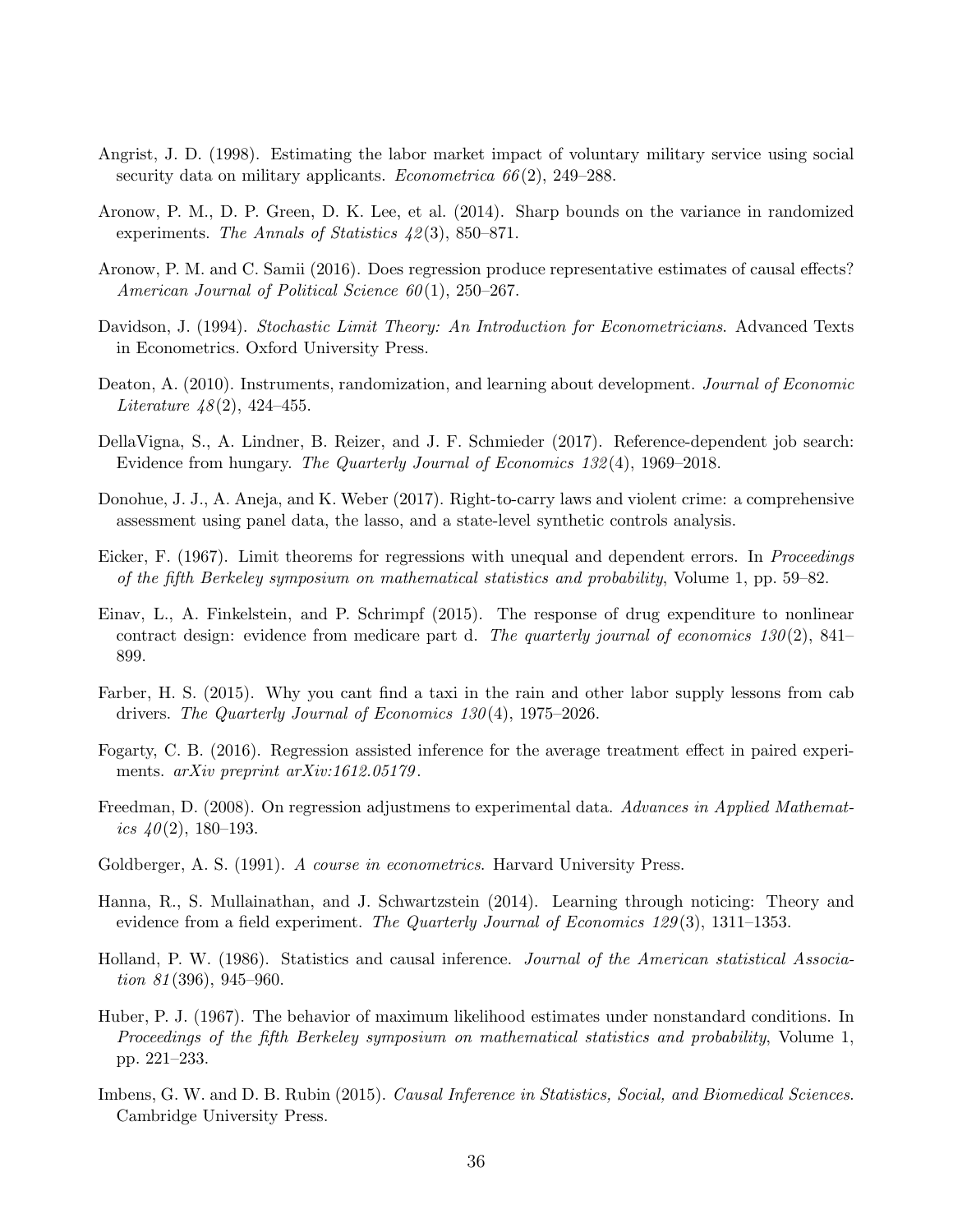- <span id="page-37-11"></span>Keels, M., G. J. Duncan, S. DeLuca, R. Mendenhall, and J. Rosenbaum (2005). Fifteen years later: Can residential mobility programs provide a long-term escape from neighborhood segregation, crime, and poverty. *Demography 42*(1), 51–73.
- <span id="page-37-5"></span>Lin, W. (2013). Agnostic notes on regression adjustments for experimental data: Reexamining freedman's critique. *The Annals of Applied Statistics 7*(1), 295–318.
- <span id="page-37-4"></span>Lu, J. (2016). On randomization-based and regression-based inferences for 2k factorial designs. *Statistics & Probability Letters 112*, 72–78.
- <span id="page-37-13"></span>MacKinnon, J. G. and H. White (1985). Some heteroskedasticity-consistent covariance matrix estimators with improved finite sample properties. *Journal of econometrics 29*(3), 305–325.
- <span id="page-37-9"></span>Manski, C. F. (2013). *Public policy in an uncertain world: analysis and decisions*. Harvard University Press.
- <span id="page-37-0"></span>Manski, C. F. and J. V. Pepper (2018). How do right-to-carry laws affect crime rates? coping with ambiguity using bounded-variation assumptions. *Review of Economics and Statistics 100*(2), 232– 244.
- <span id="page-37-16"></span>Munnell, A. H., G. M. Tootell, L. E. Browne, and J. McEneaney (1996). Mortgage lending in boston: Interpreting hmda data. *The American Economic Review*, 25–53.
- <span id="page-37-10"></span>Muralidharan, K. and P. Niehaus (2017). Experimentation at scale. *Journal of Economic Perspectives 31*(4), 103–24.
- <span id="page-37-1"></span>Neyman, J. (1923/1990). On the application of probability theory to agricultural experiments. essay on principles. section 9. *Statistical Science 5*(4), 465–472.
- <span id="page-37-2"></span>Rosenbaum, P. R. (2002). *Observational Studies*. Springer.
- <span id="page-37-14"></span>Rosenbaum, P. R. and D. B. Rubin (1983). The central role of the propensity score in observational studies for causal effects. *Biometrika 70*(1), 41–55.
- <span id="page-37-12"></span>Rubin, D. B. (1974). Estimating causal effects of treatments in randomized and nonrandomized studies. *Journal of educational Psychology 66*(5), 688.
- <span id="page-37-3"></span>Samii, C. and P. M. Aronow (2012). On equivalencies between design-based and regression-based variance estimators for randomized experiments. *Statistics & Probability Letters 82*(2), 365–370.
- <span id="page-37-8"></span>Shadish, W. R., T. D. Cook, and D. T. Campbell (2002). *Experimental and quasi-experimental designs for generalized causal inference.* Houghton, Mifflin and Company.
- <span id="page-37-15"></span>Stoczyński, T. (2017). A general weighted average representation of the ordinary and two-stage least squares estimands.
- <span id="page-37-6"></span>White, H. (1980a). A heteroskedasticity-consistent covariance matrix estimator and a direct test for heteroskedasticity. *Econometrica 48*(1), 817–838.
- <span id="page-37-7"></span>White, H. (1980b). Using least squares to approximate unknown regression functions. *International Economic Review 21*(1), 149–170.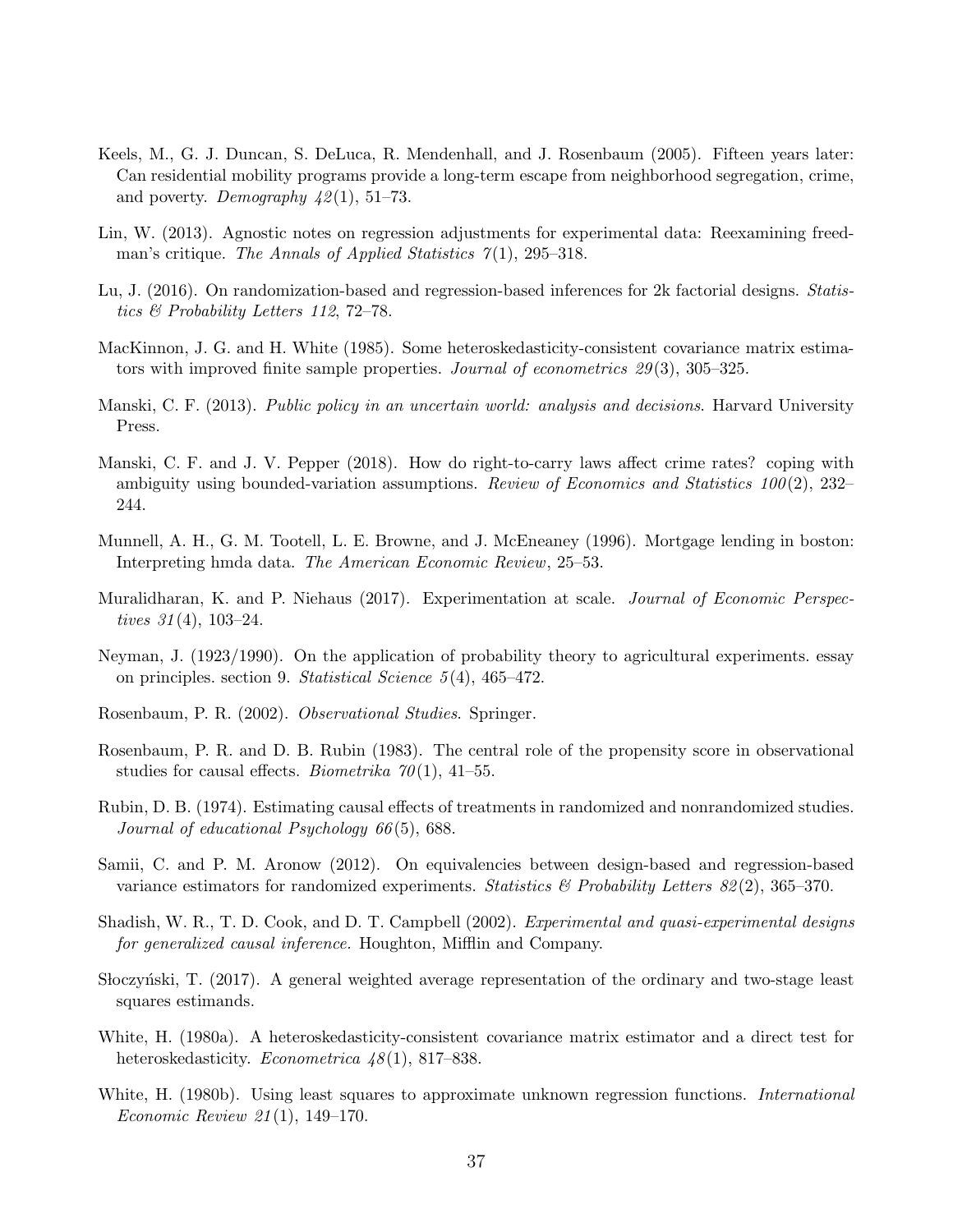- <span id="page-38-0"></span>White, H. (1982). Maximum likelihood estimation of misspecified models. *Econometrica 50*(1), 1–25.
- <span id="page-38-1"></span>Wooldridge, J. M. (2001). Asymptotic properties of weighted M-estimators for standard stratified samples. *Econometric Theory 17*(2), 451–470.